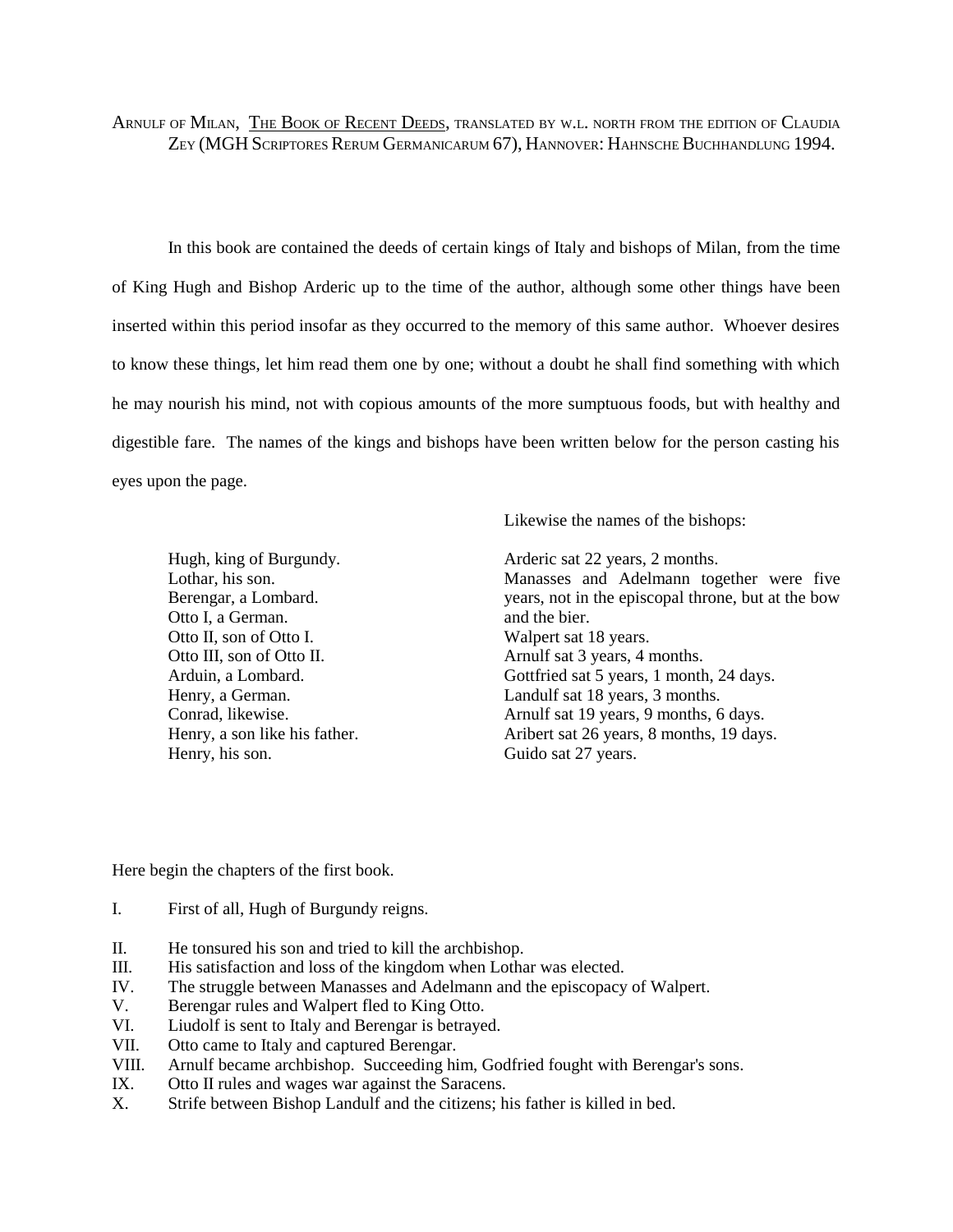- XI. Otto III rules and a Greek bishop invades the apostolic see.
- XII. Travelling to Rome, the king punishes the Greek and Crescentius.
- XIII. Another Archbishop Arnulf sets off for Constantinople.
- XIV. Otto dies and Arduin is elected king by the Lombards.
- XV. Contention between Arduin and Henry over the kingdom.
- XVI. Henry came to Italy and destroyed Pavia and Arduin became a monk.
- XVII. The coming of the Normans to Apulia.
- XVIII. Henry captures the marquisses and the bishop of Asti is consecrated.
- XIX. The victory of Arnulf and the satisfaction of the bishop of Asti.
- XX. On the praise and death of Arnulf.

Here begin the chapters of the second book.

- I. Aribert is enthroned and Henry dies.
- II. Travelling to Germany, the archbishop elects Conrad.
- III. Strife between the bishops of Milan and Ravenna over the spot at the king's right hand.
- IV. The king's speech to the people.
- V. When the bishop of Vercelli took the place of the archbishop, and then the case was resolved in the synod.
- VI. War between the Milanese and the men of Ravenna.
- VII. Strife between the archbishop and the people of Lodi over the episcopacy.
- VIII. King Conrad invades Burgundy with the knighthood of Italy.
- IX. An eclipse of the sun appeared and the moon was blood red.
- X. Conspiracy of the valvassores against Bishop Aribert.
- XI. The battle on Campo Malo, in which the bishop of Asti was killed.
- XII. On the capture of the archbishop and three bishops.
- XIII. How the king attacked Milan and is divinely punished.
- XIV. The king granted the bishopric of Ambrose, Aribert wanted to grant the kingdom to Odo.
- XV. When Ambrose failed, Aribert succeeded.
- XVI. The clash between the kingdom and the bishop and on the marvelous banner.
- XVII. Conrad dies and his son is supported.
- XVIII. Civil strife amongst the Milanese.
- XIX. A well-ordered siege against the city.
- XX. The archbishop grows week at Modoetia and dies in Milan.

Here begin the chapters of the third book.

- I. On the episcopacy of Guido and the peace which was established between the Milanese.
- II. King Henry deposed the pope in Rome and established his own.
- III. Memorial and praise of Pope Leo and on the death of Boniface.
- IV. On the king's assembly at Roncalia, his praises, and death.
- V. When the boy Henry rules and the Pavians spurn their bishop.
- VI. The battle between the Milanese and the Pavians.
- VII. The people of Asti also refuse the bishop given to them.
- VIII. A schism arises in Milan between the clergy and people through the agency of Ariald.
- IX. Landulf's speech to the people.
- X. On the affliction of the clergy and the legation sent to Rome.
- XI. The synod at Fontaneto and the activities of Landulf and Ariald.
- XII. When the Roman legates come to Milan and what they did there.
- XIII. Exclamation of the author and on the Roman synod.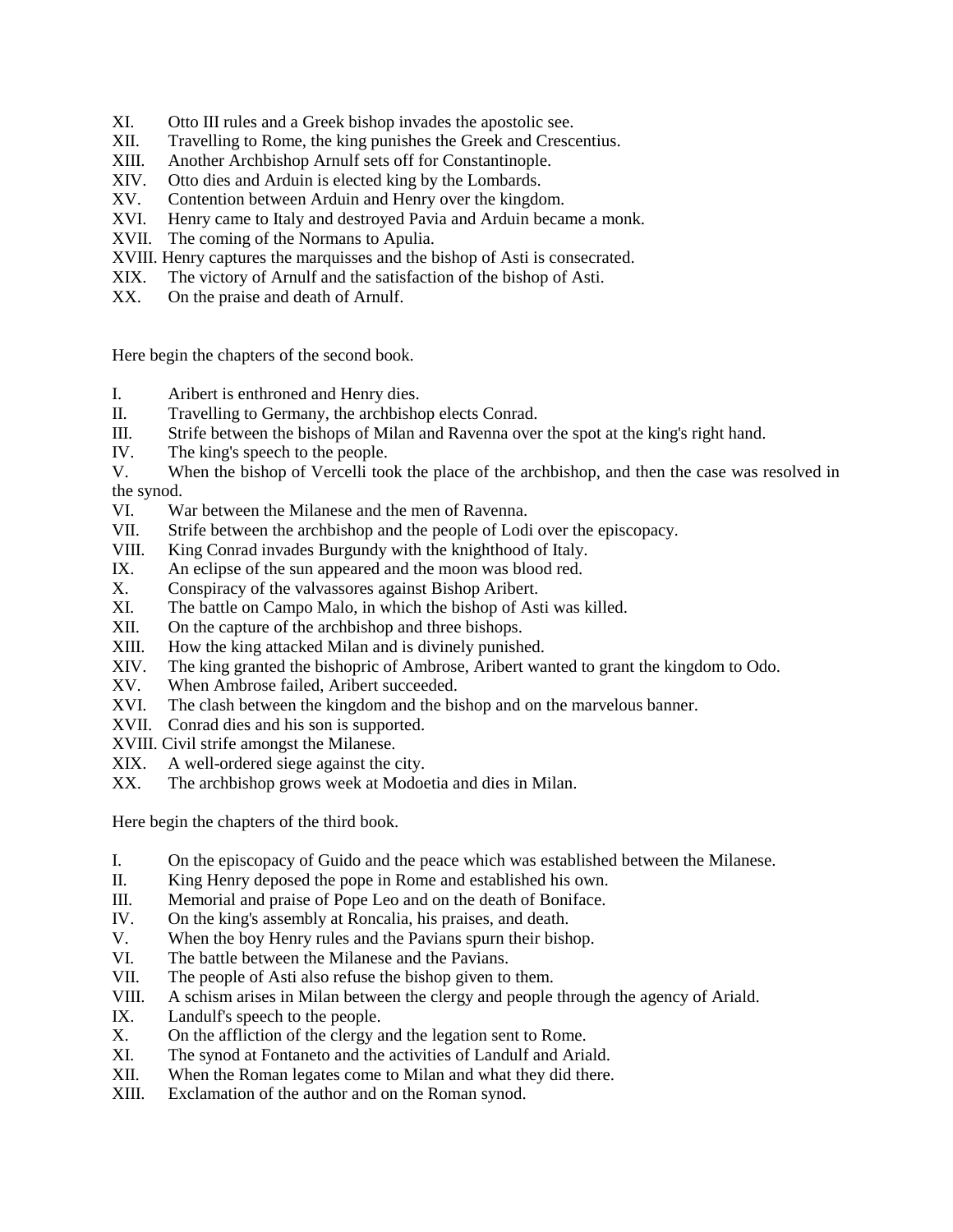- XIV. On the death of Landulf and that Erlembald took his place.
- XV. Again, on the activities of Erlembald and Ariald and an exclamation against the Romans.
- XVI. On the star, the comet, and the earthquake on Easter.
- XVII. On Pope Alexander and the bishop of Parma.
- XVIII. On the city's error, the killing of Ariald, and Erlembald's persecution.
- XIX. On the coming of Bishop Mainard and the council of the Romans.
- XX. Guido granted the episcopacy to Godfried who was rejected by the people.
- XXI. When Godfried was besieged in Castilio.
- XXII. On the burning of the city and the breaking of the siege.
- XXIII. Oath of the citizens and how Atto was elected and then deposed.

Here begin the chapters of the fourth book.

- I. When the writer proposed to remain silent and why he later wrote.
- II. How Hildebrand favored Atto.
- III. When the bishops consecrated Godfried at Novara.
- IV. Having become pope, Hildebrand praised Atto in synod.
- V. Erlembald favors Atto, persecutes Godfried.
- VI. On the chrism and bapism on Low Sunday.
- VII. On the controversy between the pope and King Henry.
- VIII. On the second burning of the city.
- IX. On the baptism which is once again usurped.
- X. On the oath of the knights and the people and on the killing of Erlembald.
- XI. Interpretation of the word "Patarene."
- XII. The writer praises the deeds of others, if they be justly done.
- XIII. On the same subject.

Here begin the chapters of the fifth book.

- I. The writer's promise.
- II. On the legates of Milan.
- III. On the Saxons' struggle.
- IV. On the death of the duke.
- V. On the episcopacy of Tedaldus.
- VI. On the capture of the pope.
- VII. On the controversy between the king and the pope.
- VIII. Again on the Saxons and the peace between the king and the pope.
- IX. The absolution which occurred at Milan.
- X. On the kingship granted to Rudolf.

# HERE BEGINS THE BOOK OF RECENT DEEDS COMPOSED BY ARNULF

Many different studies delight the different temperaments of many people — all things do not

satisfy everyone, nor does each thing always satisfy each person. Of course, because behavior is

disparate, and likewise the minds of people often are not drawn to the same things due to the complex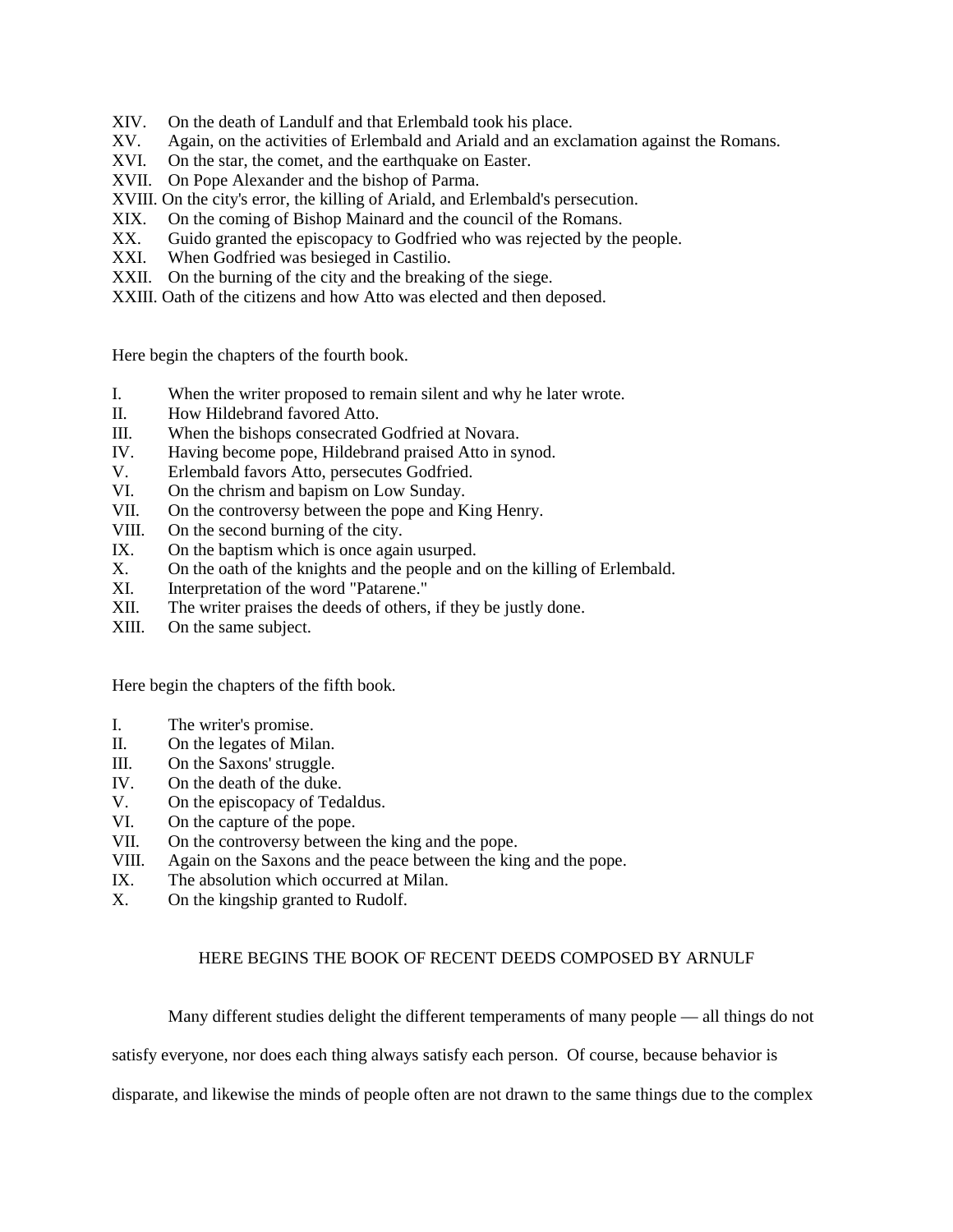condition of a single nature, it is not the purpose of the present work nor within human power either to discuss such things generally or to evaluate them individually. Only the good God who distributes diverse gifts, is able to do this. Hence the Apostle says: *There are diversities of graces,... but the same* God, who worketh all in all, dividing them as He wills amongst individuals.<sup>1</sup> Likewise elsewhere: Everyone has his proper gift from God, one after this manner, another after that.<sup>2</sup> For example, the gift of the knowledge of letters is given to mortals in many ways, as God distributes it. Spiritual men interpret mysteries, when they compare spiritual things with spiritual things. But who is suited to this? Certainly not I, who do not presume to believe one jot other than through veneration or to debate one tittle of these things. Men in the markets carefully examine animals in many ways, comparing flesh with flesh. Amidst these men, I hide out of the greatest embarrassment as among the dense and leafy trees of a dark forest, because, although I am a servant of the catholic faith, I am ashamed to be seen. For I am naked in terms of knowledge and am only lightly clothed with a few letters as with the thinnest filaments of a spider's web. Furthermore, because the leaves of such new and different things now burst forth every day in the so-called forest of the present age, I am amazed that so many and such learned writers do not blow upon even one of them. For at no time in the past was there such a great opportunity for learned and unlearned alike to write. Yet when I mull these things over in my mind, I do not have confidence in myself. For the poverty of my meager wit so constrains me that I find the entry of the Aristotelian labyrinth difficult, while the approach to the Tullian palace seems truly laborious. I confess that I have never ascended the official *rotae* of the *quadrivium*. Therefore, dear reader, whoever you are, demand from me nothing but what I promise, namely a simple narrative, offered in everyday speech, of the deeds accomplished by our kings, our bishops, and our fellow citizens from Milan and beyond, as well as our compatriots in the Kingdom of Italy, which I myself have seen or somehow heard from either those who saw them or those slightly later, insofar as they emerge from the treasuries of memory. Indeed, you should hope for nothing else from me. And if my mind perchance stumbles amidst what has been heard

<sup>1</sup> I Cor. 12:4-6.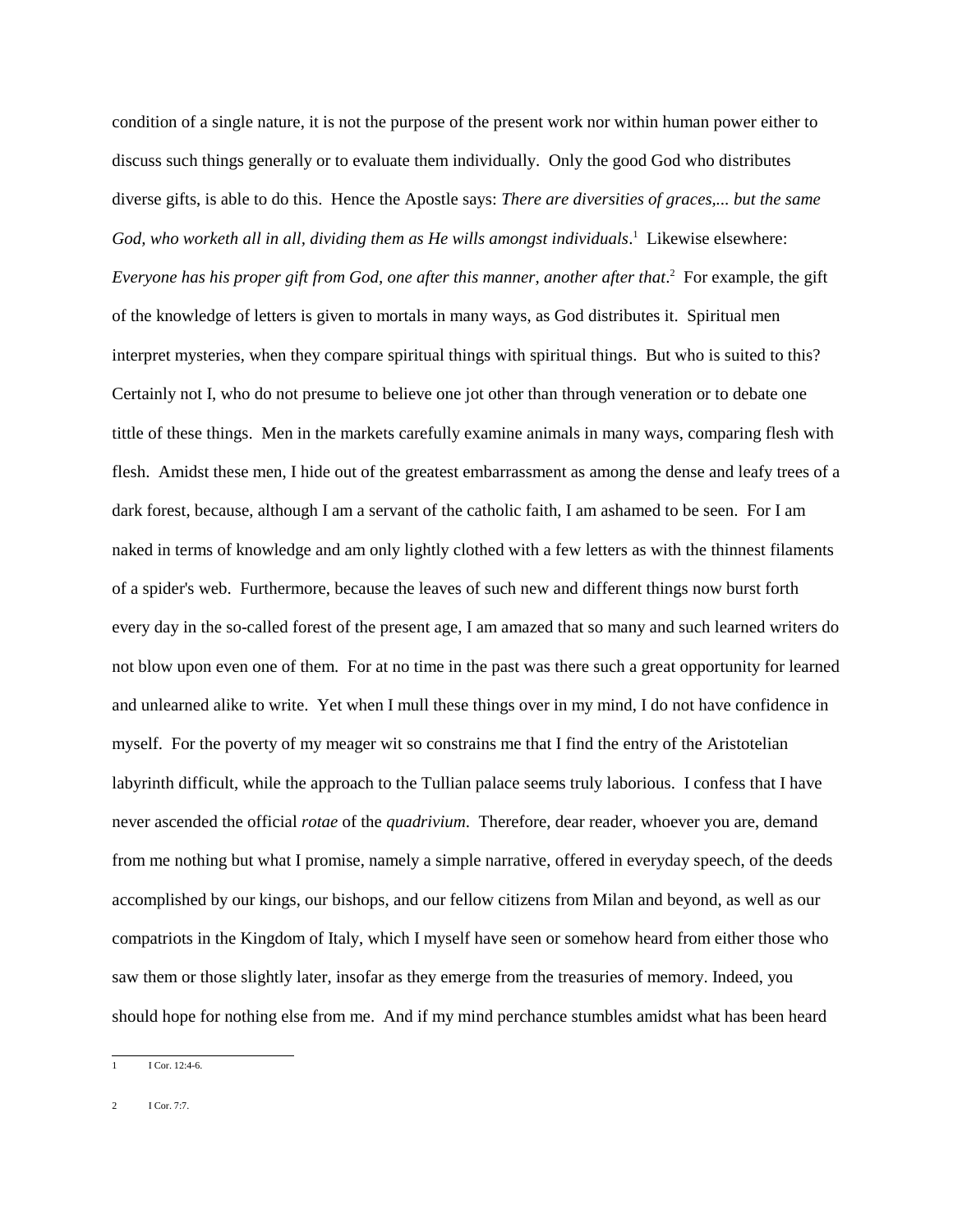through the fault of the narrator, then let it immediately spring up more confidently among things which have been seen and therefore require no one's testimony. Furthermore, if reading material of this type bores those who know the present, let them at least not begrudge posterity and those who perhaps wish to learn of them; indeed I want to make special provision for them. For unless the pen should somehow commend [to writing] the ancient deed of the ancients, no memory at all of past times would have survived for us. In the meantime, then, let this little project of ours be hidden under a bushel, $3$  only to be made public in its own time. I ask that my personal and sole copy of this work in no way cross the boundaries of this city. If this seems too small, let it extend to the Roman arch.<sup>4</sup>

The proper order of narration runs from later things to earlier; but because the present depends on the past, this narration of deeds will run from those things [of the past] to the things which we have in our hands. Nevertheless, leaving aside antiquity, let us begin from recent memory.

1. In the 925th year from the birth of Christ, Hugh of the Burgundians reigned in Italy and, in order that he might act in greater security in the kingdom, he planned to acquire for himself the city of Milan, the outstanding city among the rest. For he knew the ancient custom of the place, namely that when the metropolitan died, one of the excellent cardinals of the cathedral, whom they call "ordinaries", succeeds him. This [privilege] had been granted on the authority of the canons by the bishops of Rome and by the emperors themselves, as the documents stored in the place of safe-keeping (secretarium) attest.

2. For this reason, [Hugh] ordered his younger son to be tonsured in this same church. But because [the son] was still of boyish years, he hardly seemed suitable for being made a bishop, and so he chose as bishop Arderic, an very, very old man, hoping that he would die quickly. But because his opinion often disappoints the person who is plotting, the priest lived for another 22 years and 2 months in the world. Upon realizing this, Hugh contemplated a secret death for him. And so, when it was decreed that a

<sup>3</sup> Cf. Mt. 5:15; Mk. 4:21; Lk. 11:3.

<sup>4</sup> The Roman Arch lies outside of the city near the basilica of San Nazario and the leper house of San Lazaro.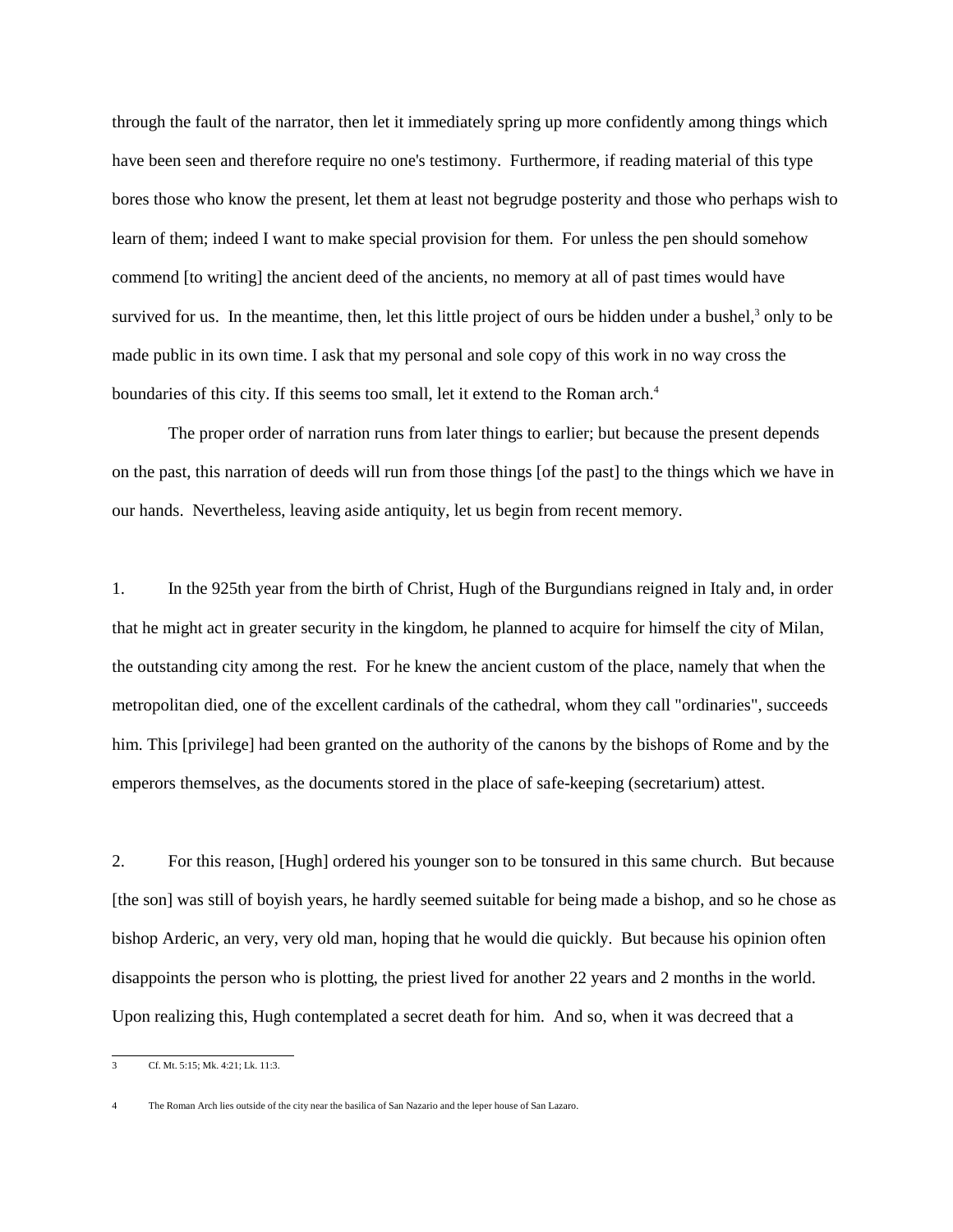general council of all the princes of the kingdom should be held in Pavia,<sup>5</sup> the followers of the palace were ordered by the Caesar to quarrel with the people of Milan on purpose so that the old man might be murdered if an opportunity presented itself. After some men began brawling, a great battle ensued in which ninety prudent men from Milan are said to have been killed. But freed by divine favor, the bishop escaped. And since his treachery could not remain hidden for long, [Hugh] was greatly ashamed that he was guilty of so great a crime and feared the blessed Ambrose, whose vicar the [bishop] was.

3. It happened, however, that in composing the fitting satisfaction for the ninety men killed, [Hugh] granted the church of Milan the abbey of Nonantula, which is said to have been called this because of the ninety *curtes* under its jurisdiction. In addition, he also gave the church a golden chapel with a cross, which is located over the altar in the *tugurio* of the winter Church. But since he acted with excessive insolence regarding everything else, ignoring what had been said to him: *Have they made thee prince;* Do not be raised up, but be among them as one of them,<sup>6</sup> he became intolerable to all. And so, when his son Lothar,<sup>7</sup> who was much more lenient, was chosen by all, [Hugh] was compelled by the common consent of the entire kingdom to return to Burgundy and did not really rule again for the rest of his life.

5. During this same period, a pernicious plot was avoided in Milan. After Archbishop Arderic was summoned to heaven,<sup>8</sup> two contestants burst forth, aflame with ambition for the office of Ambrose, namely Manasses, bishop of Arles, and Adelman, priest of Milan, both of whom were truly unmindful of the apostolic oracle: *Let us not be made desirous of empty glory, accusing and envying one another*. 9 And they contended, the former on the basis of the king of Burgundy's gift, the latter on strength of a

Gal.5:26.

<sup>5</sup> ca. 945.

<sup>6</sup> Eccl.32:1.

<sup>7</sup> Lothar, son of Hugh of Provence and Alda, was born ca. 925. In 947 he married Adelheid but only ruled for three more years as king of Italy. He died in 950.

<sup>8</sup> Arderic died 13 October 948 and was buried in the basilica of San Nazario.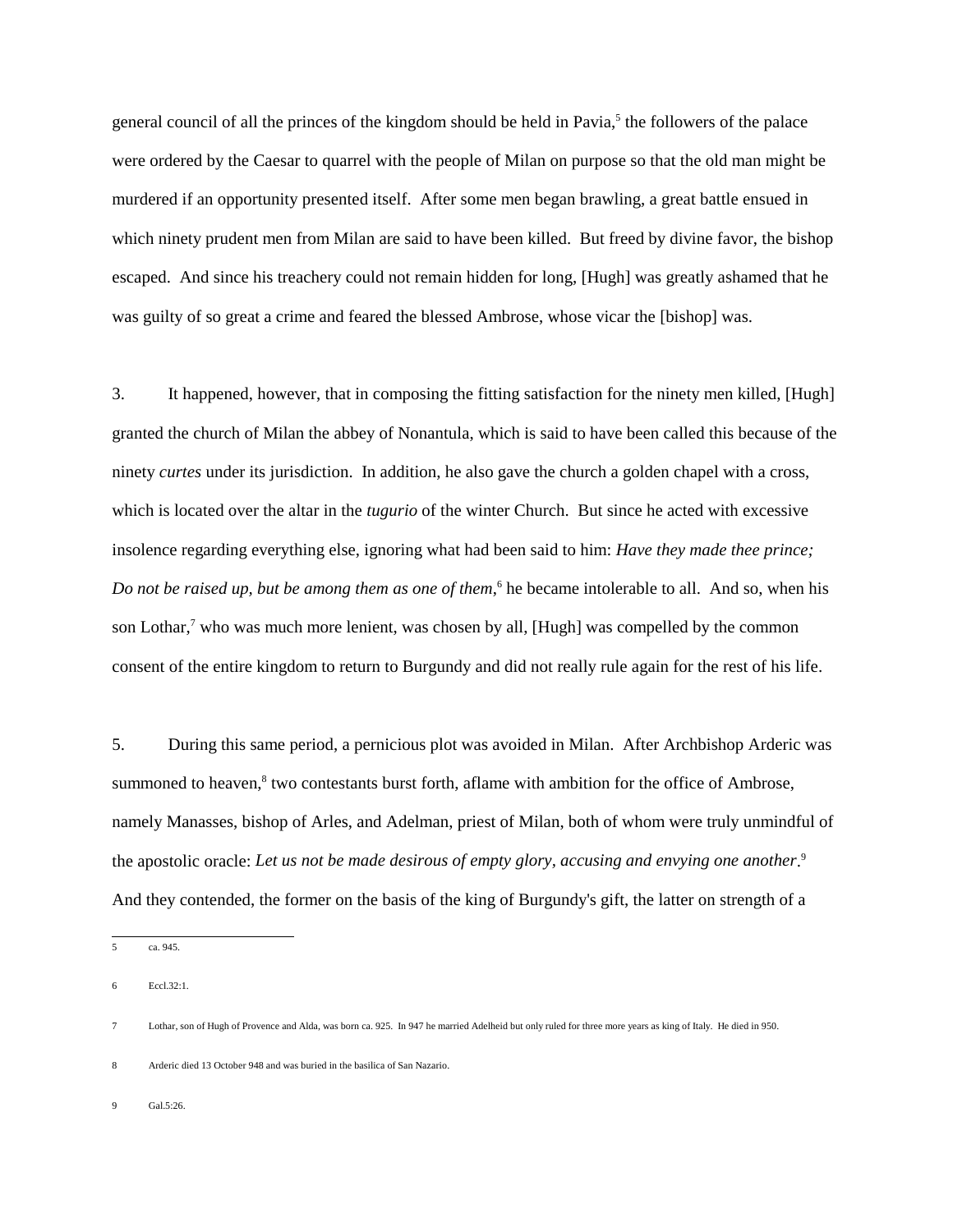faction of the people (plebs) of Milan, struggling tenaciously against one another for five years, with factions arising on both sides. As a result of this execrable quarrel, the church of Milan sustained very heavy losses, especially in its treasures and all the sacred vessels, with which it had flowed beyond compare. Amidst these currents, Walpert swam cautiously, drawing [people] to his side like waves of counsel, so that after both [of the candidates] ceded either voluntarily or under compulsion, he might hold the see alone.

5. Then, after Lothar died,<sup>10</sup> the Lombard Berengar reigned,<sup>11</sup> whom Archbishop Walpert did not trust, as Berengar himself was well aware. Taking precautions against the king's wrath so that he would not be cut short by the king's treacheries (for he had read *The indignation of the king is the messenger of death*) 12 he prepared to flee. He approached King Otto of the Germans asking for his support, and soon, on his own initiative, he promised Otto the Kingdom of Italy. Aroused by this assurance and having married Adelheid,<sup>13</sup> the former Queen of Italy, i.e. the wife of Lothar, Otto planned how to seize the kingdom from Berengar in this situation.

6. Otto therefore called for peace through messengers sent on ahead on behalf of Walpert. But when he did not gain peace through entreaty, he sent Liudolf, his son from another wife,<sup>14</sup> together with

12 Pr.16:14.

13 Born ca. 931 the daughter of King Rudolf II of Burgundy, Adelheid married Hugh of Provence in 947. Widowed by Lothar in 950, Adelheid was persecuted by Berengar I of Ivrea until she married Otto I in October or November of 951. Living until 999, Adelheid remained an influential political figure throughout the reigns of her son Otto III and grandson Otto III. She was also esteemed in religious circles, and Odilo of Cluny composed a narrative epitaph upon her desk. For a more detailed account of her career with a bibliography of sources and secondary literature, see G. Arnaldi, "Adelaide," in Dizionario biografico degli italiani 1, pp. 247-9.

<sup>10 22</sup> November 950.

<sup>11</sup> Berengar II, Marquise of Ivrea.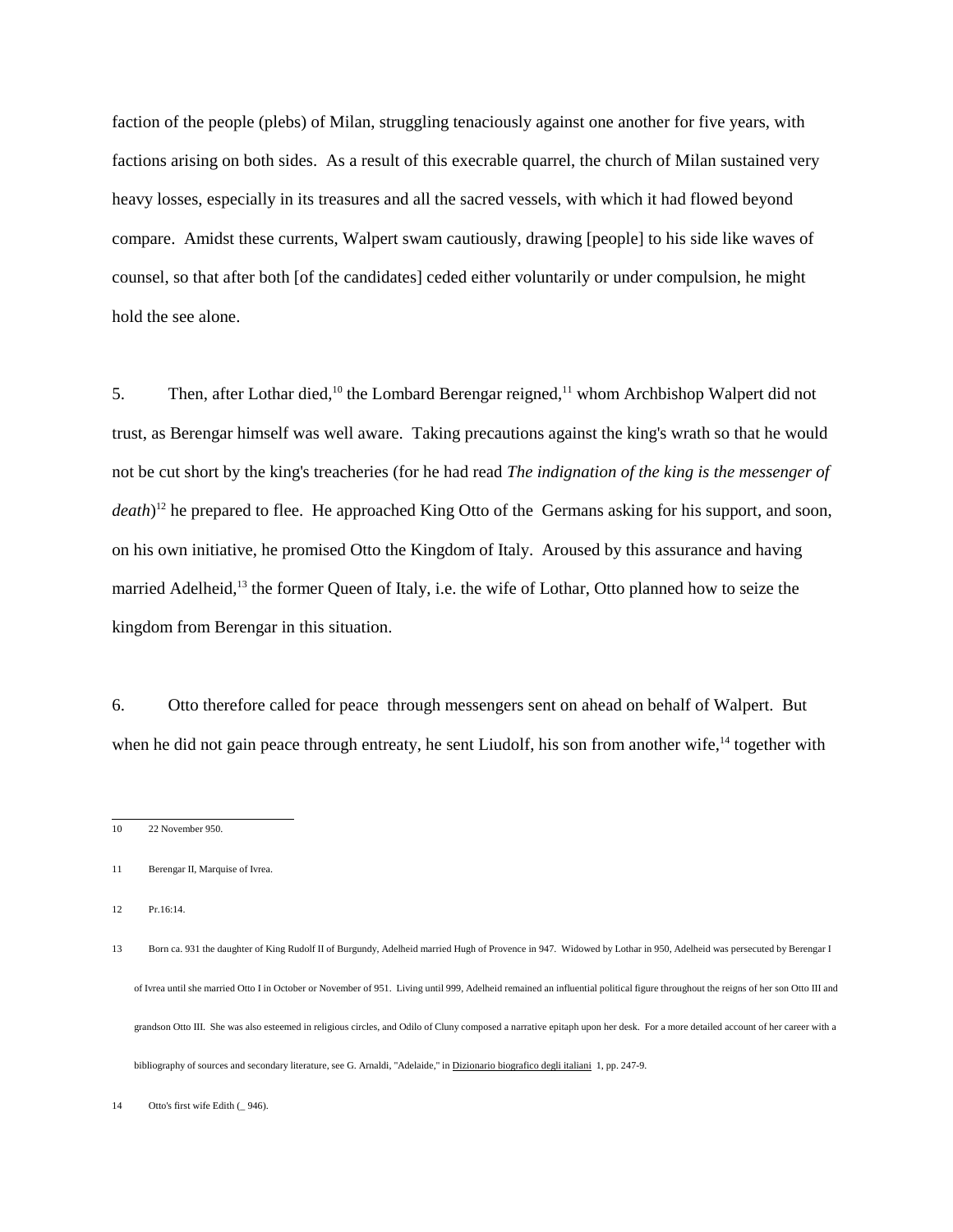an army.15 King Berengar's own compatriots also hated him because of the excessive stubbornness of his wife, who was called Willa, and partially because of his own savagery.<sup>16</sup> Therefore, because he had been deserted by his men, he was scarcely able to confront the approaching army in battle but instead entered the municipality which is called the Island of St. Julius and remained there powerless. But as Liudolf searched the entire area, certain knights who were friends of Berengar, brought him out and betrayed him into the hands of the enemy, after they had been promised safety. *Truly a man's enemies are his servants*. 17 But gazing upon him, Liudolf said: "Take my advice, O king, and humble yourself to the great and august Otto. If you do not do this, you will only harm yourself." When [Berengar] responded humbly, Liudolf again spoke: "Far be it from my faith that I who am trying to conquer by might, should win the victory through treachery. From now on beware of false knights of this kind." Having thus spoken, [Liudulf] released him, and thenceforward carried out everything with vigor. O pious hostility and hostile piety! Yet later, that pious man (Liudolf) is said to have been killed with poison by the perfidity of the Lombards.18

7. Deprived of his son but trusting in the counsel of the august Adelheid, Walpert, and other princes of the realm, Otto came to Italy amidst a strong following and with his arm extended, the first of the Germans to be called the emperor of Italy. For when all else had been subjected to him, through constant siege he defeated Berengar himself, who had sought protection in a strong fortress<sup>19</sup> after his sons Guido, Adalbert, and Cono had been scattered in all directions. He took [Berengar], who had been captured with his wife and daughters, away with him into Swabia,<sup>20</sup> where Berengar ended his last day not much later

<sup>15</sup> ca. September 956.

<sup>16</sup> In his Antapodosis, Liudprand of Cremona gives a particularly vivid and scurrilous account of Willa's character. See III.1; IV.11-12; V.32. She died after 966.

<sup>17</sup> Mt. 20:36.

<sup>18</sup> Liudolf was killed in 957. Arnulf is the only source to record the story of poisoning.

<sup>19</sup> Borgo San Leone on Montefeltro.

<sup>20</sup> End of 963/Beginning of 964.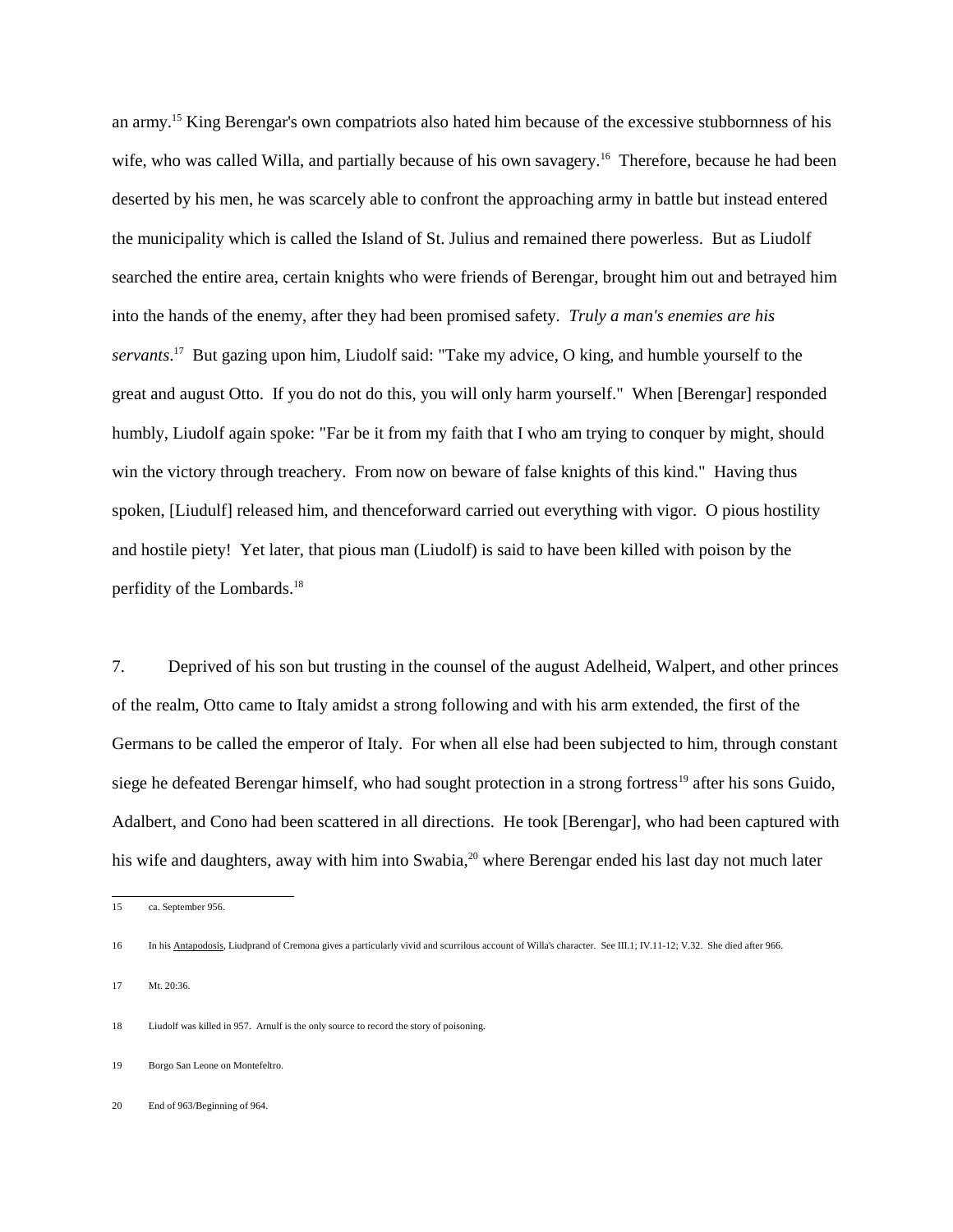in the bitterness of his soul.<sup>21</sup>

8. At the same time, after Walpert had died,<sup>22</sup> Arnulf assumed the episcopal seat and truly turned away from evil and did good. I, the unbiased writer of his present deeds, am the true great-grandson of his brother. His life in the episcopacy lasted three years, but now it has become eternal with a better office. He was succeeded by Godfried, who was initially rejected because he had not yet risen to the grade of priest or levite but was only a subdeacon. But after being accepted in a final peace by grace of his fidelity to the king, he struggled against the sons of Berengar. After Guido was killed<sup>23</sup> and Cono was silenced by an agreement, Adalbert, who was most courageous of all the brothers, became a fugitive for the rest of his life.

9. When Otto died, his son of the same name ruled in his place, a man energetic in arms and keen of wit, who, having obtained the companionship of a Greek wife,  $24$  solidified the Roman Empire happily through the industry of his wise mother Adelheid. Leaving Germany, he beseiged Rome, took possession of Apulia and Calabria, and did many remarkable deeds which were worthy of the imperial majesty.<sup>25</sup> At the time of this expedition the Saracens set out across the sea and tried to invade the borders of Calabria. The emperor himself went against them despite being supported by only a small group of his own men. But because battles of the few against the many are usually unequal, although he had fought hard, in the end he lost.<sup>26</sup> What more is there to say? After being captured in the fighting, he was dragged forward to

21 966.

22 6 November 970.

23 965.

25 Otto II left Germany ca. October 980, besieged Rome from Easter to the fall of 981, and then headed to southern Italy in 981/982.

26 Battle of Capo Colonne, mid-July 982.

<sup>24</sup> Otto II's wife was the Byzantine empress Theophano (†991). For discussions of Theophano's Byzantine origins and cultural and political influence in the Ottonian empire, see now The Empress Theoph and the West at the turn of the first millenium, ed. A. David, Cambridge 199 , and Kaiserin Theophanu: Begegnung des Ostens umd Westens um die Wende des ersten Jahrtausends: Gedenkschrift des Kölner Sch Museums zum 1000. Todesjahr der Kaiserin, edd. A. von Euw & P. Schreiner, Köln 1992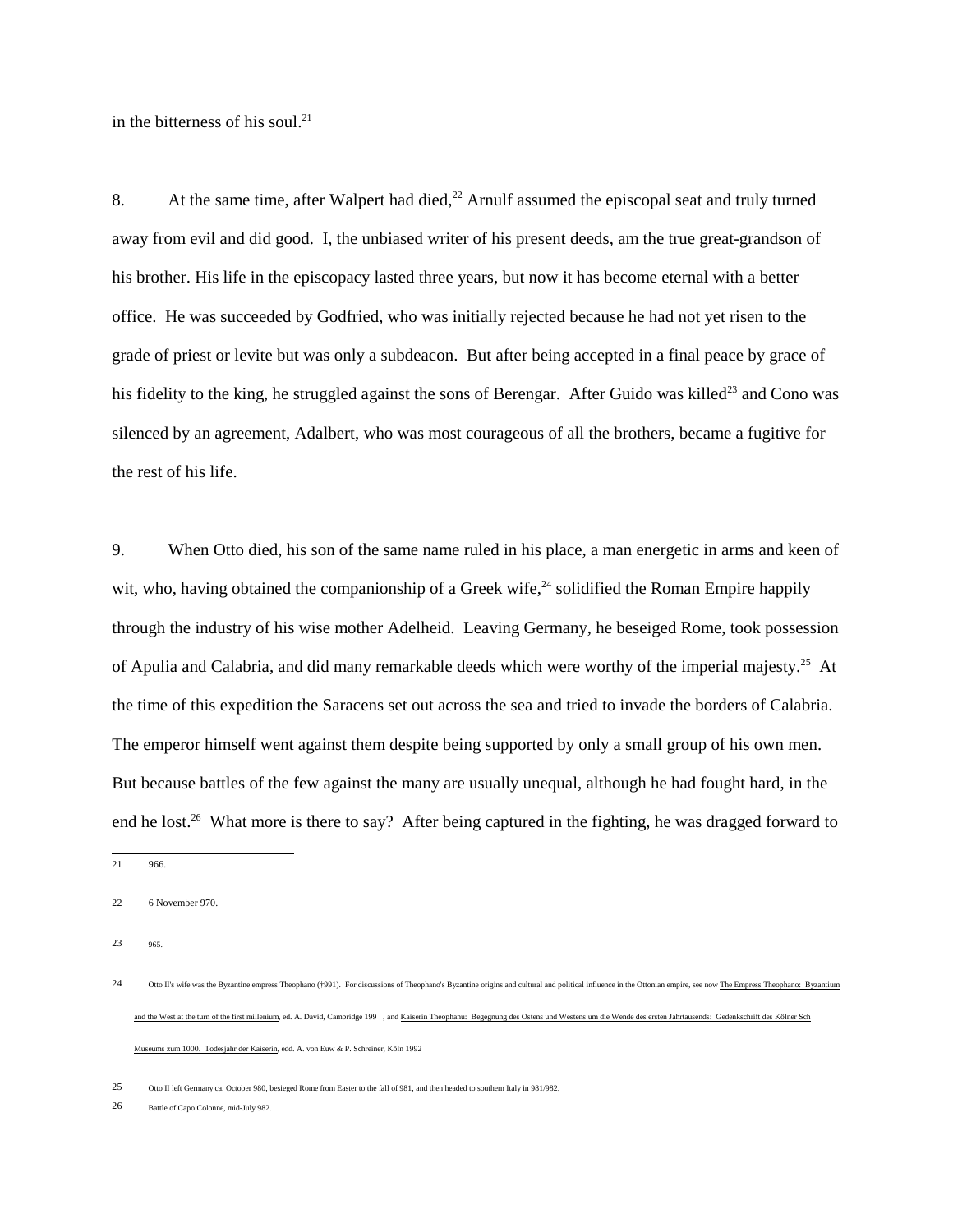the ships, for the enemy had occupied the nearby seashore. Knowing that, whether he liked it or not, he was to be taken across the sea, he begged with feigned entreaties that they might at least permit his only wife together with a small following of maidservants to accompany him into exile, promising that she would bring huge amounts of gold and silver with her. And when this was permitted, he ordered adolescent men who were dressed up like women and were girded with swords under their clothing, to approach very cautiously. After they boarded the ship, they suddenly made a rush against the enemy and slaughtered them indiscriminately with their drawn swords. Meanwhile, the emperor plunged into the sea with an energetic leap and escaped by swimming to the shore, free and happy. The enemy, now frightened, sailed back home. Deciding for the future to sail powerfully across the flat waves with all of Italy, the king spread throughout the entire kingdom the order to prepare for war (*praeceptum militandi*). But since God provided otherwise, he departed from human affairs, according to the saying: *The heart of a man decides its own way, but it belongs to God to direct his steps*. 27 His son, a boy of the same name, survived him in the region of Alemannia and was made king when his father died.

10. Landulf had by now succeeded Godfried<sup>28</sup> as archbishop but, because of his father's and brothers' excessive insolence, he experienced the deep hostility of the people. For they had been unusually persistent in abusing their lordship (*dominium*) over the city. Consequently, the indignant citizens swore oaths to one another and joined together against them. Whence there arose civil sedition and factional division. As the factions contended vigorously with each other, a great battle occurred within the city. But the bishop, seeing that he was pressed on all sides and could not continue, fled the city with his brothers, leaving behind their father, who was already old and weak in his powers. He then distributed the resources of the Church and many clerical benefices to knights. Later, when an army had been gathered from various regions, he clashed again with these same citizens on the field of Carbonate. There a great slaughter occurred on both sides, and once again, the bishop barely escaped from this

<sup>27</sup> Proverbs 16:9.

<sup>28</sup> Godfried died 19 September 979, and Landulf was elected in December of that year.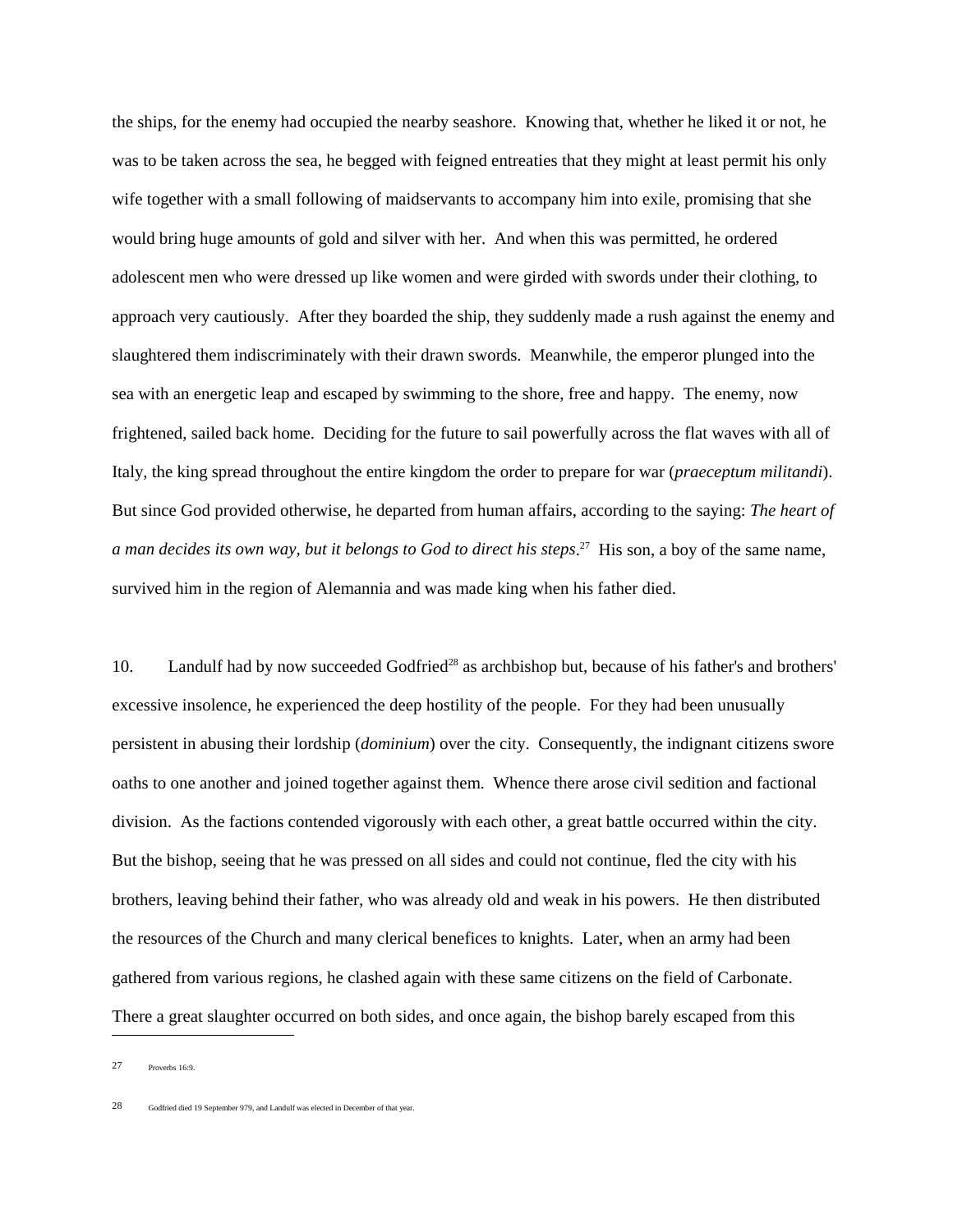conflict. Back in town, however, when a certain servant girl heard of the death of her lord, she ran to [his house] and stabbed the father of the bishop with a knife as he lay on the bed. After these and many other events, after God had inspired them and the counsel of wise men on both sides had intervened, a new peace dissolved the old hatreds. For the archbishop, mindful of his pastoral care, and the people, mindful of their sheep-like obedience, gave up past [grievances] and allied themselves in a pact of perpetual peace. Furthermore, since the bishop knew that he had harmed the Church by dispersing its resources, he founded the monastery of the holy martyr Celsus<sup>29</sup> and endowed it with great wealth, in order that he might soften the clergy and the people. There, when the number of his days had been fulfilled, he died and rested in his own tomb.<sup>30</sup> Another Arnulf succeeded him, about whom we will speak later.<sup>31</sup>

11. Meanwhile, when Otto III was ruling along with his Greek mother, a certain Greek, the chaplain of her Greek ladyship [Theophanu] was made bishop of Piacenza.32 Concerning him it was said that he had tried cleverly to transfer the honor of the Roman Empire to the Greeks. Indeed, using the counsel and wealth of certain Roman citizens, especially a certain very wealthy man named Crescentius,33 he already had violently invaded the apostolic see, and deposed the venerable pope who was then occupying the see.34 When this became widely known, Otto left Swabia and came quickly to Italy.

12. After taking council with the magnates of the kingdom, Otto set out without delay on the road to Rome along with legions of Latins and Germans, striking terror into all the surrounding areas. Upon his entry, all of Rome was stunned. The Greek cried out for mercy; Crescentius prepared a rebellion, well-

- 31 Arnulf was elevated as bishop by July 998.
- 32 Johannes Philagathos, later Pope John XVI.
- 33 Crescentius II Nomentanus.
- 34 Pope Gregory V (996-999).

<sup>29</sup> ca. 996.

<sup>30 23</sup> March 998.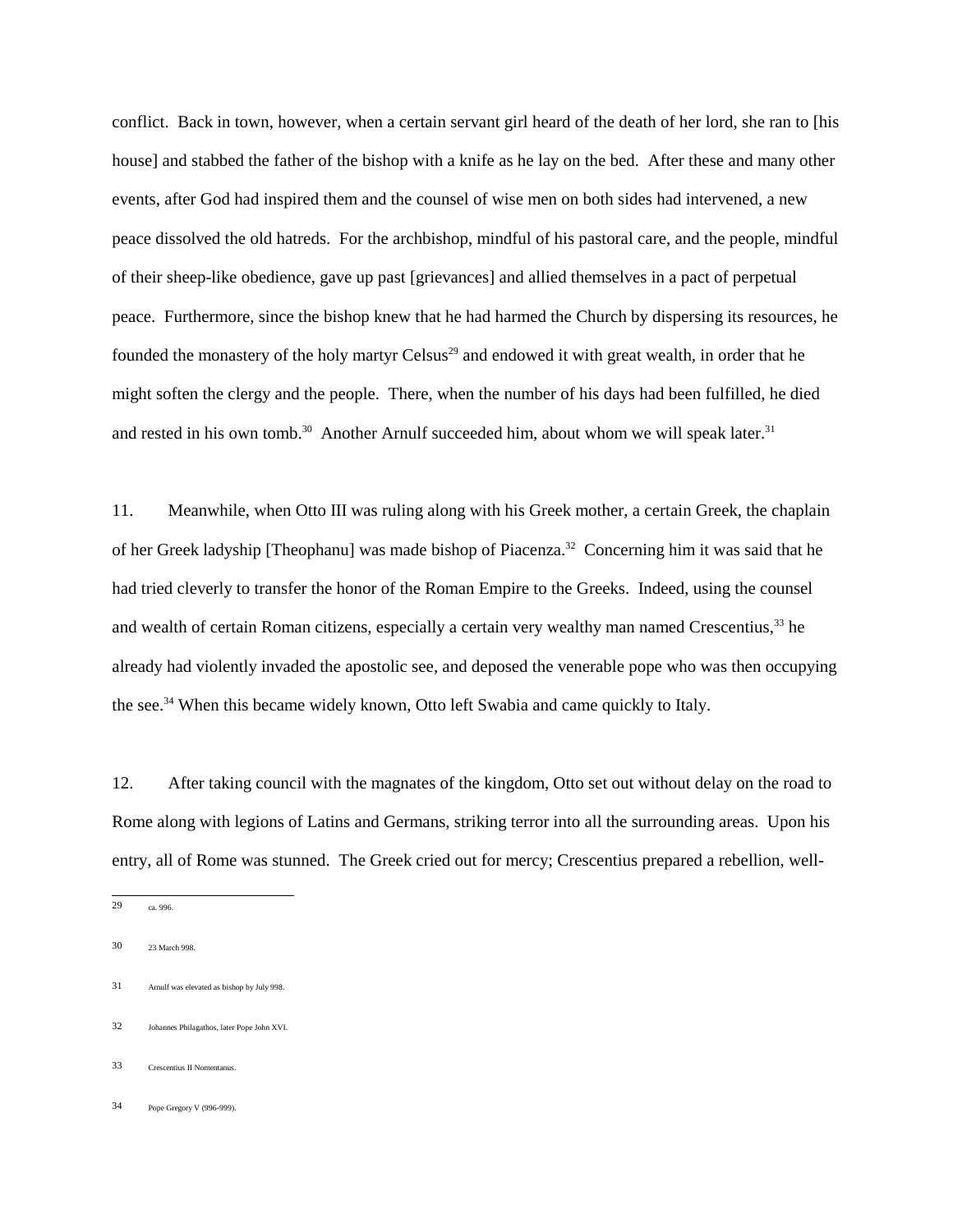protected within the fortress of San Angelo on the Tiber. The emperor besieged him on all sides, attacking him daily with all the machines of war, until, after an agreement was somehow made, he placed himself in [Otto's] power. He was immediately ordered beheaded in the Neronian meadow.<sup>35</sup> His wife Stephania<sup>36</sup> was also handed over to the Germans to be raped (adulteranda). But the Greek pseudo-pope, once his eyes had been plucked out and his nose and ears had been cut off, was turned backwards on the back of an ass and was led throughout the entire city, holding the ass's tail in his hand. Thus Rome, previously shifting, became quiet under the eyes of the king.

13. At an earlier time, the emperor had decided that he would be allied to his mother's people by marriage. Because of this plan (concilium), the aforementioned Archbishop Arnulf set off across the sea for Constantinople, fortified with royal orders. After being received with great honor by the admirable monarch himself,<sup>37</sup> he lived like a bishop in the royal city. Indeed so dear was he that he easily received whatever he requested. Finally, when the business for which he had come was completed, he hastened back on his return journey, after a fitting send off by this same Basil.

14. In the meantime, however, the emperor Otto had died in the first flower of his youth,<sup>38</sup> and in him was consumed the entire posterity of the Ottonians. Then Arduin, a certain noble marquis of Ivrea was elected by the Lombards in Pavia and was called "caesar" by all.<sup>39</sup> He then travelled around the entire kingdom, handling all matters by royal right. Once the return of the aforementioned prelate was known, Arduin came to him openly on his route, taking care to attach the bishop to himself with as much security as he could.

- 37 Basil II (976-1025).
- 38 21 January 1002.
- 39 15 February 1002.

<sup>35 18</sup> April 998.

<sup>36</sup> Her real name was Theodora. Arnulf's fellow Milanese historian, Landulf senior, also makes the same error.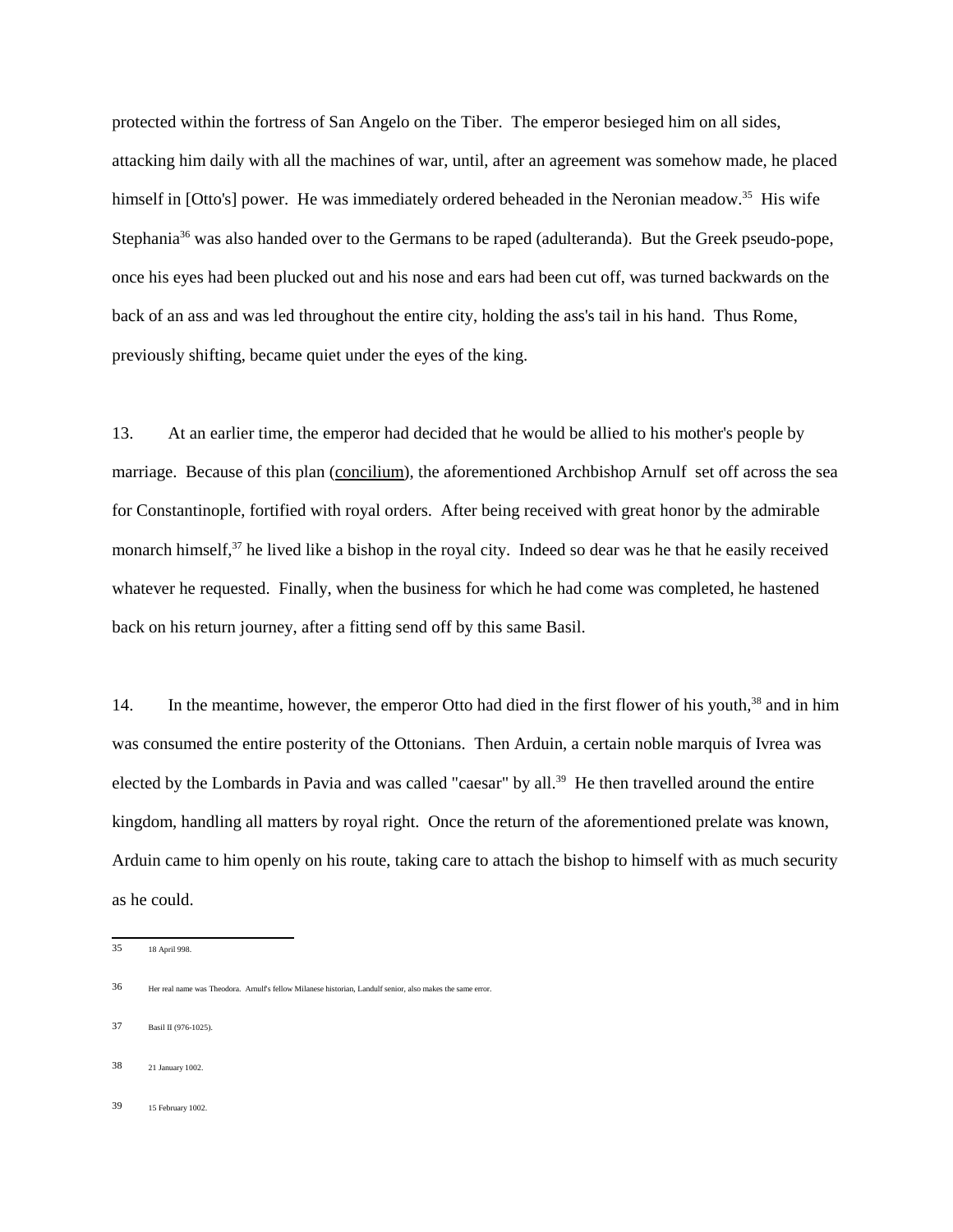15. At the same time, Henry was made king in Germany (Alemannia). There arose between these two a great struggle over the Italian scepter. In the midst of it all, the princes of the kingdom proceeded deceitfully, because they fought openly for Arduin, but secretly favored Henry, all the while pursuing the profits of avarice, just as [God] said to Jerusalem through the prophet: *Your princes are faithless, companions of thieves: they all love bribes and pursue rewards*. 40 Upon their advice, Henry sent his duke<sup>41</sup> to Italy with an army. Arduin attacked him bravely and when the battle was met on the field of Fabrica, he slaughtered many and put the rest to flight outside the boundaries of the kingdom.

16. Not long after, Henry set forth from Germany with a strong host (militia) of Germans and encamped on the very border of Italy.<sup>42</sup> On the other side, Arduin, who trusted in his powers and was no less welltrained in arms, was ready not so much to defend himself as to put Henry to flight; he came against him at Verona. But deceived by the perfidy of the princes, he was deprived of the greater part of his knights (milites). And so after [Arduin] unwillingly gave way, Henry entered the kingdom, was immediately elected king;<sup>43</sup> he was later elected Roman emperor in his own time.<sup>44</sup> But because [the city] did not willingly submit to him when he came to Pavia, he burned the entire city in a single conflagration. All of Italy was horrified by this and likewise extremely fearful. As confidence in Arduin waned from this time on, Henry's power prevailed everywhere. Nevertheless, having recollected his forces in the meantime, Arduin took vengeance on those who had been treacherous. Later he captured the city of Vercelli, besieged Novara, invaded Como, and destroyed many other places opposed to him. In the end, worn down by labor and sickness and deprived of his kingdom, he was content with the

<sup>40</sup> Is.1:23.

<sup>41</sup> Duke Otto of Carinthia and Count of Verona, ca. 1002/1003.

<sup>42</sup> The force left Germany in later March 1004 and arrived at Trent on 9 April 1004.

<sup>43 14</sup> May 1004 in San Michele in Pavia.

<sup>44</sup> On his second journey to Italy in 1014.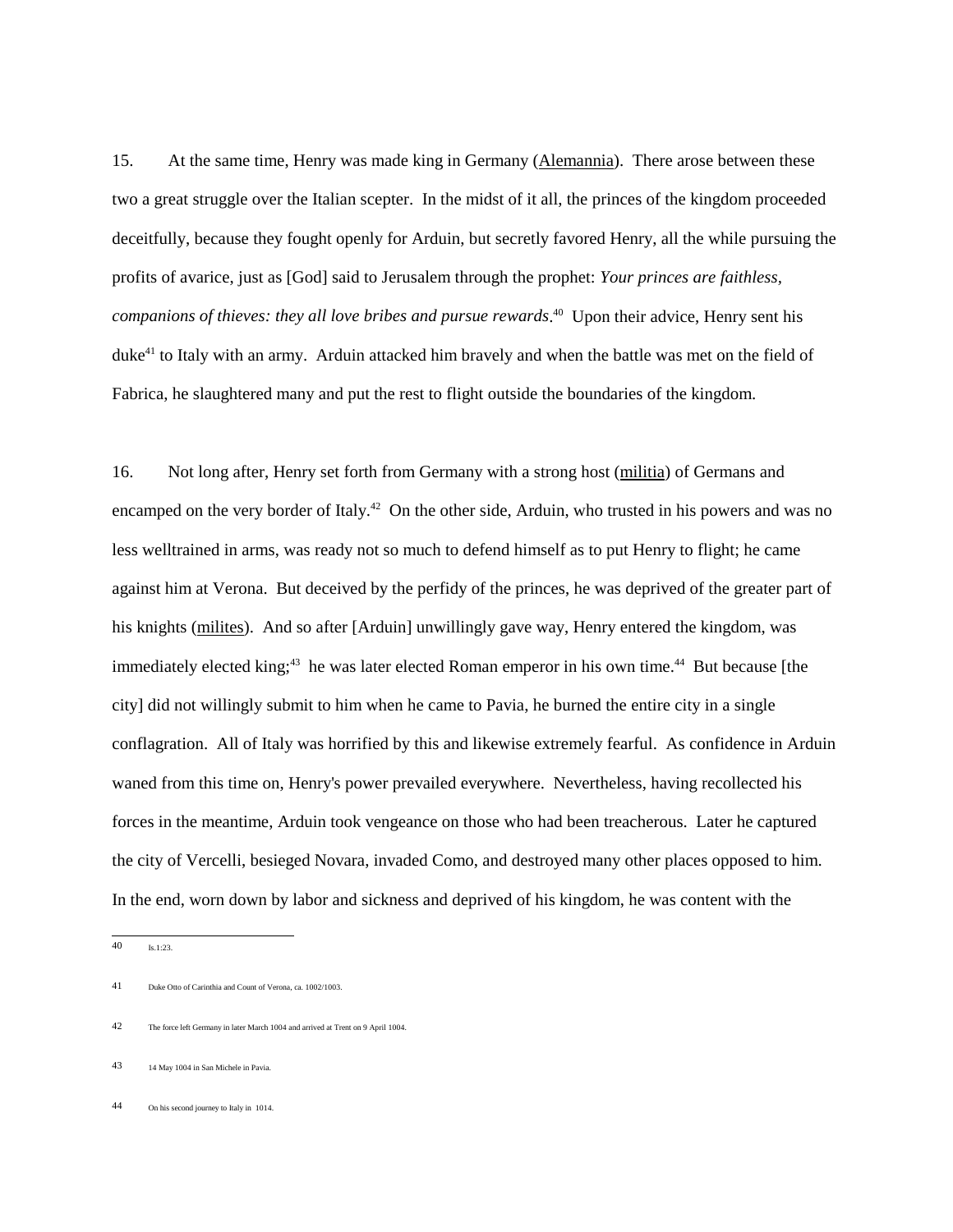monastery named Fruttuaria alone. There, after the regalia had been placed upon the altar and he had donned the habit of a pauper, he fell asleep in his own time.<sup>45</sup>

17. It was in those days that the first of the Normans came into Apulia, after they had been summoned on the advice of the princes of the land, when the Greeks were weighing heavy upon the region with innumerable acts of oppression.<sup>46</sup> When the Greeks had been subdued and put to flight upon the furrowed sea, the Normans — although few — invaded part of the province, after considering the inertia of the Apulians and the region's richness in all things. Legates were sent back home to encourage others to do this and, as their numbers grew little by little, they eventually filled the entire province of Apulia, took possession of it as if by right of ownership (*iure proprio*) and became crueler than the Greeks and more ferocious than the Saracens. Indeed, after all the former princes had been cast down, they rose up as princes themselves.

18. Now then, there is no point in reciting what Henry did during the rest of his reign, how he besieged Troia, that noble city of Apulia;<sup>47</sup> how he caught four margraves of Italy, Hugh, Azo, Adelbert, and Obizo in one fell swoop; how the whole earth trembled at his strength to the point that if any were found to favor the party of Arduin, they either fled or surrendered. Of these men, the bishop of Asti left his own see and lay in hiding in Milan until his death.<sup>48</sup> For the emperor had given the bishopric to a certain Olderic, brother of the distinguished marquis Manfred, despite the fact that the bishop, who had been expelled, was still alive. Greatly shocked at this occurrence, Archbishop Arnulf absolutely forbid the consecration which fell within his jurisdiction. But that fellow Olderic, trusting in his own power and that of his brother, set off for Rome and by some secret dealings had himself consecrated by the

<sup>45 14</sup> December 1015.

<sup>46</sup> The first Normans probably arrived ca. 999 and 1015 at the latest.

<sup>47</sup> Spring 1022.

<sup>48</sup> Peter of Asti (992-1005).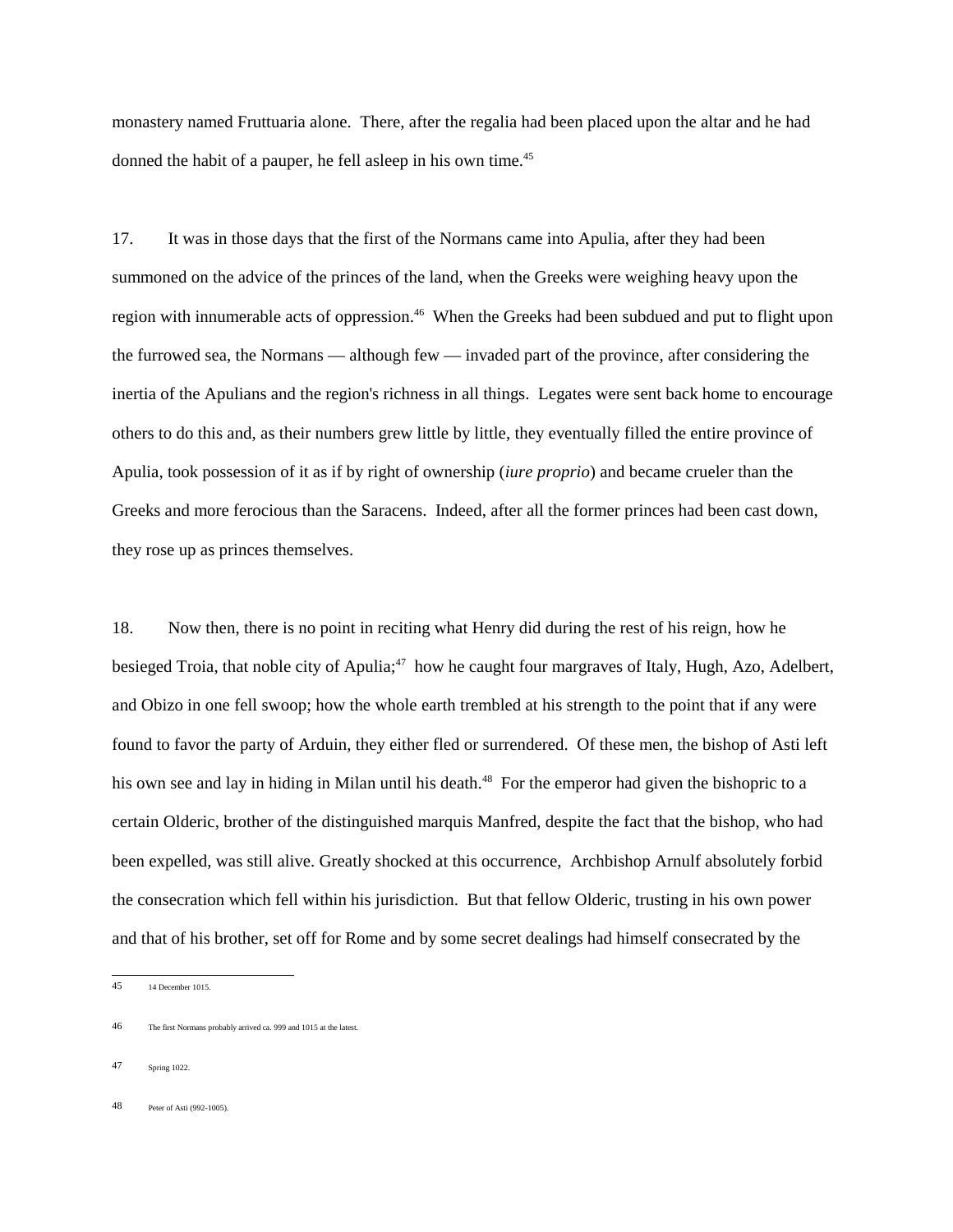Roman pontiff.<sup>49</sup> When this news became known to Arnulf, he was ignited by a most righteous fire, indignant not so much at the behavior of the king as that of the Roman bishop, which seemed worse.

19. Coming into an assembly of the church of Milan,<sup>50</sup> he transfixed the audacity of the person just consecrated with the spear of anathema. Then, after a great army was assembled from all around, he marched toward the city of Asti along with his suffragan bishops and encircled the city with a palisade in the densest possible siege, while the marquis and the bishop were shut inside the city. And he did not cease from devastation and war until a peace was composed to his satisfaction. This was the condition of peace -when they came to Milan, at the third mile from the city they proceded with bare feet, the bishop carrying a book, the marquis a dog.<sup>51</sup> Then outside the church of San Ambrogio, they confessed their crimes most devotedly. The bishop deposited upon the altar the staff and ring of the pontificate which he had received, and then later piously received them back when the bishop offered them. His brother, Marquis Manfred, donated many talents of gold to the church, from which that beautiful cross was produced which is used until today only on very special days. From there, they went through the middle of the city to the greater church of the Santa Theotokos in bare feet, just as they had come, and there were received in peace by the archbishop, clergy, and the entire people.

20. Otherwise, Arnulf ruled his church like a priest (*sacerdotaliter*), nourishing the clergy and people and clearly spending time on its affairs. The many benefits conferred upon the church commend his blessedness. In his time, the relics of the holy confessor Mona were revealed in the church of San Vitale next to San Nabor. Arnulf also founded the monastery of San Vittore the martyr with great honor and with an abundance of grain, and buried there, he rests in peace.<sup>52</sup> Yet, because the daylight of this

50 Summer 1008.

's study, "

<sup>49</sup> Pope John XVIII, May-June 1008.

<sup>51</sup> Carrying a dog over a specified distance(and a large, savage dog should probably be imagined) was a form of ritual humiliation and punishment. For other examples, see Thietmar of Merseburg, Chronicon ; and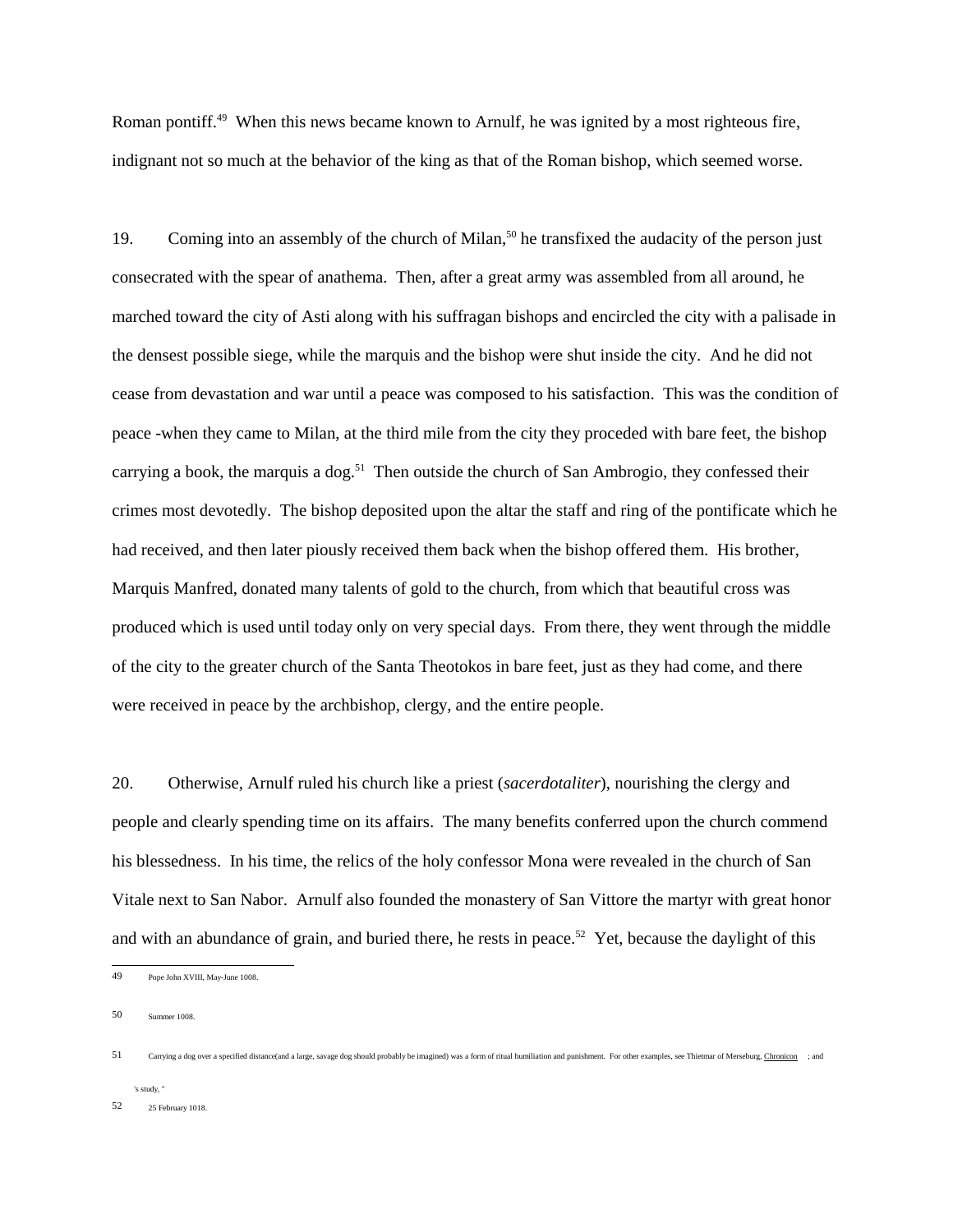day is not enough to sing his praises, let the present page be closed, since another shall be opened after it.

## HERE BEGINS BOOK II

1. In the previous volume, we tried somehow to express what we had only heard, but now we shall strive to bring forth from the abundance what we know from sight. Now then, when Arnulf of divine memory was summoned by heaven,<sup>53</sup> Aribert was enthroned on the advice of the elders and by gift of imperial power. From the time he became bishop, he spent time on his own affairs and those of others, a man who was intent upon many things and experienced great things which we take up not to judge but to narrate them. In his days, the imperial rule of Henry ended, with no surviving offspring.<sup>54</sup> The Pavians then destroyed the royal palace that was in their city to avenge the burning of their city.<sup>55</sup> It also happened that, assembling together *in commune*, the first citizens discussed establishing a king. But since different issues pulled people in different directions, everyone was not of the same mind.<sup>56</sup>

2. While Italy bobbed amidst such events, Aribert himself went alone to Germany to elect the German king, after declining the equal partnership of his men since they were unwilling or actively

53 25 February 1018.

55

#### shattering the royal walls with illicit, emboldened blows

<sup>54 13</sup> July 1024.

<sup>56</sup> The Pavians' destruction of the royal palace after the death of Henry II is also recounted in Wipo's Deeds of Conrad II §7 (ed. H. Breßlau, SSRG 61, Hannover 1915), where he described the Pavians legation to the king's court at Constance to beg forgiveness for their offense as well as Conrad's famous response. He recalled: "... the Pavians legates were there with gifts and friends, trying to placate the king over the offense commi by their citizens. Yet they were in no way able to obtain this from the king as they wished. I shall briefly recount in what matter they offended the king. There was in the city of Pavia a palace built long before by King Theoderic with marvelous workmanship and greatly embellished by Otto III. But when they learned of the Emperor Henry's death — since it is human nature to behave immoderately in the midst of novelty — the Pavians immediately and without thinking attacked the peaceful palace

and tore the palace apart down to the smallest stone of the foundation, lest any king ever decide to place his palace within that city. Because of this audacious act, a great controversy occurred between the king and the P The Pavians said: *Whom have we offended? We preserved our faith and honor to our emperor to the end of his life. After he died, since we had no king, we shall not be justly accused of having destroyed the king's* palace. The king replied: I know that you did not destroy the palace of your king, since at that time you did not have one; indeed, you cannot be charged with having destroyed the king's house. But if a king dies, *the kingdom remains, just as a ship remains, when the captain falls. Those buildings were public, not private; they belonged to another's jurisdiction, not yours. Those who usurp the property of others are subject to the king's [judgment]. Therefore, because you were usurpers of anothers' property, you are subject to the king's <i>[judgment]*. Note that Wipo, unlike Arnulf, makes no mention of the Pavians' motive of revenge for Henry II's destruction of the city.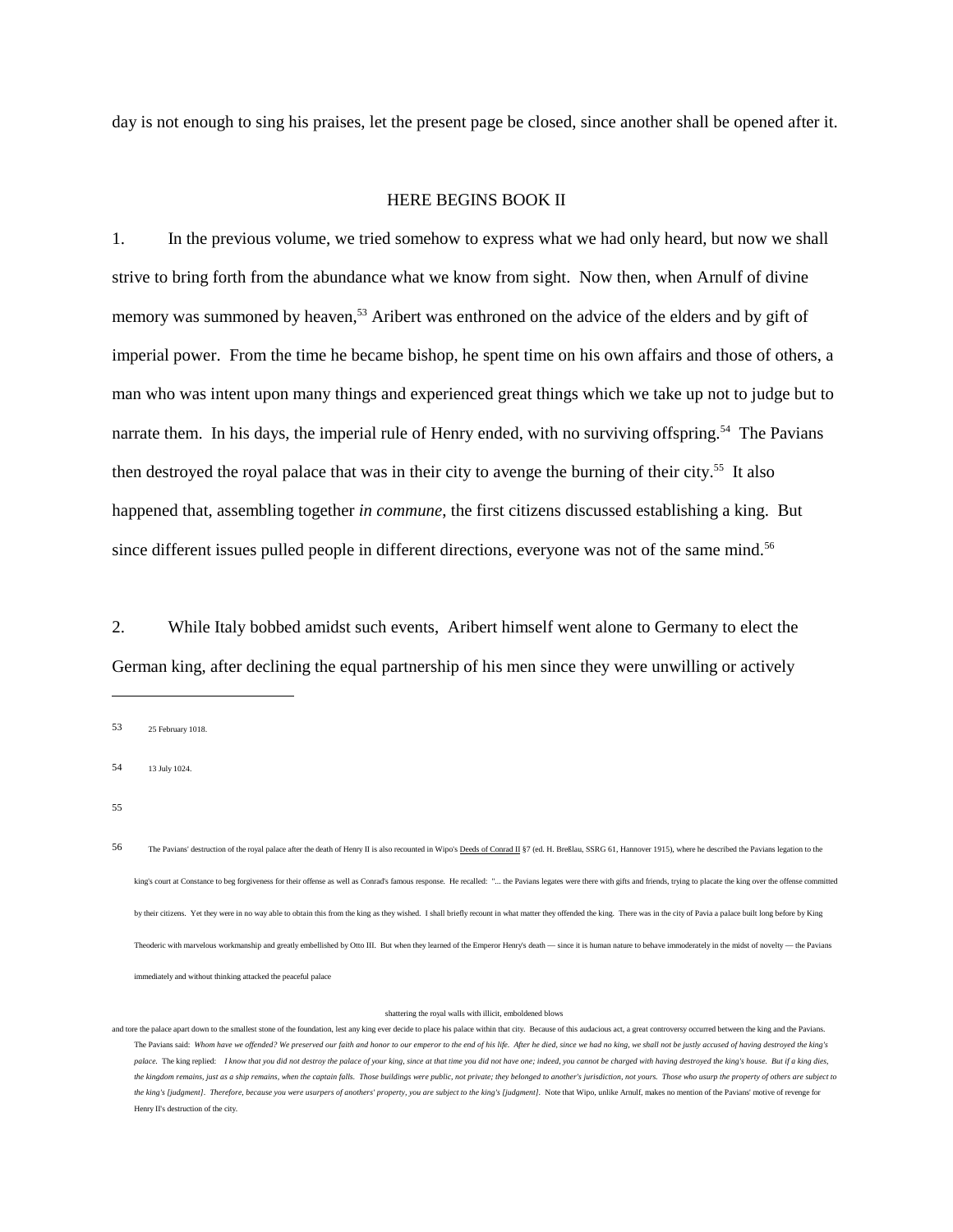hostile. And when the Germans chose Conrad for themselves,<sup>57</sup> he praised and crowned him in the eyes of all and received from him — in addition to many gifts — the bishopric of Lodi, so that just as he consecrated the bishop, so, too, he might invest him. After returning secure in all things, he overturned all of Italy with his legations, making some benivolent in fact, others in hope, until almost all commended the elect as someone to be welcomed. Supported by such a crew, Conrad came to Italy and was crowned by Aribert as is the custom; then he headed for Rome, with the archbishop as his guide. At his *adventus* there assembled in Rome a huge gathering of different nations from all over, bishops, and secular princes with the lord Pope John presiding.<sup>58</sup>

3. As the Easter celebration drew near, when King Conrad was to be raised through consecration to the pinnacle of empire in the basilica of the Apostles, Archbishop Aribert of Ravenna<sup>59</sup> usurped the king's right hand and held it with temerity, thereby doing what was appropriate to the bishop of Milan. Since this action was displeasing in the eyes of all, the rest of the bishops warned him not to leave his proper place. Nonetheless, he stubbornly held on. So that there would not be a uproar among the people on that feast day, Bishop Aribert of Milan wisely settled the great popular uproar, forcing all his followers who wished to oppose this action away from their opposition.

4. Surprised by the cries of those causing the uproar and finally learning the truth of the matter, the king stood still and spoke in the following way: *Truly it is certain, reverend fathers,that just as the imperial consecration is the privilege of the apostolic see, so the royal election and consecration is the privilege of the see of Ambrose. Hence it seems right that if the hand which first blessed and imposed the crown of the kingdom should be present, it re-present the king to be promoted to imperial rule to St. Peter and his vicar. For thus he may rightly be able to rule imperially with Ambrose as his witness, who*

<sup>57 4</sup> September 1024.

<sup>58</sup> Conrad arrived in Rome on 21 March 1027. The reigning pope was John XIX (1024-1032).

<sup>59</sup> Bishop of Ravenna, 1020-1027.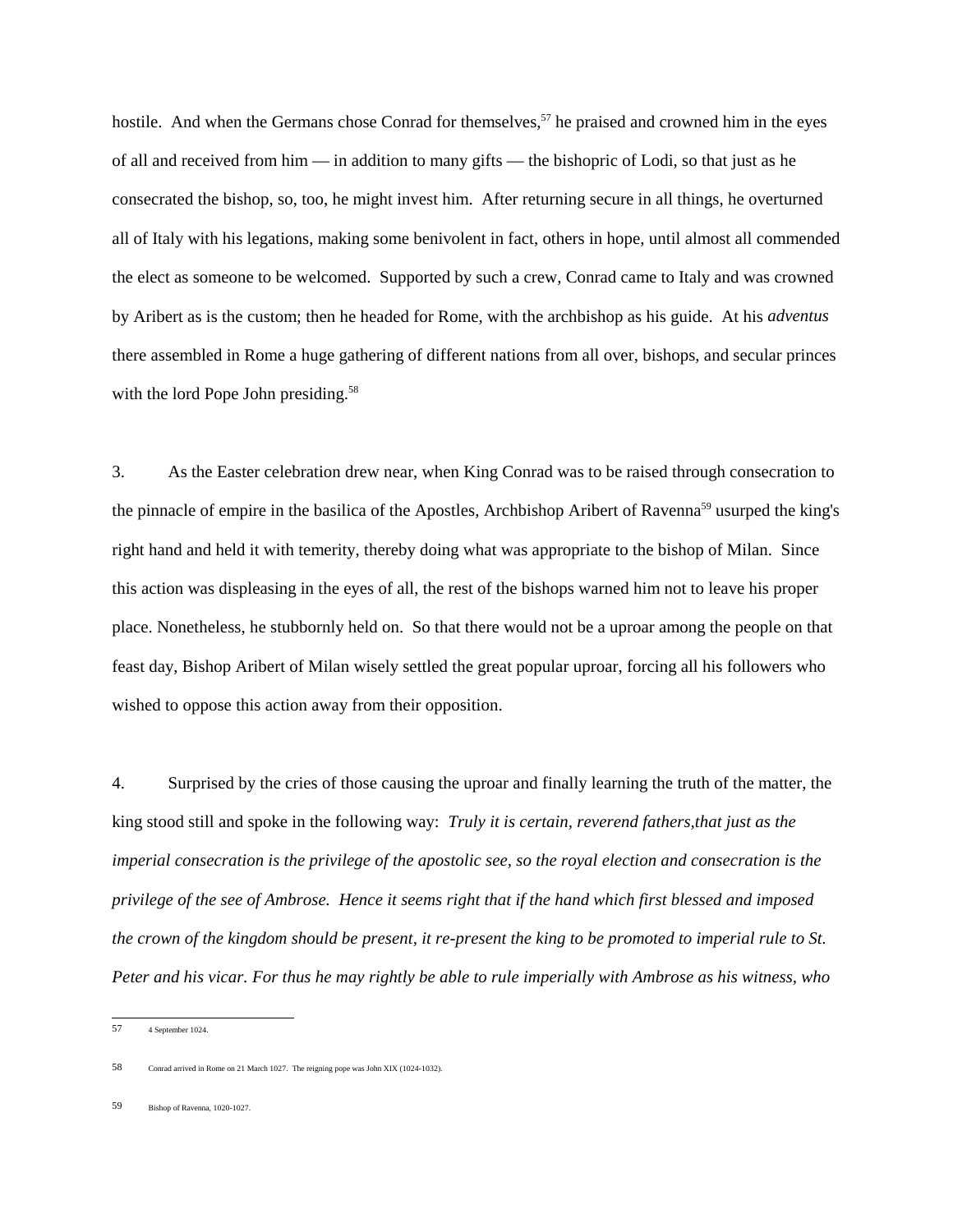*learned and began to reign royally with Ambrose's consecration.* Since the king's opinion pleased everyone, he took his right hand from [the bishop] of Ravenna and ordered the Ambrosian pontiff to be summoned. But he delayed coming, for the sake of avoiding an uproar, as we said before.

5. Then, on the advice of the lord pope and all the bishops, he gave his right hand to Bishop Arderic of Vercelli,<sup>60</sup> Aribert of Milan's suffragan, so that in this way the father might appear in the son and the master in the disciple.<sup>61</sup> During the imperial consecration, he fully represented the Archbishop of Milan. After several days, a synod in Rome was decreed by apostolic authority.<sup>62</sup> In it, they established that in all episcopal business, the archbishop of Ravenna should in no way ever set himself before the bishop of Milan; and if he should by chance presume to do so, he would be subject to canon law. Furthermore, it pleased all that a tome be written as an eternal testimony concerning this affair, from which we have taken these few things from the many.<sup>63</sup>

6. While this was being done, the Milanese and the people of Ravenna were fighting with one another. As the strife increased, they battled against each other. But since the attack and strength of the Milanese prevailed, the men of Ravenna turned tail, many of them having been wounded. Their adversaries pursued them to the refuges, seizing their packs and every cloak. Aribert himself, in fact, barely escaped to Ravenna, after being saved from the hands of his pursuers. Later the entire controversy quieted down. And when the emperor returned from the area of Rome, he stayed in Italy until he subjected his adversaries — if he had any — with Aribert of Milan as his patron in all things. *And the land grew silent in his sight*. 64

63 This text survives and is entitled, The Memorial of the Archbishop of Ravenna's Pride... and is translated here as an appendix

64 I Maccabbees 1:3.

<sup>60 1026/27-1037/41-44.</sup>

<sup>61</sup> Cf. Jn. 14:13.

<sup>62 6</sup> April 1027.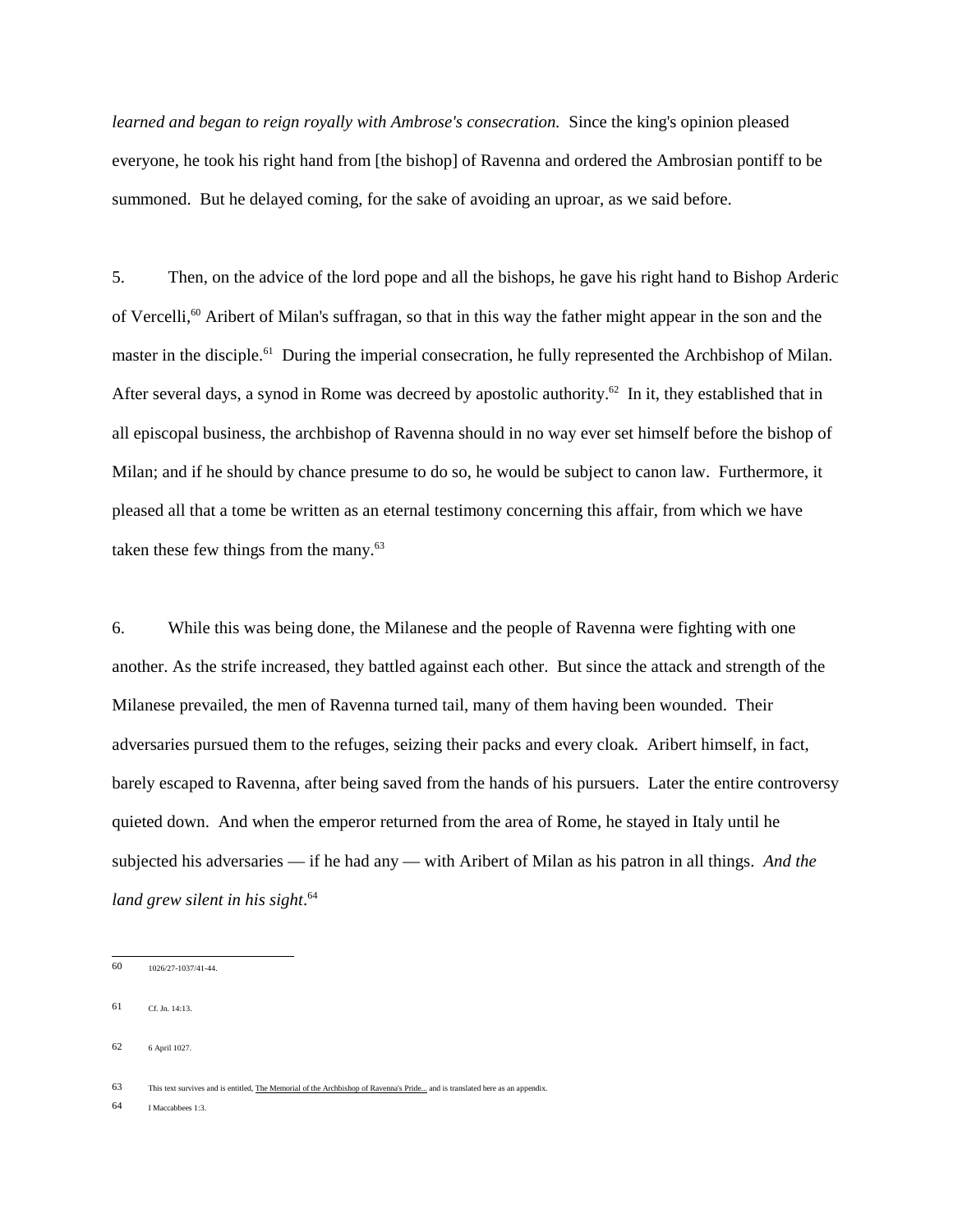7. At this time, it happened that the bishop of Lodi died. When the archbishop decided to install another with his investiture, since he had received it from the emperor, the people of Lodi were indignant and they boldly despised the unusual appointment to their bishopric. Aribert thought little of their boldness and chose Ambrose from the number of his own cardinals, a very suitable priest.<sup>65</sup> After first conferring the ring and the staff, he then consecrated him bishop, as was the custom. After this had been carried out, he violently attacked all the fortified town of the people of Lodi. After these had been reduced through the exercise of power (potestative), he finally came to the city and brought his bishop with him. After surrounding the city on all sides, he constantly attacked it. When the citizens saw that they were resisting in vain and a peace pact was proposed, they finally deliberated together about receiving the bishop. Oaths of promised fidelity were made openly before the city gate; and so now they received the aforementioned bishop, a man outstanding in his teaching and works who was later dear to all.<sup>66</sup> From that time onwards, however, an implacable hatred grew strong between the Milanese and the men of Lodi. As a result, over the course of many years, they exchanged innumerable acts of plundering, arson, and slaughters. The Milanese, strengthened by its great population, riches, and its military might, often attacked them in battle and surrounded them with sieges, laying waste their fields, vineyards, and all their suburbs. The men of Lodi — few in number but ferocious in spirit, and straightened in resources, but loaded with virtue, defended themselves now with their own losses, now with another's. If each of these exchanges were written down, they would fill many volumes.

8. When the king of the Burgundians died in these days,  $67$  Conrad proposed to invade Burgundy. He ordered the Lombard host (militia Lombardorum) to advance to invade it. Having himself entered from a neighboring region, he attacked those opposed to him and occupied several castles (municipia). From closeby, the chosen leaders, namely Aribert and the outstanding Marquis Boniface, advanced together

<sup>65</sup> Ambrose is first attested in documents in August of 1037.

<sup>66</sup> Ambrose is last attested in a document of 1051.

<sup>67</sup> Rudolf III of Burgundy (993-1032).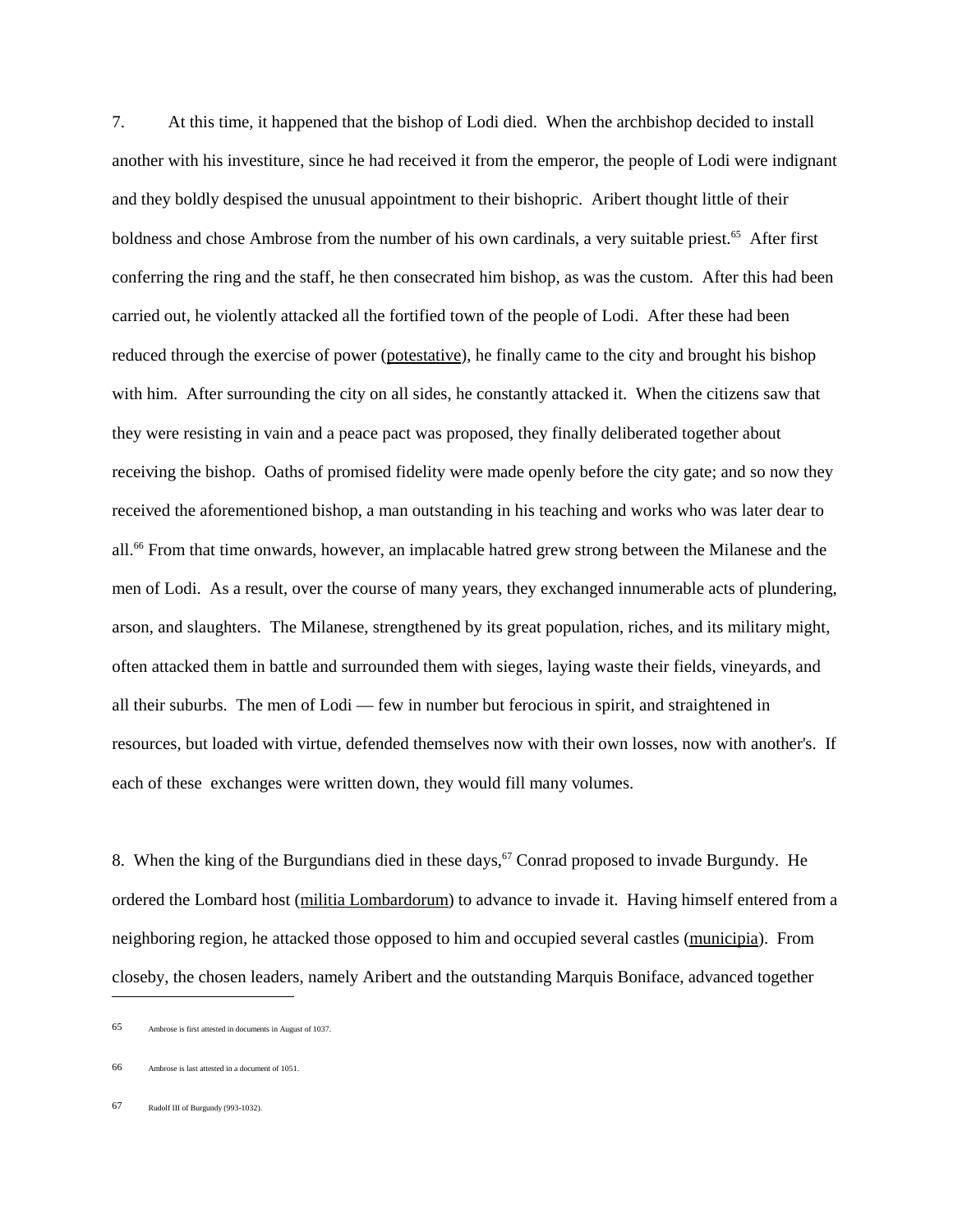with the rest of the Italian magnates, exploring those routes of access, which the cut stones of the fortress of Bardo<sup>68</sup> rendered passable. Leading the Lombard army through these, they overcame the arduous pass of Mt. Jove;<sup>69</sup> and entering the land with a vigorous attack, they met up with the emperor (caesar). Since the Burgundians were unable to resist, they hastened to surrender and were made subject to Conrad on condition of perpetual subjection. And so it happened that all returned home in great glory.

9. During this same time, in the month of June, in the hot midday sun on the day of Sts Peter and Paul,<sup>70</sup> an eclipse occurred, bringing shadows upon the world for three hours. Later on, at another time, the moon was darkened with the color of blood at night.

10. Because of his many prosperous successes, Bishop Aribert gradually came to lord it over all, considering his own will, not that of others. Whence it happened that certain knights of the city who were commonly called "valvassores" secretly plotted against his actions, conspiring actively against him. When a certain magnate (potens) was deprived of his benefice, they found their opportunity and burst out into the boldness of rebellion, having already become many in number. When this was announced to the bishop, he prepared to resist their treacheries with many different strategems (multis consiliis). Since this gained him nothing, he tried to overcome them with force. After being initially vanquished and worn down by the intense fighting, they left the city and went away with much lamentation. But soon, the men of Martesana<sup>71</sup> and Seprio<sup>72</sup> came to their aid as did many of their fellow knights of the kingdom, who were prepared to live or die together with them, especially the men of Lodi, who remembered their recent injury.

70 29 June 1033.

<sup>68</sup> Located in the province of Aosta.

<sup>69</sup> The highest mountain in the St Bernard pass.

<sup>71</sup> A region north Milan.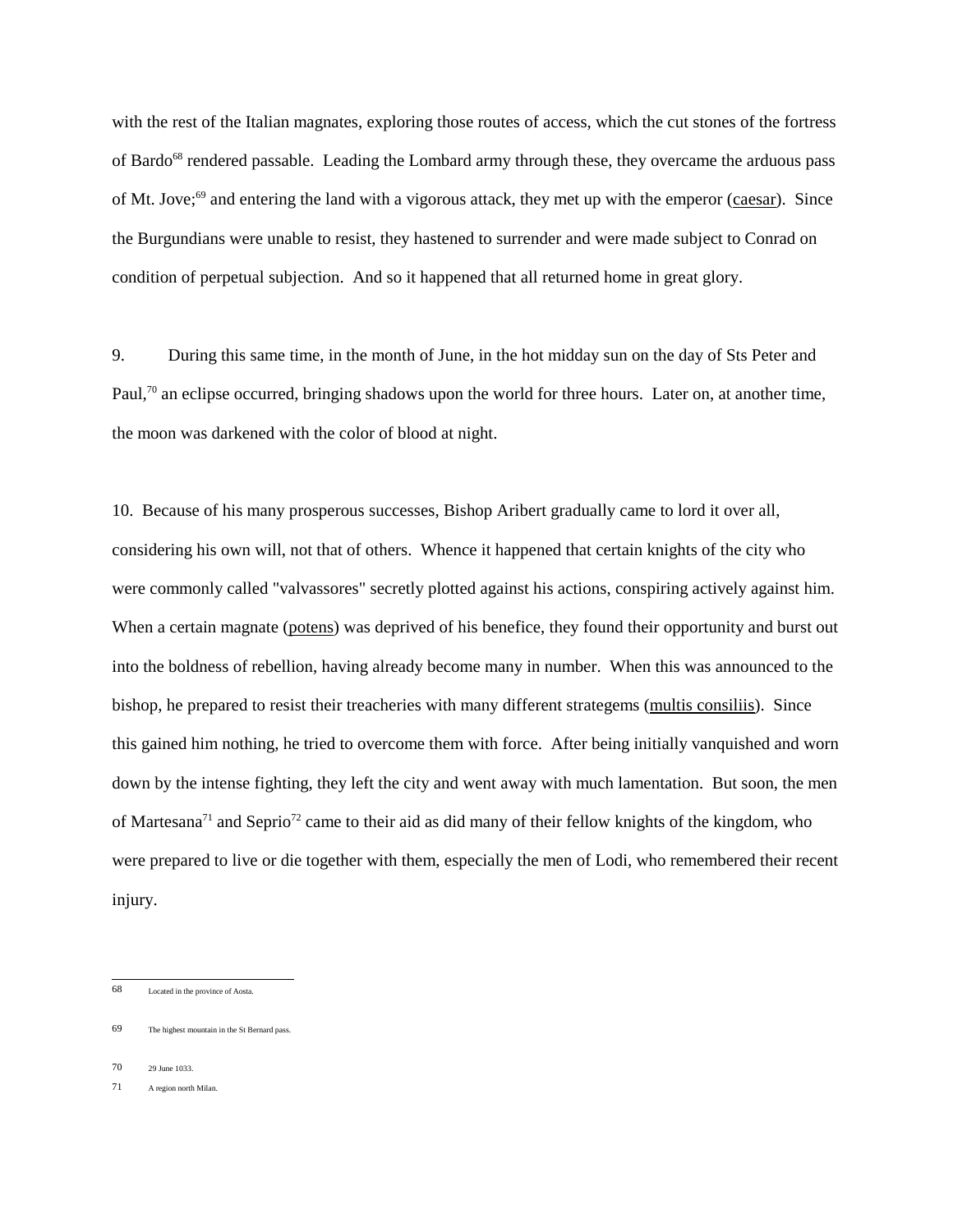11. Assembling his forces from wherever he could, and not without his own men of course, he tried to attack and oppress them all. And when they presumed to resist, they met on a field which has been for ages been called Malus, and rightly "*malus*" evil in Latin,73 because it was going to be irrigated with human gore. When battle was joined upon the plain, a great slaughter occurred on both sides. Among the dead was the aforementioned bishop of Asti;74 the greatest participant in the battle, he fell transfixed when he entered into the fray. His death became the end of the battle. For the archbishop was confused, having lost so great a brother, while the enemy, now safe after so great an enemy had been killed, left the fight and returned home.

12. Since so great a trial was looming, the archbishop took care to summon his emperor from Germany, hoping that he would be his helper. Coming to Verona and from there to Milan, the emperor was honorably received on the first day. But on the following day, when the people grew restive and began clamoring against him, he was gravely offended. For the people had heard that the king had defrauded Aribert of his right over Lodi. Concealing this, the emperor went to Pavia. There, after he had decreed a general meeting, he captured and held the archbishop in a carefully planned trap and handed him over to the patriarch of Aquileia<sup>75</sup> for safe-keeping. Behold, the city of Milan was astonished and horrified, and deprived of its own pastor, it sorrowed and lamented from the boy to the old man. O what prayers were poured out to the Lord and how many tears! And since clergy, people, and knights clamored constantly, an agreement was made concerning his release, after hostages had been given to the emperor. But even after he had received the hostages, he nevertheless held on to Aribert, since he decided to condemn him to perpetual exile. But he also captured three other bishop on one day, namely the bishops of Vercelli,<sup>76</sup>

76 Arderich.

<sup>73</sup> *Malus* means "evil" in Latin, although probably the field was really called "*mallus*" after the Germanic legislative and judicial assembly of this name. Campo Malo lies near Motta.

<sup>74</sup> Adelrich (1008-1035). He stemmed from the house of the marquisses of Turin.

<sup>75</sup> Poppo, patriarch of Aquileia (1019-1042).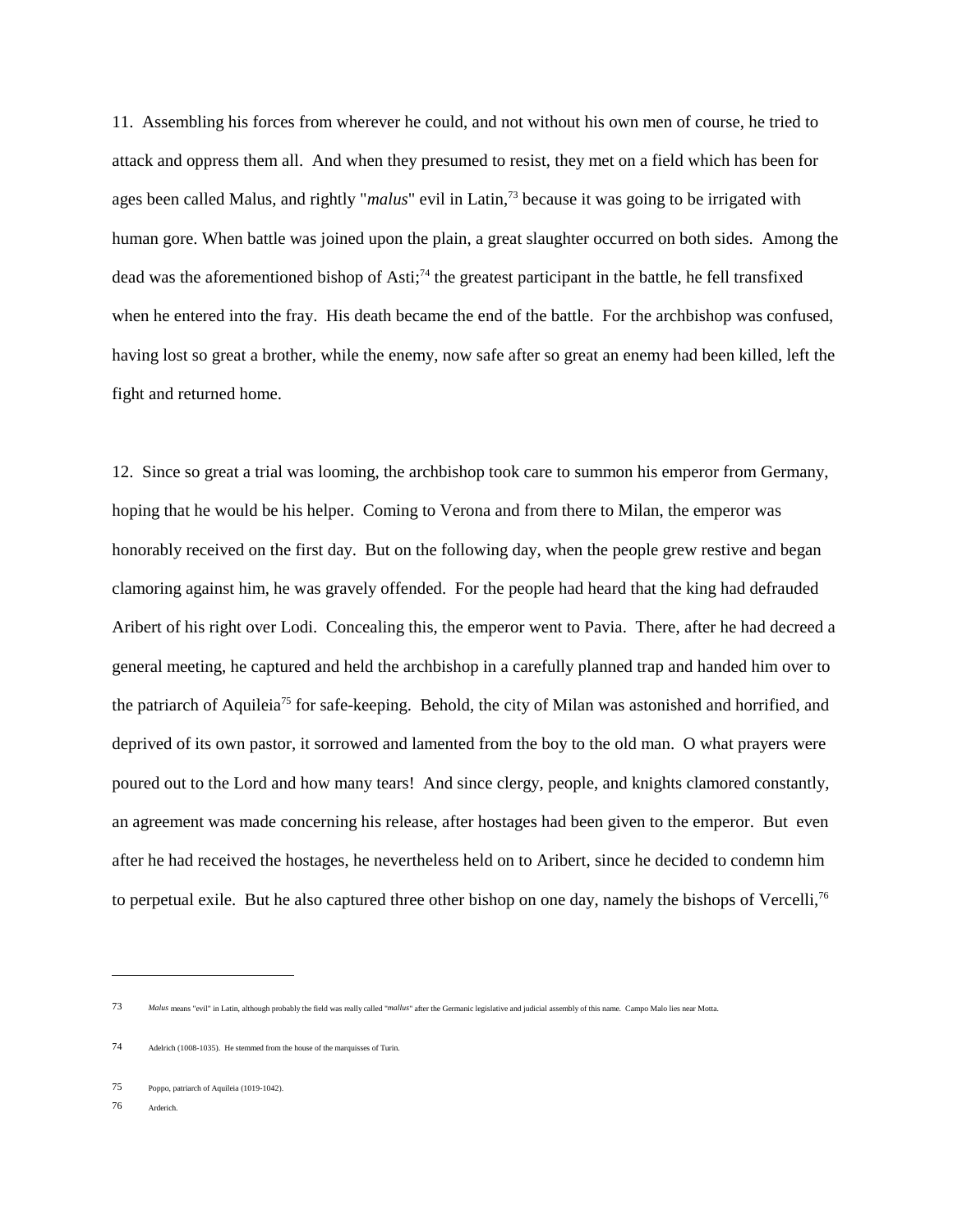Piacenza,<sup>77</sup> and Cremona.<sup>78</sup> After two months, however, the archbishop fled. The entire city went out to meet him when he arrived and they were all so happy that servant did not give way to lord, nor wife to husband as they ran about for joy.<sup>79</sup> Behold, the city's evening tears were suddenly transformed into morning joy.

13. When Conrad saw that he had been fooled, he publically proclaimed Aribert an enemy of the republic. Therefore, an edict went out from Caesar Augustus that all the kingdoms within his power should swiftly assemble to attack Milan.<sup>80</sup> And it happened that all Italy and all Germany, from corner to corner, came together. And on their first assault, they attacked a certain castle called Landriano, <sup>81</sup> which they destroyed to a moderate degree when they attacked. From there, they turned to Milan and and encamped, fixing their tents three miles from the city. Eager to resist, the Milanese fortified several places near the city. From their number they chose youths equipped with weapons, thoroughly trained in battle and swift on horseback; these youths toyed with the caesar's darts, insulting the knights and circling the camps, and threatened with shield and spear, wounding some who were closeby. After they had engaged in these preliminary games for several days, it happened on the day of the Lord's ascension<sup>82</sup> that all the caesar's troops burst forth from their camps with their caesar, Germans heading for battle on the right, Italians on the left. When the citizens came against them, the battle worsened on all sides, with different people fighting against different people. At the very front a certain noble German, tall in stature, and the Italian marquis Guido, the royal standard-bearer, were transfixed amidst the darts. After they fell and many others lay dead in their own gore, their love of battle cooled. Finally, after gathering their line, the caesar's troops moved back to their camps, while the city-folk left the field, returning to

77 Peter (1031-1037; \_ 1038).

78 Hubald (ca.1031-1066).

80 Cf. Lk. 2:1.

82 19 May 1033.

<sup>79</sup> Alternative version found in MSS M & H: "The blessed Ambrose, having heard the prayers of his church, merit to have the lord free his vicar, while all were unawares, even the caesar himself."

<sup>81</sup> Southeast of Milan in the territory of Lodi.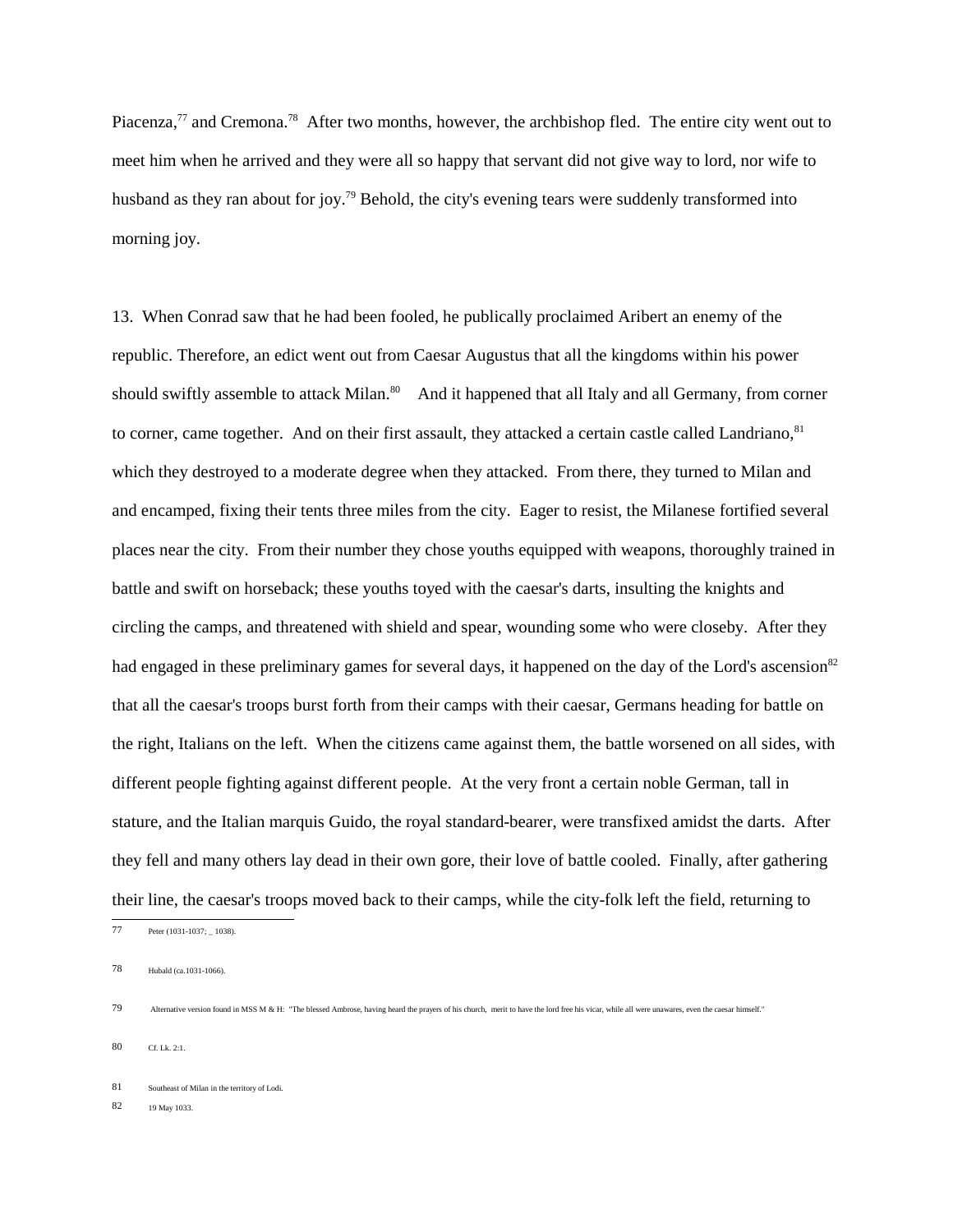their own roofs. Departing from the city, the emperor ordered that all the surrouding places, near and far, be laid waste. But while he was consuming everything with fire, he was chastized with constant bolts of lightning and hailstorms. Therefore, ceasing from what he had started, he departed grieving. $83$ Furthermore, Bertold, the king's secretary, on whose advice everything happened, soon went insane.

14. From this experience, although the king ought to have been made more mild, he instead grew more prideful, so much that he decided that Aribert should be deprived of his own dignity. Therefore, after his decision was established, he conferred the bishopric to Ambrose, cardinal priest of the church of Milan and his own chaplain, while bishops looked on but did not will it. When he heard this, Aribert dealt similarly with the king, depriving him of his office. In a secret legation, he suggested to  $Od\sigma^{84}$  that with his favor he might seize the kingdom of Italy. Making no delay, since he was eager to rule as king, Odo first violently attacked some parts of Alemannia.<sup>85</sup> Bravely fighting against him, Duke Godfried<sup>86</sup> swiftly laid him low when the fierce engagement occurred. Odo's head, struck from his shoulders, is said to have been sent to the emperor in Italy. Otherwise, after stubbornly ordering all the princes of his kingdom to swear an annual devastation of Milan, Conrad returned home to Swabia, ailing in his feet and weak in all his joints.

15. Meanwhile Pseudo-Ambrose was openly carrying the ring and staff and, like a wolf in hiding, he secretly plotted in every way against Aribert. After he daily promised many things to many people on oath, a faction was formed both within and outside the city. When the dignity of the faithful perceived the treacheries of the wicked, they punished those apprehended in crime, both in their persons and their possessions. And after the power of Aribert thus prevailed, all that fraud-filled presumption vanished.

<sup>83 31</sup> May 1037. German sources report many deaths among Conrad's men because of the thunderstorms.

<sup>84</sup> Odo II, Count of Blois (996-1037).

<sup>85</sup> In 1037, Odo of Blois was twice in Lotharingia in the region of Toul.

<sup>86</sup> Duke Godfried the Bearded, son of Duke Gozelo I, Duke of Lower Lotharingia (1023-44) and Upper Lotharingia (1033-44).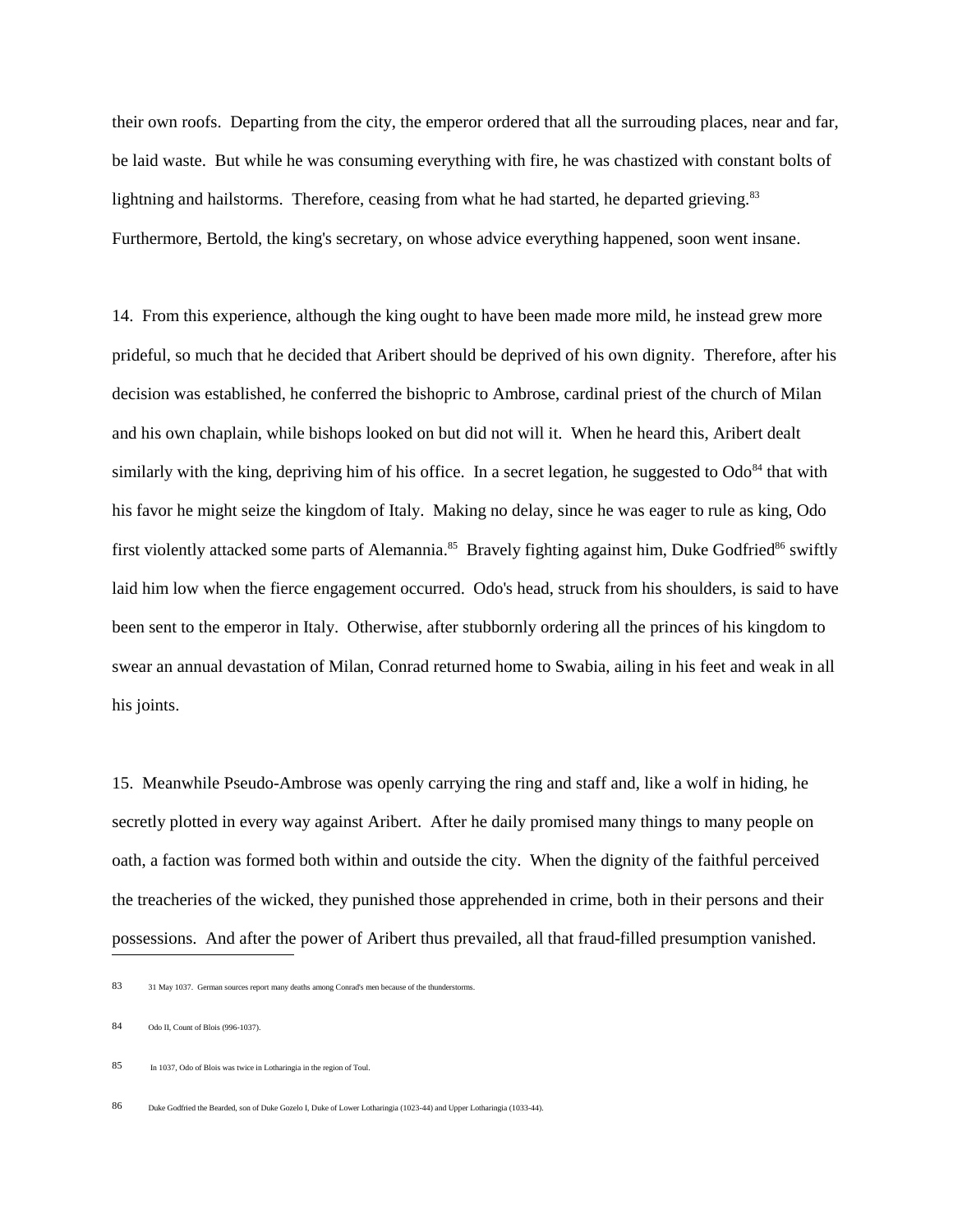16. At the same time it happened that all the princes of the kingdom were coming together from all parts to devastate the borders of the Milanese, just as they had promised the king. Foreseeing the oppression to come, the archbishop ordered all the inhabitants of the parish of Ambrose who were instructed in arms to come to the city, from the rustic to the knight, from the poor man to the rich, in order that, with so great a cohort, he might protect the homeland from the enemy. He created the following symbol which had to precede his men as they were going to fight. A high mast of a ship modelled on a apple tree was raised on high, having been set in a strong wagon. At the very top, it bore a golden apple with two hanging borders of the whitest sails. In the middle, the venerable cross was painted upon which the image of the Savior with arms extended wide overlooked the troops massed around, so that whatever the outcome of the battle might be, they would be comforted when they saw this sign. And there would, indeed, have been a grave struggle between the city and the kingdom, if a new rumor about the caesar's death $^{87}$  had not struck the minds of the enemy to such an extent that, as they were eagerly breaking camp, they arose so confused that they ran into one another. Among these, the standard-bearer of Parma fell and died disgracefully.

17. After Conrad died, his adolescent son Henry, having been made king while his father was still alive,<sup>88</sup> was called "augustus" by all. A man truly fit to rule the republic who did not imitate the affections of his father's disposition, he confirmed the treaties of peace with the archbishop with the counsel of his faithful followers, and then was faithfully honored by him.

18. Once all these matters had been settled, there followed internal strife and civil war that was so execrable and lamentable that, in addition to the innumerable slaughters of battles, the state of the city and the church was transformed.<sup>89</sup> For it is indeed true that civil discord is nourished by leisure and

<sup>87</sup> Conrad died 4 June 1039 in Utrecht.

<sup>88 14</sup> April 1028 in Aachen.

<sup>89</sup> Post 1042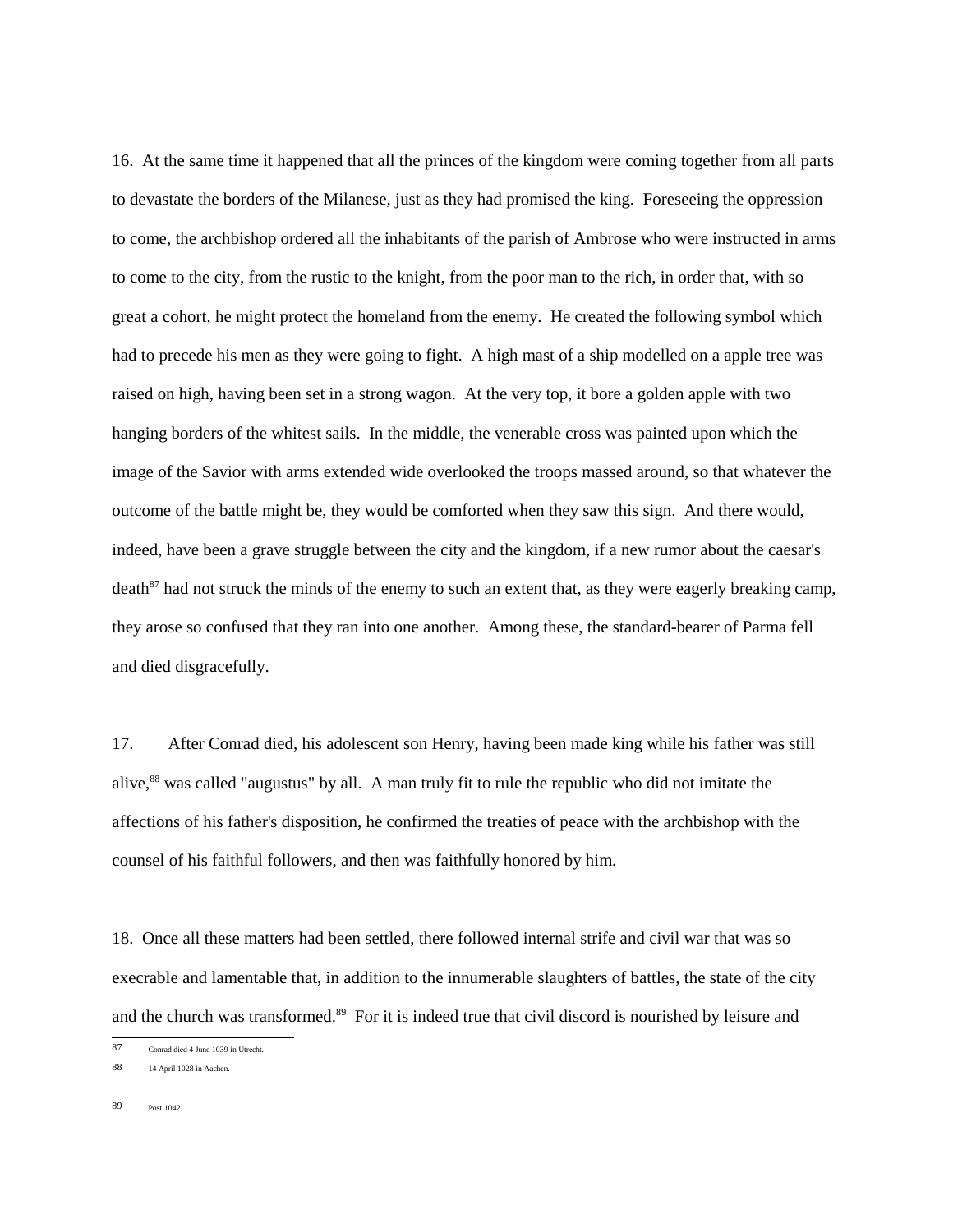iniquity often proceeds from abundance. Thus, when no one attacked them from the outside, the citizens exercized their hatreds on one another. Now it happened that in a private quarrel just between themselves, a certain plebeian was gravely wounded by a knight. As a result, the people became indignant and suddenly took up arms against the knights, while the knights, inasmuch as they were taken unawares, resisted the best they could. The fuel of hatreds bubbled forth and many oaths were made to factions. A certain noble of the city named Lanzo favored the plebeian crowd more readily and, strengthened by his aid, it grew very strong. Disdaining this behavior, the rest of the nobility allied itself with the knights, in part out of love for their faithful followers. At the same time, many dreams and many prodigies were recounted in the city. And while the city was hanging in such doubt, suddenly a clamor was heard, conceived on a modest pretext. A huge clash of all parts occurred and a bitter battle was waged through the piazze and the backstreets; long did both sides struggle on the rooftops and in the heights [of towers?]. In the end, the paucity of knights was surrounded by the plebeian multitude and was pressed from all sides with fire and sword. And so it happened that they abandoned their own roofs with their wives and children, deeply enraged. In order that he might offer counsel to their situation, the archbishop also left the city after a few days. The men of Martesana and of Seprio also came immediately to help.

19. Comforted by such support, they took care on good advice to fortify six forts near the city, in which they lived with their entire household, and established the strongest of sieges all around the city, as they grew fat with slaughter day and night. For leaving the six fortresses, they attacked the city from as many parts. Bursting forth from the gates no less frequently, the crowd of citizens at one moment defended themselves by fighting, at another spontaneously tried to attack them in fits of rage. But after the factions thus raged against one another for three years and both sides had tried whatever they could against the other on some occasion, legates came from the emperor, decreeing an inviolable truce; this they confirmed by swearing oaths with the counsel and strength of the entire kingdom.<sup>90</sup>

90 ca. 22 February 1045.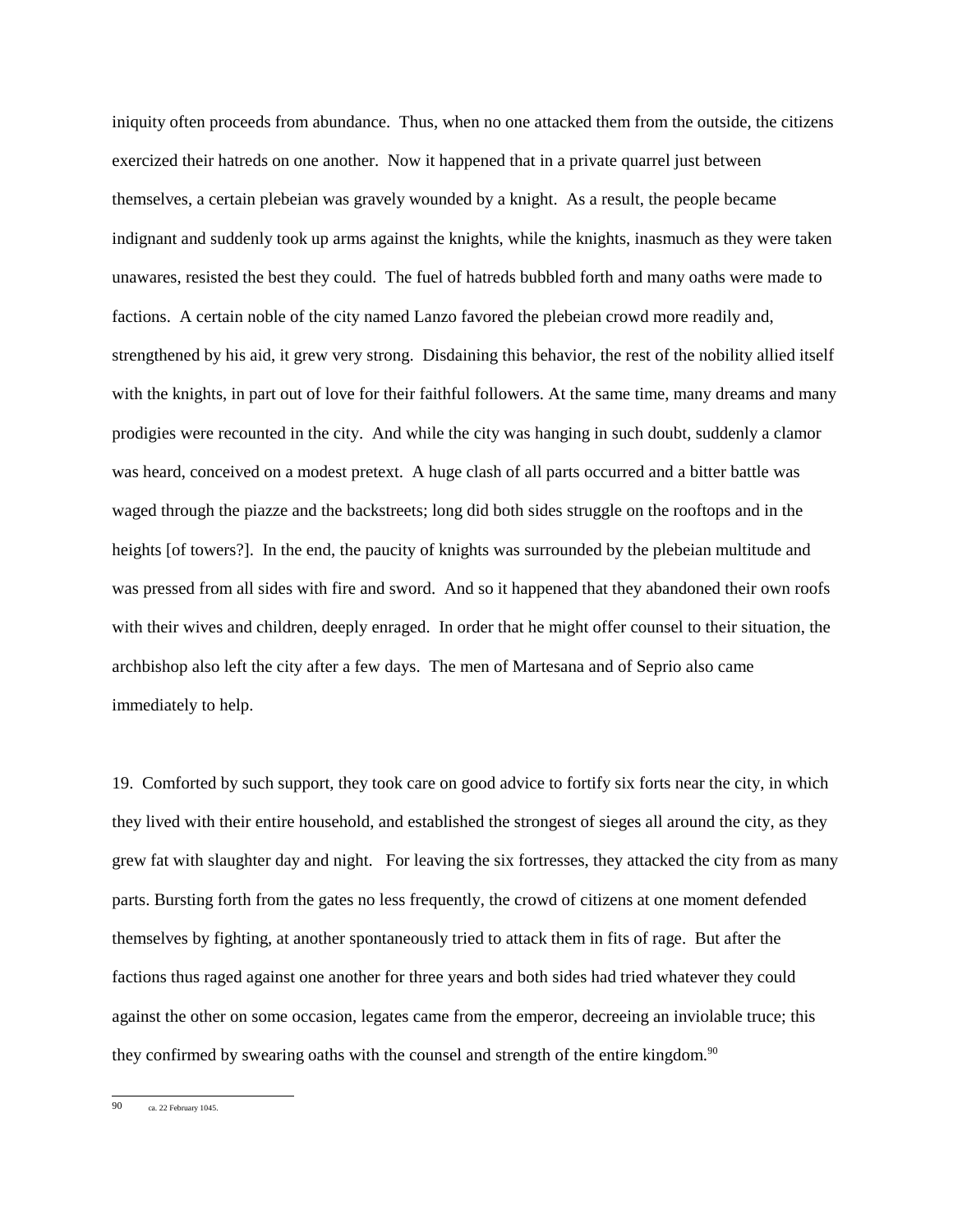20. At the same time, while the archbishop was staying at Modoetia, he was struck with a grave illness; and when he sickened unto death, he disposed of his household and all his goods and ordered that he be brought to the city. There he languished for several days and was taken from the present life.<sup>91</sup> He was buried at San Dionigio, where he himself had founded a fine monastery. While he lived, he provided for all the orders of the Church, allocating great resources for the support of those present and future.

In his time, the sacrosanct relics of Archbishop John were revealed to a certain inhabitant of Genoa.<sup>92</sup> Since enough has been said about him, our pen shall now cease from writing about him, to be finely sharpened once again with this third whetstone.

#### HERE BEGINS BOOK III

I recall myself saying that recently the state of the city and church was altered because of civil strife. Whether it was for better or worse, it was not fitting to say, since the simple answer to this question may be obtained when a comparison is made between the past and the present. Would that I did not know the answer! In any case, all these things shall become clearer as I write.

1. Now then, when Aribert died, many people discussed the replacement of the bishop in various ways. But since the emperor Henry had the aforementioned strife in Milan before his eyes, he chose an unlettered man ( $\frac{i \text{diota}}{2}$ <sup>93</sup> from the country as bishop, whose name was Guido, <sup>94</sup> neglecting the noble and wise clergy of the first order, In fact, *he raised him from the flocks of sheep: he brought him from*

<sup>91 16</sup> January 1045.

<sup>92</sup> Archbishop John (641-659/69) went into exile in Genoa.

<sup>93</sup> Arnulf's use of the word idiota here is complex and was intended to describe not only Guido's level of learning but also his non-noble status. Arnulf's description of Guido's election clearly expresses the on-going tension and prejudices between city of Milan and its contado. I am grateful to K. Cushing for emphasizing to me the importance of this tension.

<sup>94</sup> Guido stemmed from a family of capitanei from Velate.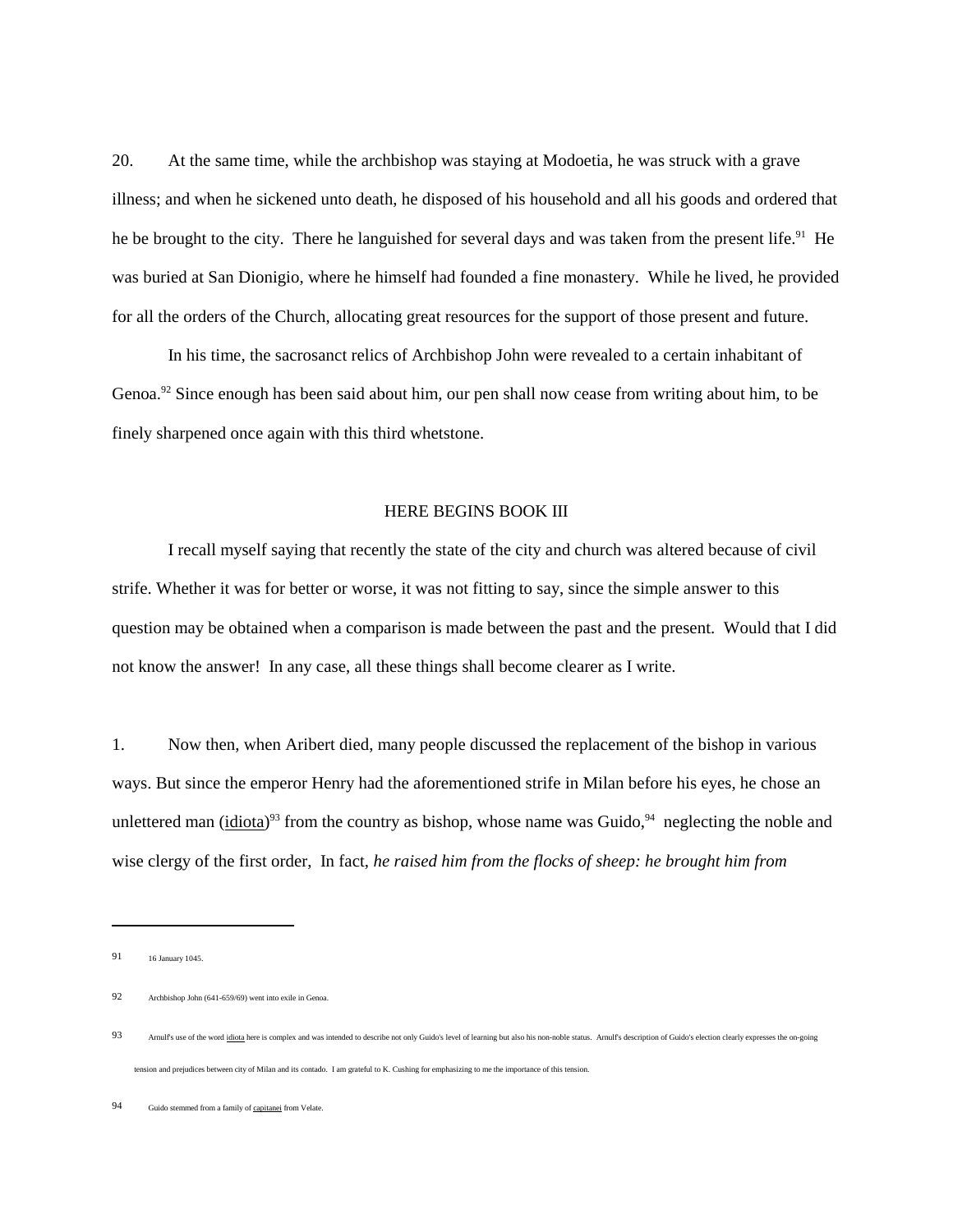*following the ewes great with young*. 95 The Milanese barely opposed this action, either because of their fear of the king or the hatred amongst themselves; but certainly in part because of their avarice which, as a certain hagiographer says, *first introduced every evil to Italy, and from then on, everything went from bad to worse*. But later it so happened that, having turned back to one another, everyone met one another by discussing his own shame and the city's disgrace. Finally, after many councils, they composed treatises of peace with the sacrosanct gospels in the midst, declaring an amnesty, i.e. and abolition of evils, which the Athenians are read first to have done and named in this way.<sup>96</sup>

2. At that time, Henry the Caesar entered Italy and, after a synodal council was celebrated in Pavia,<sup>97</sup> he then headed for Rome. The Pope<sup>98</sup> met him in Piacenza and was enthroned, while the other pope<sup>99</sup> was still alive and conceded this. Then, when a general assembly of the bishops was held in Rome, it seemed to the king and to all the bishops that the Pope himself held the episcopal seat unjustly. He was immediately cast out,<sup>100</sup> and the king then substituted a bishop from the Germans in his place, whom he called Clement, when his name was changed.<sup>101</sup> It was from him that he received the imperial crown.

3. Third from this pope shined forth the holy Leo,<sup>102</sup> through whose industry the state of the Roman

- 95 Ps.77:70.
- 96 Cf. Orosius, Seven Books of History against the Pagans II. 17.
- 97 25 October 1046.
- 98 Gregory VI who was enthroned on 28 October 1046.
- 99 Benedict IX (1032-1045).
- 100 December 1046.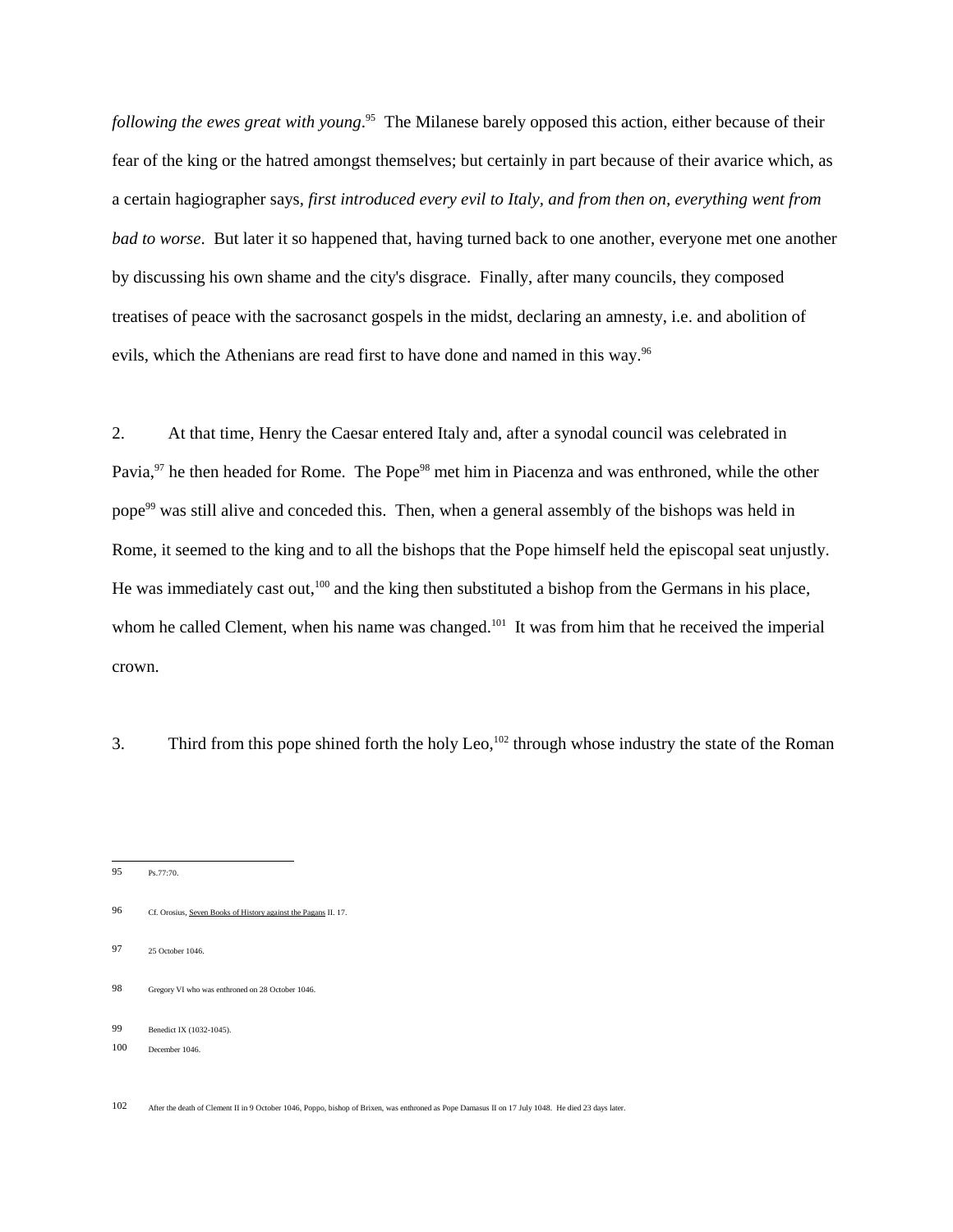church was repaired.<sup>103</sup> He celebrated two synods in Italy, namely in Pavia<sup>104</sup> and Mantua,<sup>105</sup> with the utmost devotion, although Caesar was not there. Because, in his mercy, he was upset by the violent oppression which the most impious Normans afflicted upon poor Apulia, Pope Leo attempted to recall them from such great torments through preaching mixed with prayers. But when he achieved nothing, he attacked them with arms to quiet their ferocity, even though the outcome of the war went against him.<sup>106</sup> The judgments of God are a great abyss.

In these days, Marquis Boniface, as he was passing through a dark forest, was struck from the side with a poison spear by plotters who lay hidden. Alas, that man, though old and full of days, hardly met with a timely death.

4. At that time, the emperor held a placitum in the fields of Roncalia.<sup>107</sup> After many disputes were aired, he decided many things according to law. There he ordered that Marquis Adelbert,<sup>108</sup> about whom there had been a huge outcry, be bound in iron fetters along with other criminals. And indeed this was truly fitting. Then he fought with both the Hungarians for many days and the Liutizi for a time.109 Over them all he triumphed nobly, compelling the vanquished to pay tribute. A gilded lance, which was seized by violence from the king of the Hungarians and hung in the temple of the apostles, represents one of his great trophies. Yet, just as he was flourishing in his great empire, he departed this world,<sup>110</sup> leaving a boy of his own name to be nourished in the bosom of his mother, the empress Agnes.<sup>111</sup>

- 106 The battle at Civitate, 18 June 1053. Leo IX's forces were decimated.
- 107 5 May 1055.
- 108 Adelbert III, also from the Otbertine line.
- 109 The Liutizi were a Slavic tribe that lived between the Elbe and the Oder.

<sup>103</sup> Leo IX (formerly Bishop Bruno of Toul) was enthroned 12 February 1049.

<sup>104 14-20</sup> May 1049.

<sup>105 21</sup> February 1053.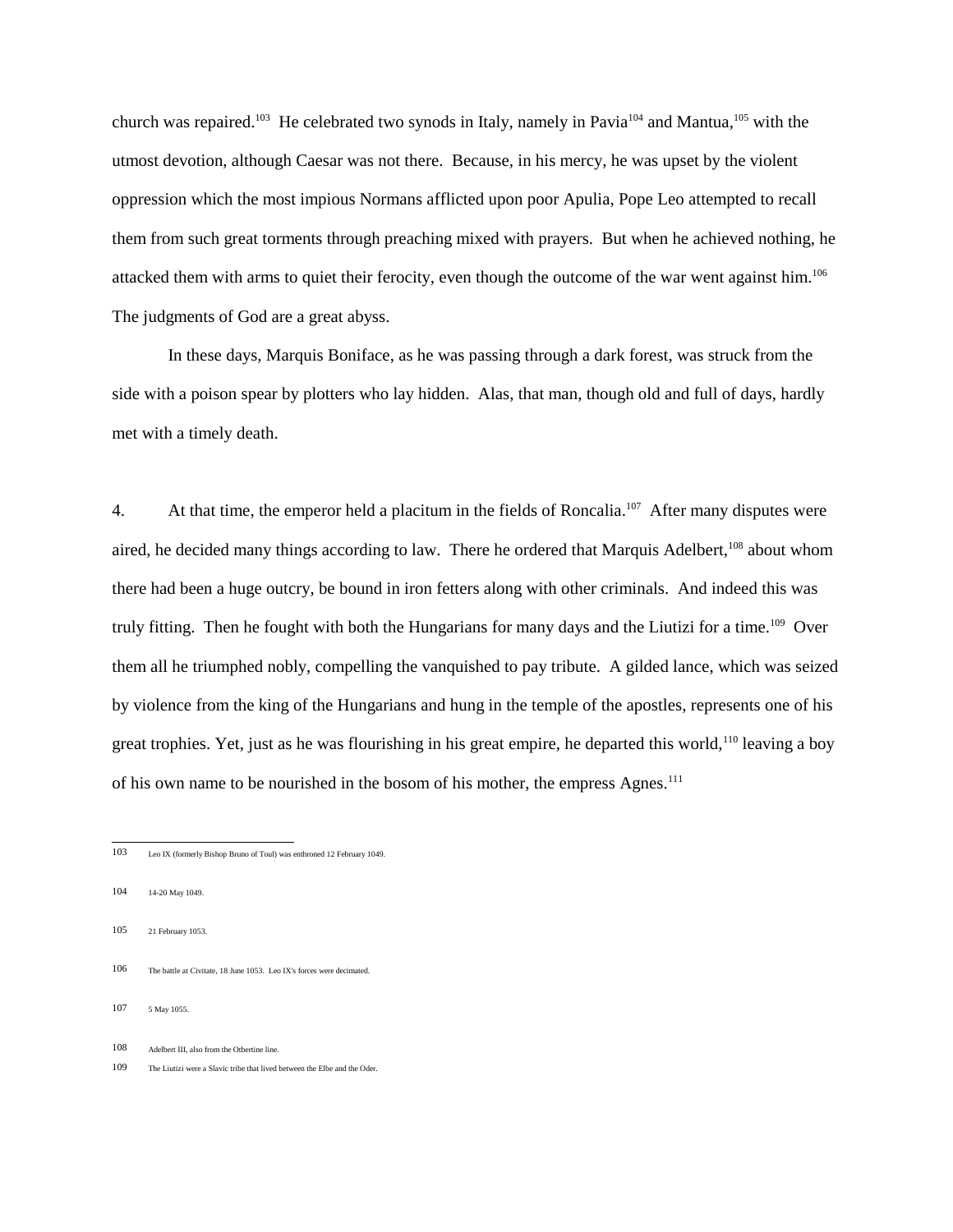5. While Henry was reigning in his infancy, the Pavians, as is their custom, boldly spurned the bishop<sup>112</sup> whom he had given them and, deferring neither to the royal decree nor to the apostolic consecration<sup>113</sup> which had occurred, they persevered until the death of the spurned bishop.

6. In these days, dissension arose between Pavians and the Milanese over civic matters. For both cities had been populous and were more famous than the other cities of the kingdom. Nonetheless, Milan was better in the opinion of all. And since they were right next to each other, one was ashamed to give way to the other. As a consequence, they traded killings and plunderings as well as acts of arson and robbery. It also happened that, since the Pavians were lesser [in numbers] they came to lay waste the boundaries of Milan with legions brought in from elsewhere for a price. The Milanese fought back against them with their allies, the men of Lodi, even though no small number of the Milanese were off fighting in other places under the archbishop's command. Both forces with their well-ordered battle lines met on the field, bearing their banners on high. The clash of the two sides was violent and they long raged in the struggle until finally the Pavians left the battle, their enemies following close behind. Soon a legion of foreigners bravely came to their aid, although a little later it gave up, leaving the field to the Milanese. It was a slaughter of nobles and horses, an injury to both cities worthy of weeping. Then did that day fulfill the meaning of its name. For in antiquity, the field upon which they had fought was called *Mortuus*  $(Mortara).<sup>114</sup>$ 

7. During this same period, following the Pavians' example, the people of Asti also rejected the bishop who had been given to them.<sup>115</sup> But after a long conflict and the city had been burned, through the prudence of Countess Adelheid, a truly military lord, they welcomted back their earlier bishop Ingo, after

<sup>112</sup> Ulrich. He died between 1066 and 1075.

<sup>113</sup> The consecration of Gebhard of Eichstädt as Pope Victor II occurred on 13 April 1055 in Germany.

<sup>114</sup> According to the twelfth- and thirteenth-century annals of Milan, the battle of Campo Morto took place on 23 or 24 May 1061.

<sup>115</sup> Ingo, bishop of Asti. Elected in ca.1061, he eventually obtained his see in 1072.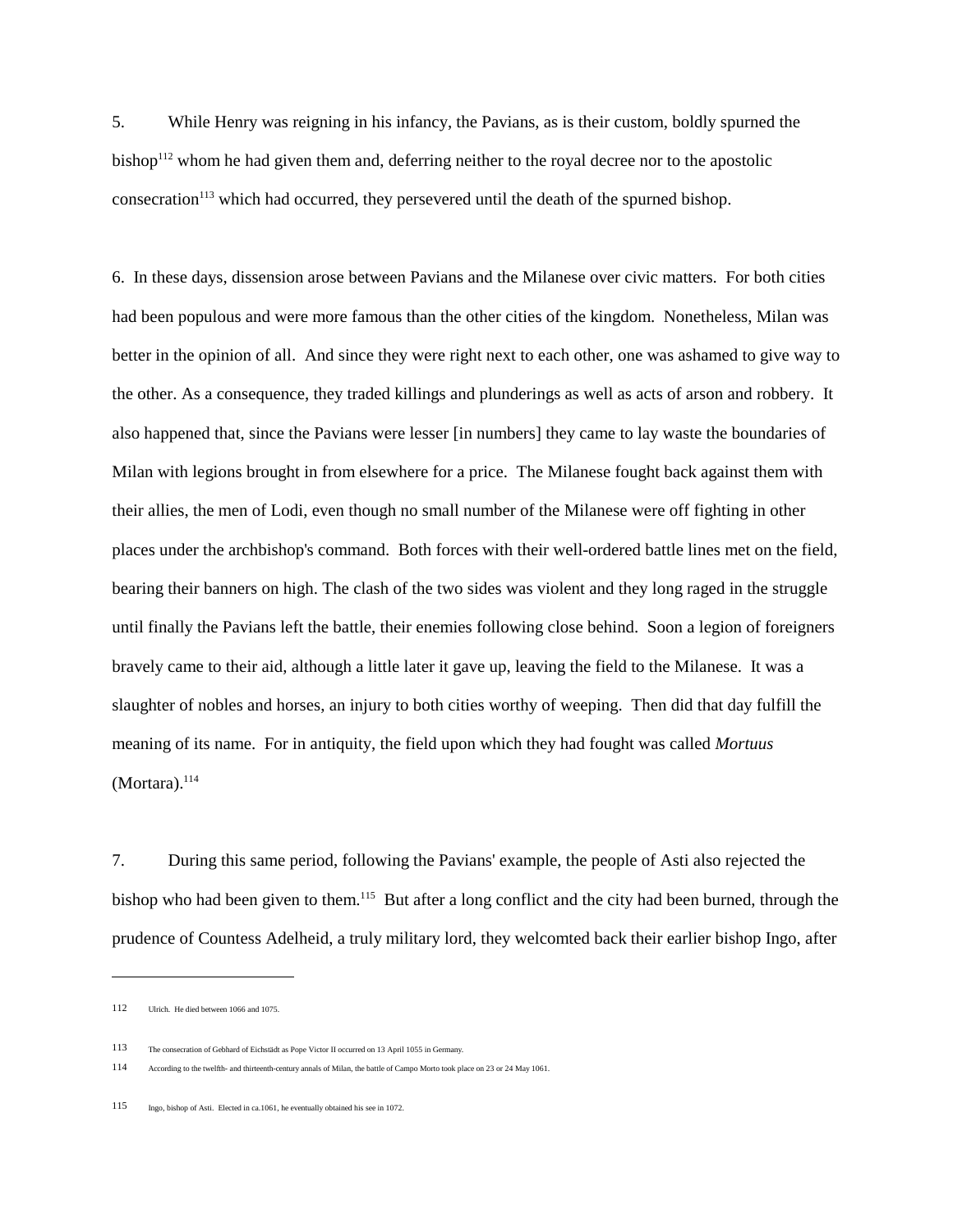the other bishop whom they had elected had been condemned.

8. Amidst this tempest a tremendous fear invaded Ambrose's clergy, because the people rose up against it anew and the sins increased on both sides. For everyone sinned and lacked the glory of God. But since the letter of many things has been changed with the aspiration, such horror as this conceived error. We shall narrate its beginning and course insofar as we can, since the event is still unfolding before our eyes.<sup>116</sup> Let Him who dispenses all things wondrously foresee the end, since He is the Alpha and the Omega.

Now then, one of the decumans, a deacon named Ariald, although he was fostered with many delights and heaped with many honors under Bishop Guido when he was spending time in the study of letters, became the severest interpreter of the divine law, exercising harsh judgments against clerics alone. Since he was a man of modest authority (being of humble birth),<sup>117</sup> he made sure to join Landulf to himself as someone more generous and fit for this and became his familiar companion. And because Landulf had a more suitable voice and manner of speaking and was a great lover of favor, he was suddenly made leader of the word, usurping the office of preaching for himself against the custom of the Church. And although he had not been transformed by not one ecclesiastical grade, he imposed a heavy yoke upon the necks of the consecrated, even although Christ's yoke is soft and its burden light.

9. Among other things which he daily forced into the ears of the people, one day he spoke publicly among the people in the following way: *Beloved elders, I can no longer hold back the words conceived in my heart. Do not, my lords, do not condemn the words of an inexperienced adolescent. For often God reveals to the younger what he denies to the older. Tell me, do you believe in God, three and one?* They all responded: *We believe*. He continued: *Fortify your forehead with the sign of the cross*. And they did. After this he said: *As someone who delights with you in your devotion, I nevertheless suffer, too, at the*

<sup>116</sup> This is an extremely important remark because it means that Arnulf was writing his narrative during events, rather than from hindsight.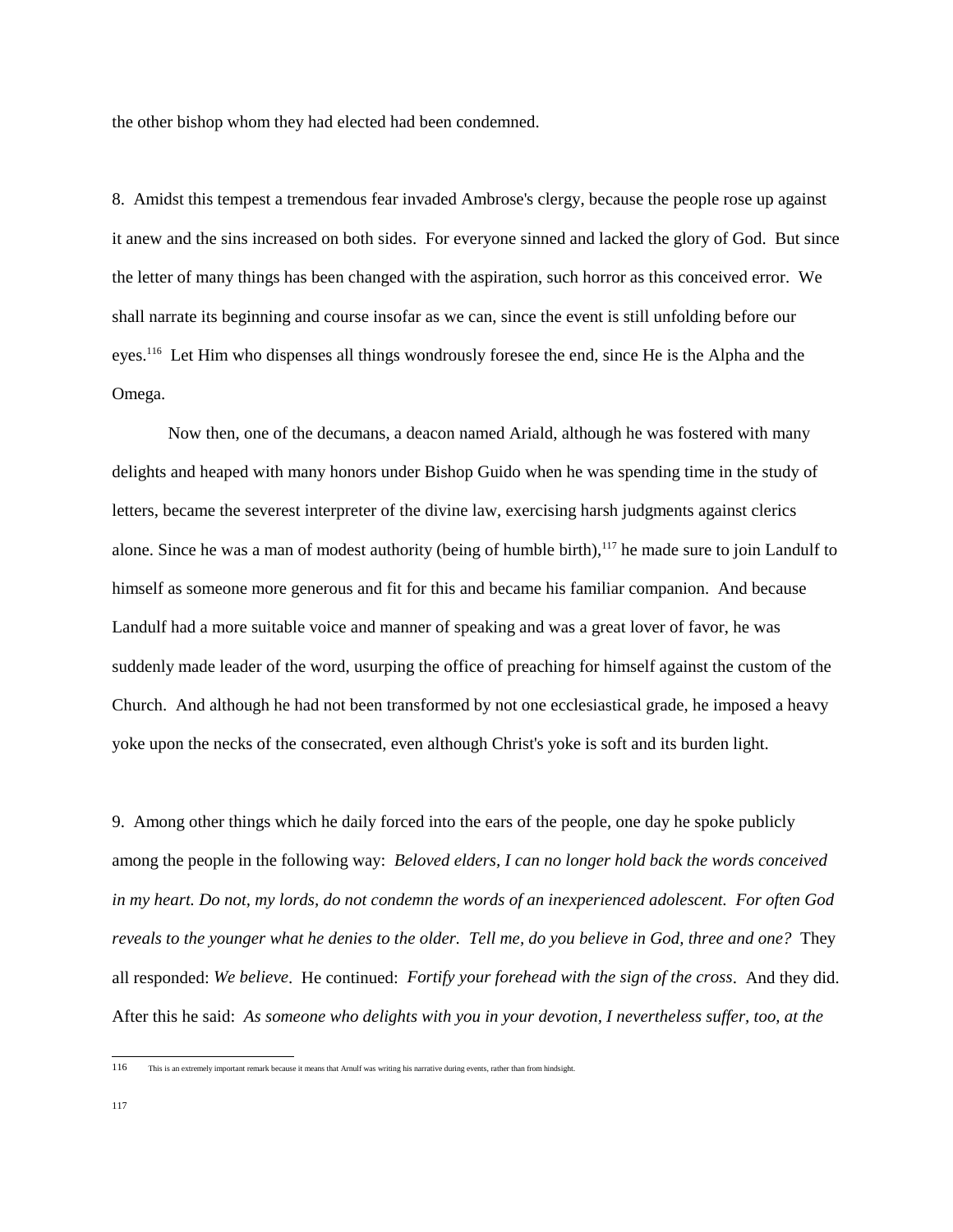*great destruction that looms. For since long ago, the Savior has not been acknowledged in this city. It is long that you have strayed, because you have no trace of truth. Having been made blind because your leaders are blind, you touch shadows instead of the light. But can the blind lead the blind? Disgraces abound as well as the heresy of simony among the priests and levites and the rest of the ministers of sacred things. They should rightly be cast down, since they are nicolaitists and simoniacs. If you hope for salvation from the Savior, beware of them from now on, venerate none of their offices, for their sacrifices are as dogshit and their basilicas like the stables of farm animals. Furthermore, after they themselves have been rejected, let all their goods be made public property; let all have the right to take everything, whether it is in the city or outside. Of course, I, too, have done many things which should be punished, but worst of all, I have offended the king of heaven by communicating with the unworthy. But now, with divine favor, I am doing penance and shall look out for such things in future. Therefore, be imitators of me, most beloved people, and walk according to our example.118*

10. After these words — and many others that the human memory does not retain — had flowed forth, the people, always eager for new things, were aroused to a fever pitch against the clergy, with some supposing that they were deferring to God, while others longed for the profits of avarice. For many days, Landulf along with his accomplice Ariald aroused the minds of many to this, always proposing new and unheard of things in public speeches, since they knew the way of the crowd. To subdue Landulf's temerity, the elders of the church often met, setting sacred scriptures and canonical decrees against him. Despising them all, he pressed on, unabated. Indeed, on one solemn day, he came to the church from the town square with the crowds and violently threw those singing psalms out of the choir, pursuing them through the backstreets and resting places. Then, he cleverly provided that a modifying clause be written in regarding the preservation of chastity, [a clause] extorted by worldly laws and with the canons neglected. To it all the sacred orders of the Ambrosian diocese unwillingly subscribed, since Landulf was compelling them to do so with laymen. Meanwhile, in addition to some buildings in the city which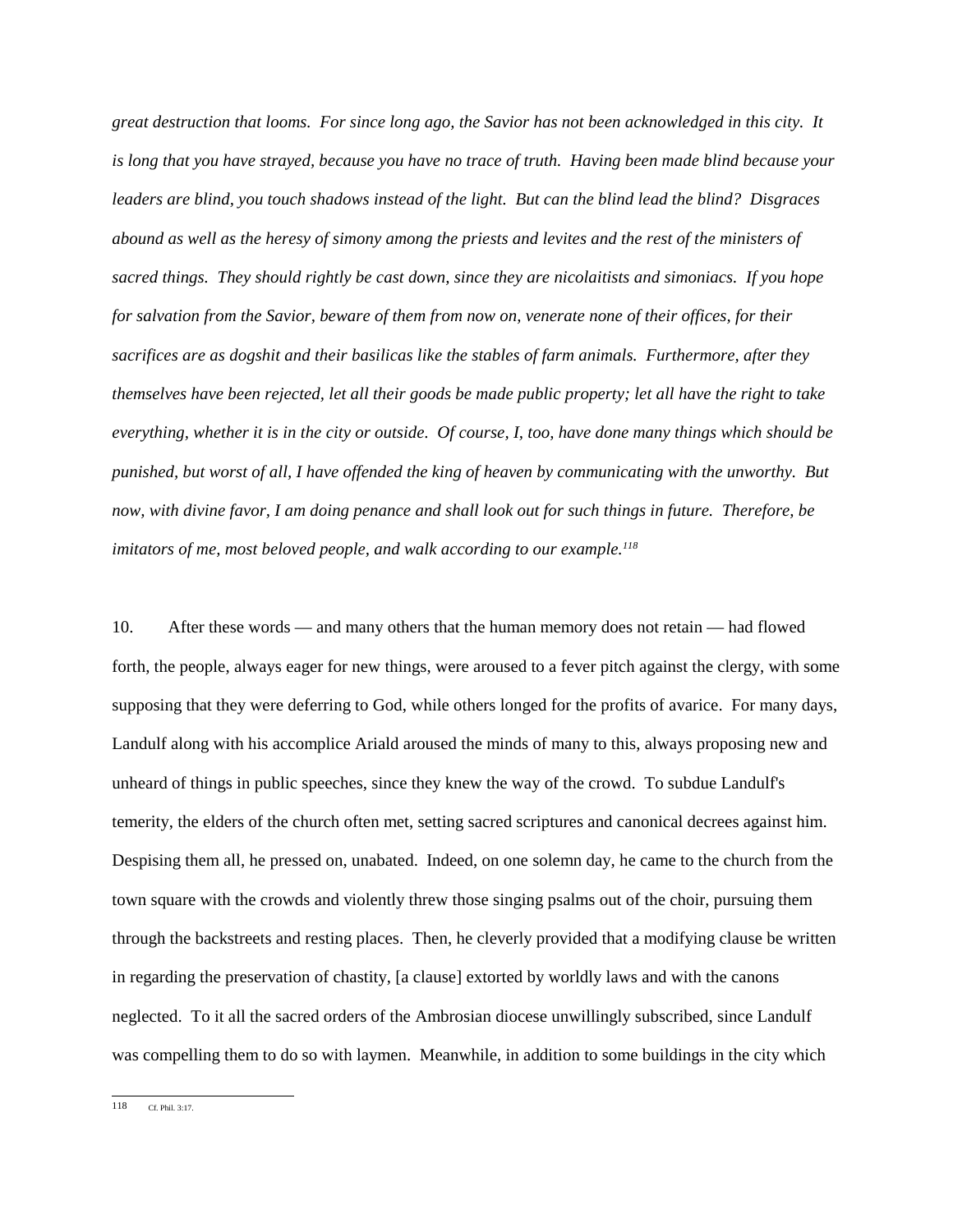were destroyed, the city's robbers went around the parish, carefully looking over the houses of clerics and seizing their property. Afflicted in many ways, the clergy complained in a humble legation, first to the other bishops in the province, then to the bishop of Rome. At that time, Stephen ruled Rome.119 After weighing what had been said, in an apostolic letter he ordered the people to settle down and the archbishop to gather a synod on this matter. Strengthened by this authority, Biship Guido diligently tried to assemble the body of bishops, ordering Landulf and Ariald to be present in order to discuss these matters reasonably.

11. The synodal assembly of many bishops occurred at a place which was called Fontaneto. <sup>120</sup> There, after spending three days on spiritual business, as they awaited Landulf's and Ariald's arrival, it seemed to all that such great temerity should be punished with a just anathema. And thus an anathema was proclaimed. Thinking nothing of all this — when he ought to have been afraid — Landulf was puffed up even more. From the on, he railed against the bishops and especially the metropolitan; and as he raged, he savaged only clerics, accusing them of destroying themselves and their people; at the same time, he cherished laymen like brothers. And since he was an expert in simulation and dissimulation and was beloved by all, he twisted everything to suit his wishes, having himself become a marvelous spectacle to the world. As a consequence, after he gained power, he decreed an oath common to all laymen, almost as though he were proposing that the disgraces of the sacred orders should be attacked and that their consecrations were venal. Not long after, he also forced clerics to swear this. From that time onward, an innumerable throng of men and women accompanied him as he went about and guarded him day and night when he paused. Having become of one mind, they despised the churches and spurned the divine offices and their ministers, claiming that they were all simoniacs. The rest of the common people (caetera vulgaritas) called such people ironically "Paterini."

Ariald also set off for Rome bearing letters of explanation. There, after he accused the

119 Frederick of Lorraine, abbot of Montecassino, was enthroned as Pope Stephen IX on 2 August 1057 and ruled until his death on 24 March 1058. He was the brother of Duke Godfried the Bearded of Lotharingia.

120 Located near Novara.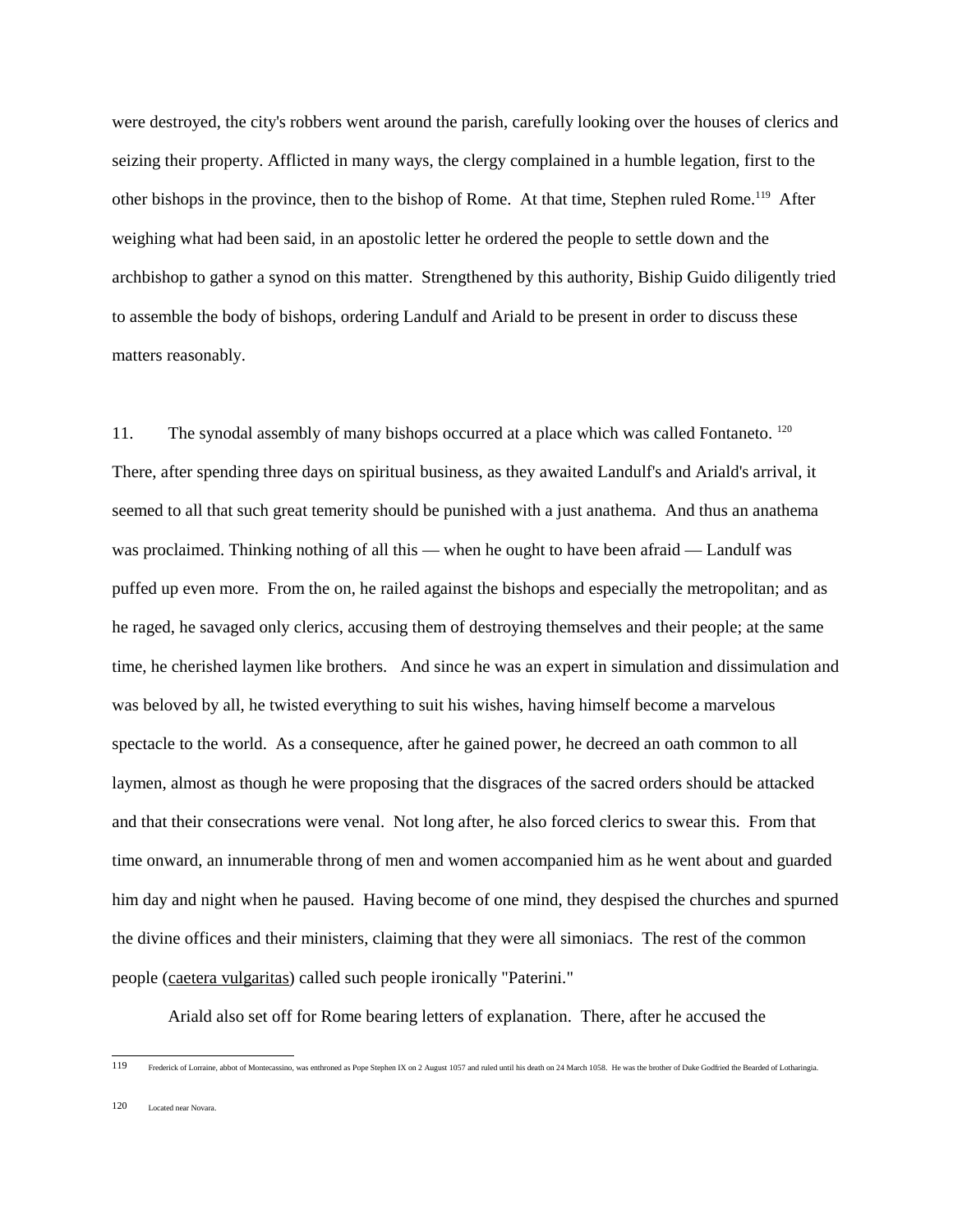Ambrosian clergy, asserting that they were all nicolaitists, simoniacs, and completely disobedient to the Roman Church, and that only he, along with Landulf, were devoted and fighting for the truth, he swiftly gained the grace of the Romans. And since they [the Romans] seem to want to be lords over all and to subject everything to their jurisdiction, even though the evangelicl doctor teaches his apostles humility, saying: *The kings of the nations lord it over their subjects and those who have power over them are called "benefactors." Not so with you. Rather, let the greater among you become as the lesser, and he who goes first like a servant.*<sup>121</sup>

12. Now then, because of the aforementioned turmoil, legates from Rome came frequently to Milan, namely Hildebrand, ex-monk and cardinal archdeacon, Peter of Ostia,<sup>122</sup> Anselm of Lucca,<sup>123</sup> and many others, each in his turn. And if, when they convened the people, they would have paid more attention to the Apostle who said: *If I still please men, I would not be a servant of Christ*,<sup>124</sup> they would clearly have given fitting advice to themselves and to the clergy. At the Ambrosian synod gathered at Milan, the famous Peter of Ostia saw the order of noble clerics, the status of the persons, and the care of their vestments, and he also examined the probity of their behavior and that the offices had been fittingly distributed to each; he then attested to the fact that he had never seen such a clergy. Nonetheless, in the present assembly, he contended that he took precedence over the archbishop because he was a Roman. As a result, a popular uprising immediately broke out in the city, and if Peter's humility had not conceded what was his, the people would have attacked, not for Guido's sake but for the sake of Ambrose's honor. Furthermore, since he became aware of the crimes of some of the clergy, with the power reserved to him over all things, he judged these faults as he pleased. But, if a lie may be forgiven, all were not completely immune from what had been charged. Peter then indicated in a letter written by him to the

<sup>121</sup> Luke 22:25.

<sup>122</sup> A.k.a. Peter Damian, perhaps the most famous ascetic of the eleventh century. He was summoned by Pope Stephen IX to the cardinal bishopric of Ostia in 1057 at the urging of Hildebrand. He retired from his see in 1072 to return to Fonte Avellana.

<sup>123</sup> Originally from Milan, Anselm I became bishop of Lucca in 1057; in 1062 he was enthroned as Pope Alexander II.

<sup>124</sup> Cf. Gal.1:10.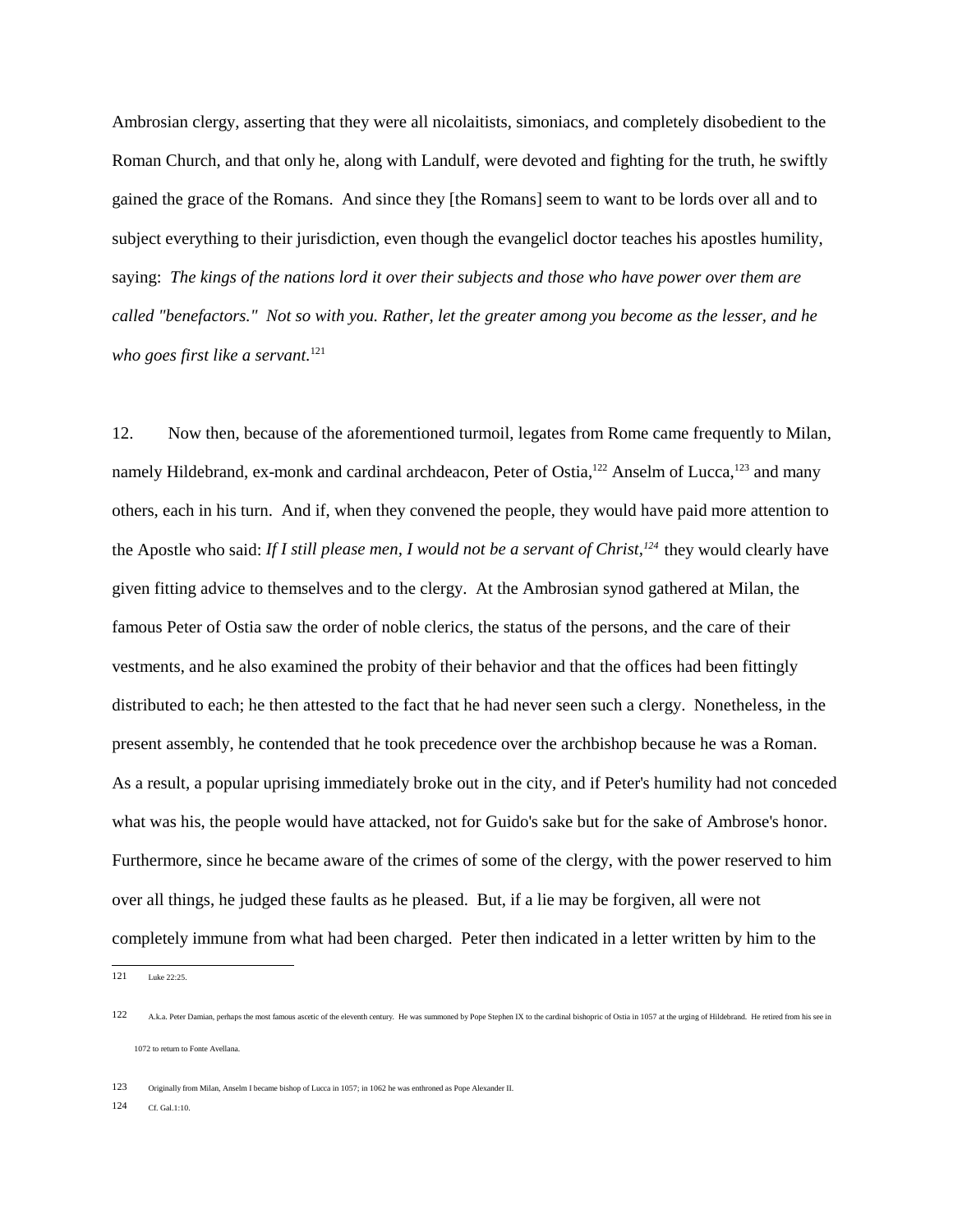church of Milan what had roughly been established, after the old was abolished.<sup>125</sup> The archbishop with his ordinaries unwillingly subscribed to this because the people were clamoring and compelling them to do so.

13. O senseless men of Milan! Who has bedazzled you? Yesterday you proclaimed the primacy of one see, today you confound the entire state of the Church, straining off a midge, while gulping down a camel.126 Did your bishop not take enough care over this? Perhaps you shall say: *Rome should be venerated in the apostle.* Yes, of course. But Milan should not be spurned in Ambrose. Sure, sure, these things were not written in the annals of Rome without reason. Indeed, it shall be said in future that Milan is subject to Rome. Behold, your metropolitan is summoned to a Roman synod more often than usual. He went but, contrary to your desires, it turned out well for him and he was successful in all things. Indeed he was treated in a fitting manner by the pope at the time, Nicholas,<sup>127</sup> whose right hand side he was granted in the present synod. When Ariald the complainant stood to accuse him, there immediately rose against him the bishops of Asti,<sup>128</sup> Novara,<sup>129</sup> Turin,<sup>130</sup> and the rest of the suffragans, and before the entire assembly they refuted that liar with the authority of scriptures. Thus confounded by all, he sat back down on the ground, confused. Then, after the archbishop henceforth promised obedience to the lord Pope and received from him the ring of apostolic grace and all ecclesiastical power, he returned glorious in all things. While these things were happening, Landulf proposed to go to Rome but was severely beated by the Piacenzans and returned wounded, unable to continue any more. After this, he did not cease to persecute the bishop and his clergy more severely than usual.

are the role of the emperor in the election and the specific role of the cardinal bishops vis-à-vis the other sacred orders within the Roman Church.

<sup>125</sup> Cf. Peter Damian's letter 65 (trans. O. Blum, The Letters of Peter Damian III, pp.24-39).

<sup>126</sup> Matthew 23:24.

<sup>127</sup> Nicholas II was enthroned as pope 6 December 1058 and reigned until 19/26 July 1061. He is most famous for the promulgation of the papal election decree, the contents of which sought to regulate all future papal elections. The original form of the decree is the subject of great debate, since two different recensions of the decree survive in roughly contemporary canon law collections and narrative accounts. The main contested point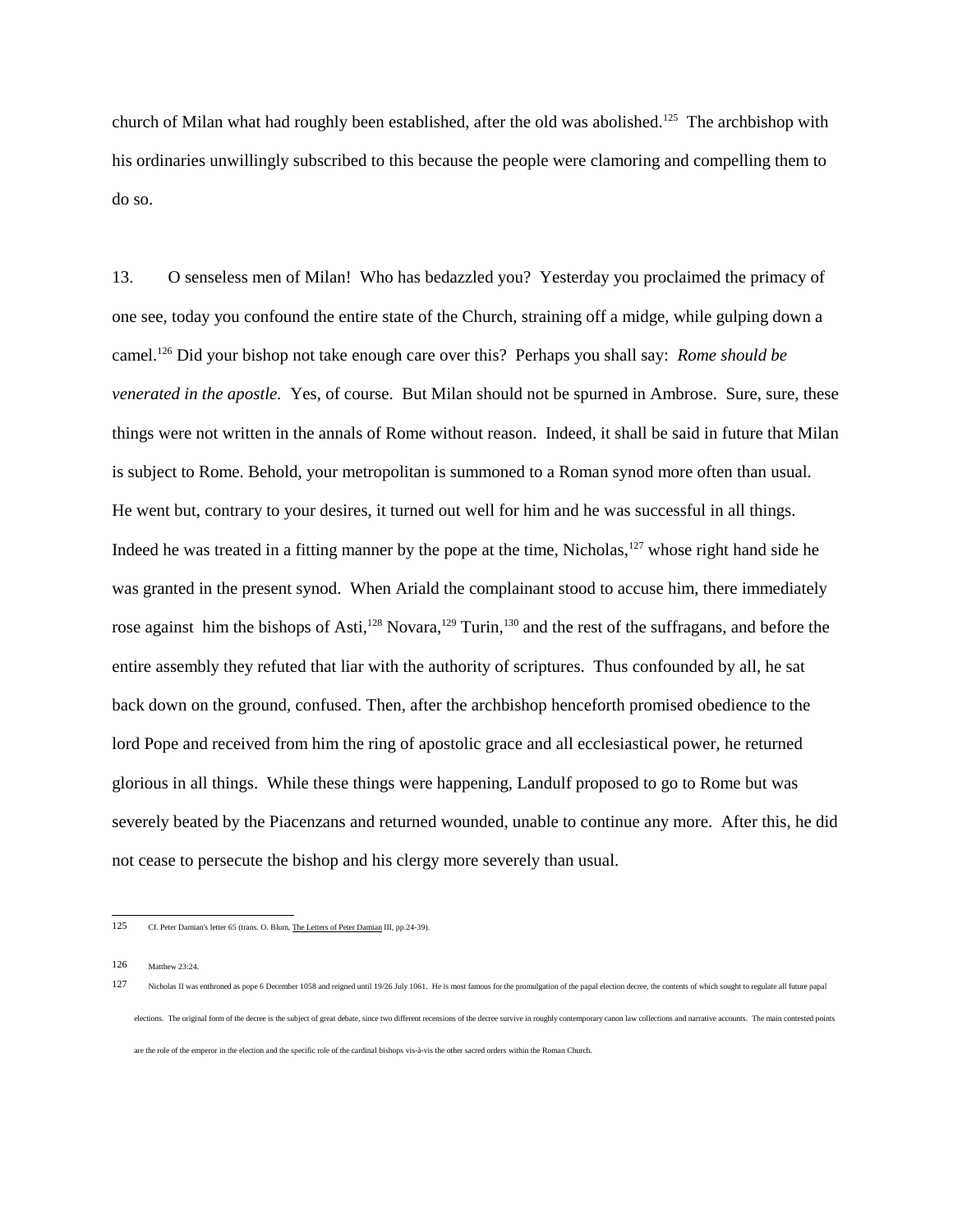14. But since it pleased the most High who examines loins and hearts of men, the man who had long plotted the weariness of others, suddenly suffered from an unexpected illness of his own. After he languished two years with a lung problem, he lost his voice so that he might fail in the very thing with which he had affected so many, as Scripture says: *Through whatever one sins, by that one is tormented.*<sup>131</sup> But lest we seem to speak ill of the dead, we shall say nothing more about him, the reckoning of whose life and death should be left to divine judgment.

Now deprived of such a colleague, Ariald constantly urged Erlembald to assume the place of his dead brother. Since he was a layman, he took up the task which was not his due for the sake of fraternal piety, since he believed Ariald's words that those whom his brother had laid low with whips, he would strike with scorpions, and what the locust left the swarm would eat, if he were judging at assembly what the sins of the clerics are.<sup>132</sup> When the layman judges, the cleric only weeps.

15. Meanwhile, among the many other novelties which he had introduced into the Church, Ariald preached to his hearers that those litanies which the Ambrosians have celebrated since antiquity with the greatest devotion after the Lord's ascension, should be cursed. Whence, as the Triduum approached, the crowds had a falling out with one another and conflict broke out in the city. During the strife, by the action of God, Ariald was put to flight and conquered, some of his followers beaten, and some killed. Nevertheless, when the abbot of San Celso died and the archbishop made sure that another was to be ordained, Erlembald — in addition to the innumerable other injuries which he had inflicted upon the clergy — completely forbade this on the advice of Ariald. He despised the archbishop and held the man who had already been consecrated in utter contempt, arming the monks and their servants who were conspiring against him. He expelled another [abbot] from the monastery of San Vincenzio in the same way, accusing him of a simoniacal ordination. Why say more? He usurped all of the church's rights once the bishop had been expelled from the city — the very bishop whose knight he himself was from his parents. A marvelous prodigy and one neither seen nor heard for ages, and what was even more

131 Wisdom 11:17.

132 Joel 1:4.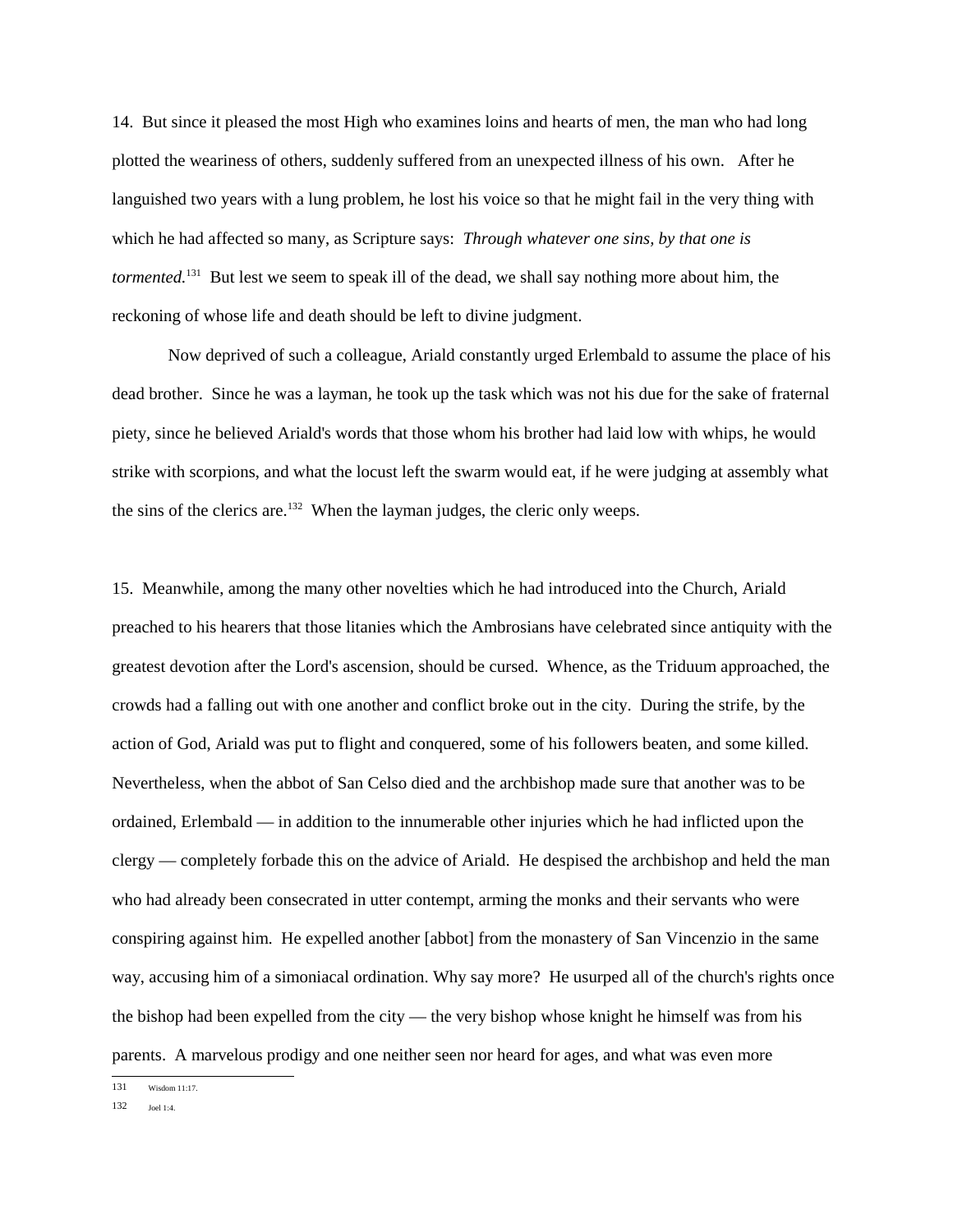marvelous was that Roman assent favored it. This is proven by many pieces of evidence (indicia), since legations and letters marked with the papal seal were frequently sent to him, in which he claimed that in his actions he was obeying Roman orders. The commoners (ipsa vulgaritas), as if bolstered by this authority, cursed the divine offices on the pretense of simony, even though it did not know the difference between left and right. Erlembald also gloried in the fact that he had received St. Peter's banner of war from Rome herself to use against all those who opposed him. When this is weighed on the balance, it seems to be evidence of murders, although it would be utterly wicked to suspect such a thing of Peter or that he had any other banner than that which was granted to him in the Gospel: *Whoever wishes to follow me, let him deny himself, take up his cross, and follow me*," says the Lord.<sup>133</sup> We are speaking faithfully and thefore confidently. Teachers should mind the judgment which Paul uttered absolutely: *If someone preaches another Gospel than the one which you have received, let him be anathema.134* When we say these things, however, we are not opposing you, o Roman lords, since our teacher Ambrose says: *I wish to follow the Roman Church in all things*. 135 Truly we believe with you and renounce all heresies with you, but it seems valid to us that a doctor of the Church should display an ecclesiastical right rather than an uneducated laymen.

16. In these days, just as spring was waning, firey comets scattered their dire rays in the heavens for the period of one month; there were also frequent earthquakes in the world, so that on the very day of the Lord's resurrection,<sup>136</sup> it happened twice, namely in the morning and the evening.

17. At that time there ruled in Rome Pope Alexander. A member of the clergy of Milan, he had first become bishop of the church of Lucca; then, since he was very suitable, he merited the apostolic dignity,

136 16 April 1066.

<sup>133</sup> Mt. 16:24.

<sup>134</sup> Gal. 1:9.

<sup>135</sup> On the Sacraments III, 1, 5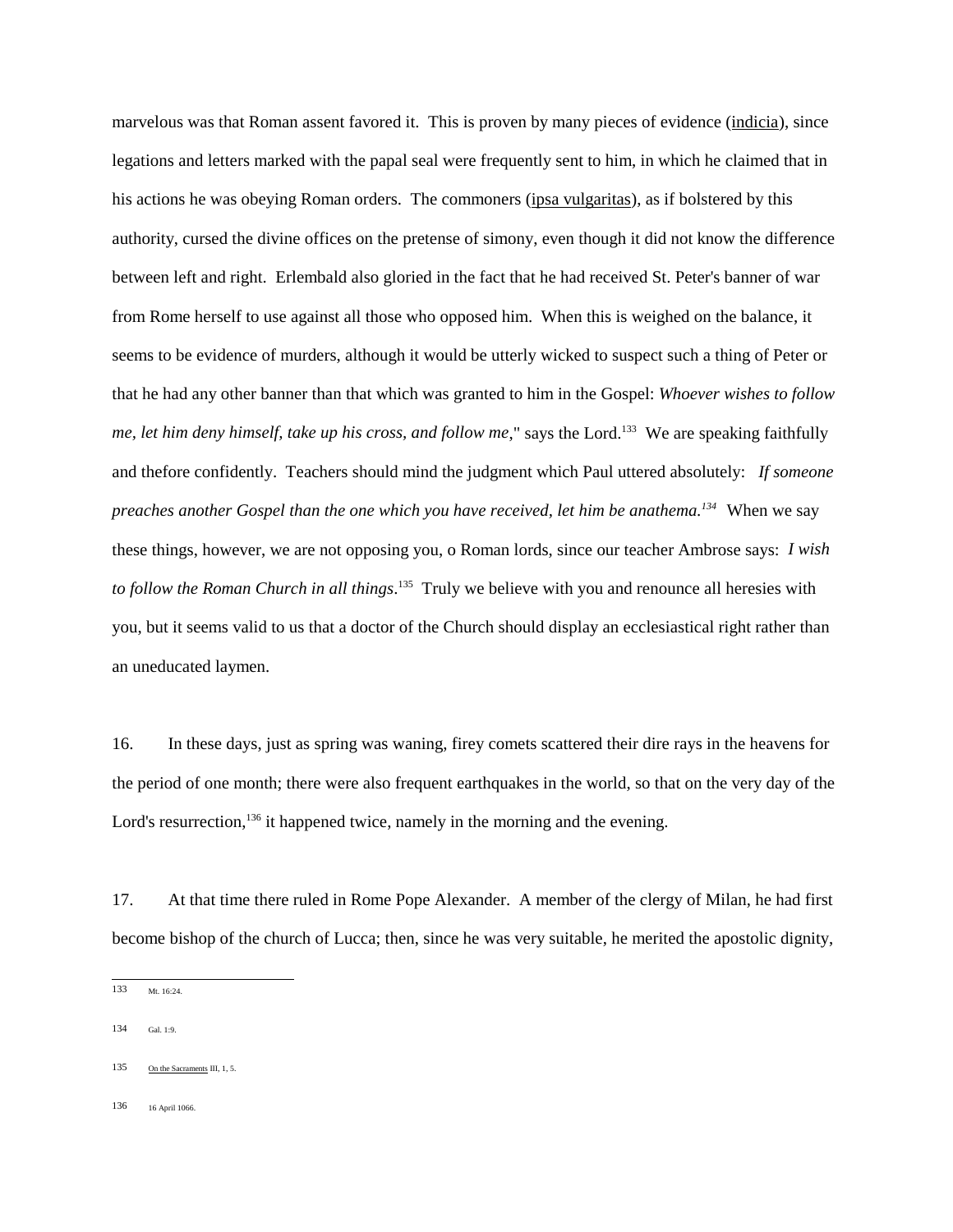now called Alexander instead of Anselm. Immediately, an adversary rose against him — Cadalus, bishop of Parma, who was proclaimed pope at the command of the king and the imperial mother.<sup>137</sup> He approached Rome as an enemy, having pursued Alexander's army right up to the walls of the City after a great slaughter. Some time later, with the aid and counsel of certain people from the City, he entered the Rome which they called "New" and went up to the fortress of Crescentius. After factions arose in the city, battle followed battle every day. Finally, after constant and various conflicts, Cadalus departed lamenting, confused, and beaten.<sup>138</sup> The victory was conceded to Alexander.<sup>139</sup> It was to consult him the present business that Erlembald set off for Rome, while Ariald raged against the archbishop by arousing the masses in both the city and the countryside.

18. When a decision had finally been reached, Erlembald returned bearing a letter of excommunication for the archbishop. This seemed to many to be a great dishonor to the city. Whence it happened that on the holy day of Pentecost,<sup>140</sup> the bishop went forth to the public and ascended the pulpit of the Church to complain that what had happened was unfitting. But when Erlembald and Ariald stood opposite him ready to respond to what they heard, a violent uproar broke out among the people, as different people shouted different things. Finally, after factions formed in the middle of the church, they attacked each other in turns with loud charges and, as they were chasing each other all over, the bishop remained almost alone. The party hostile to him attacked and left him cruelly wounded by their clubs and almost half dead. Then they broke into the very court of the episcopal palace (episcopium) and stole some precious objects. The next day, when the extent of their cruelty appeared, the citizens were horrified and were confused in their minds. Therefore they decided in common either to punish so wicked a deed or refuse to go on living. As a result, it happened that Ariald fled the city and hid for a

140 4 June 1066.

<sup>137</sup> Cadalus was proclaimed Pope Honorius II in Basel on 28 October 1061.

<sup>138</sup> Cadalus died in Parma in 1071/72.

<sup>139</sup> On 1 May 1064 at the synod of Mantua.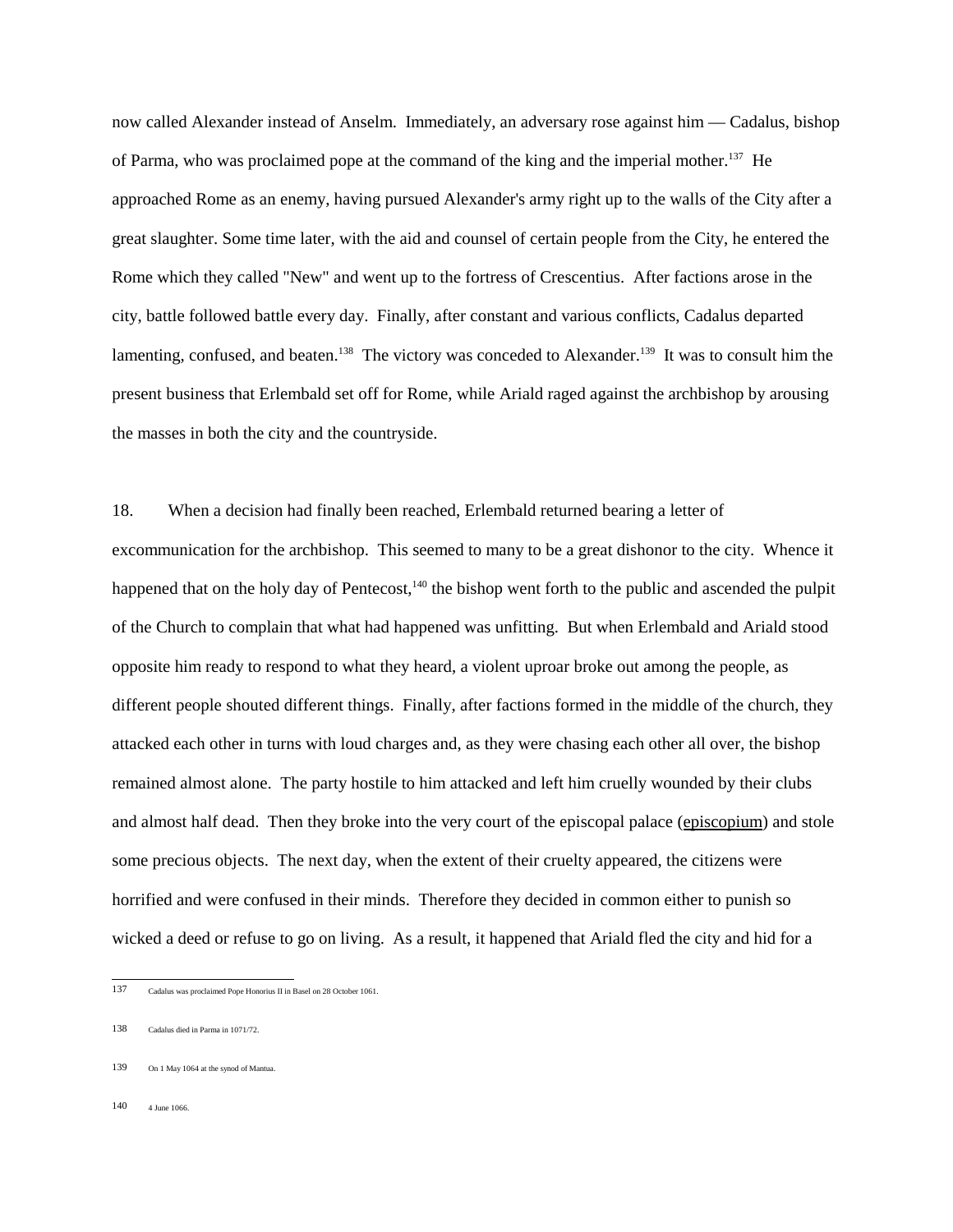number of days. Yet, although he wandered by way of different hideouts and walked only at night, he was betrayed by his companions and fell into the hands of those who sought his life. After seizing him and leading him along the entire night, when morning came they completely destroyed him — his ears, tongue, and nose were cut off and stuffed down his throat and both eyes were poked out. After he was killed, Erlembald dissembled for a time, saving his anger for later. For at that time, almost the entire city favored the bishop. But in their usual way, the people did not long remain in the same state. For as soon as the bishop left the city, Erlembald impatiently started to persecute him with renewed violence, claiming that he was a supporter of the crime which had been committed. Therefore, once again he returned to oaths, although the citizens were unwilling; but if he considered some to be suspect, he forced them to swear more severe oaths. He assiduously compelled rural mobs and urban throngs to persecute Bishop Guido and to destroy his entire line. And he clearly would have done so, if the generous audacity of his faithful followers had not resisted. Indeed, they often assembled, ready to undertake a struggle for their lord. Meanwhile, the robbers never took a break from stealing the clerics' property.

19. To settle this strife, it happened at that time that the Roman legates, Mainard, bishop of Silva Candida,<sup>141</sup> and Minutus, a cardinal priest,<sup>142</sup> came to Milan. While they were proclaiming the gospel of peace to all on the pope's command, they very wisely took care to compose a treaty concerning the death of Ariald. Then, after judging between the clergy and the people, they decreed in an elegant document what should happen in future. But not content with these [decisions], Erlembald set off for Rome again and embarked upon a new strategem (concilium) with the Romans. Indeed, the old condition of the Regnum Italicum, which endures to this day, is that the king of Italy may provide successors for the leaders of churches who have died, when he has been appropriatedly invited to do so by the clergy and people. The Romans denied that this was canonical, and Archdeacon Hildebrand denied it even more forcefully than the rest. For, having abolished the old, he was trying to introduce a new arrangement, and

<sup>141</sup> Cardinal bishop since 1061.

<sup>142</sup> Cardinal priest of Santa Maria in Trastevere.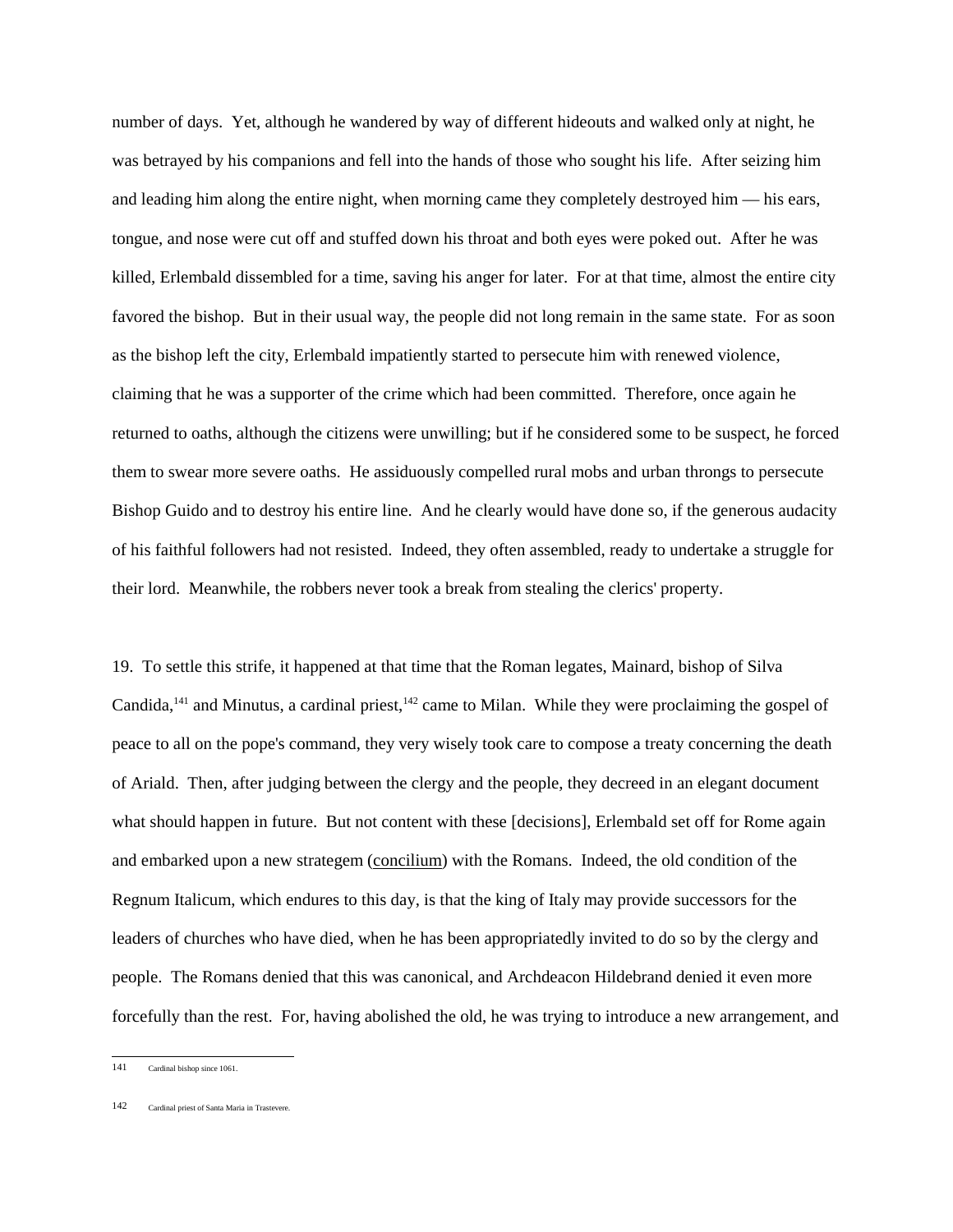he confessed openly that the strife in Milan could not be settled in any other way than by having a canonical pastor, and he said that Roman consent would be necessary to elect him. Instructed by these claims, Erlembald returned to Milan and swiftly executed what he had heard. First, therefore, he gathered a few of his friends secretly. After he demanded from them a promise not to reveal what was going to be entrusted to them, he cautiously indicated on oath to them the scenario for the election of the next pastor after the death of the present. Then, laboring day and night, he rendered some laymen and clerics party to this same oath. In the meantime, however, he did not cease from persecuting the bishop Guido and all those related to his bloodline.

20. When the archbishop could no longer bear so much pressure, since he was already mature in years and worn down in all his members by a long-standing illness, he decided that it would be fitting that he himself get the jump on Erlembald by destroying what Erlembald had planned should be done, namely that he would grant his dignity to another while he was still alive. At the same time, there was a certain one of the church ordinaries, a subdeacon named Godfried who was a secretary of his, unique beyond all the rest. From the time this fellow penetrated his lord's intentions, he was completely occupied with transferring the honor to himself in every way. Therefore, at a secret meeting with him, the bishop set down the dignity for the present, after they had exchanged the oaths of a common pact, and the staff and the ring were sent via legates to the caesar. Since Godfried had already cultivated the king's affection long before with great effort, he joyfully received the bishopric from this same emperor, despite the recent pact. Nonetheless, according to the truth of Scripture, *his laughter was mixed with sorrow, and lamentation occupied the heights of joy.*<sup>143</sup> For rejected by the citizens, he was welcomed in none of the properties of the bishopric, not even as a guest, and he became invisible even to the farmers. The Romans with the lord pope immediately condemned him according to canon law, sending the letter of their judgment on the matter to the Milanese. Elated by this trust, Erlembald attacked not only him but all his supporters with greater harshness, destroying everything with fire and sword. Throughout the

<sup>143</sup> Proverbs 14: 13.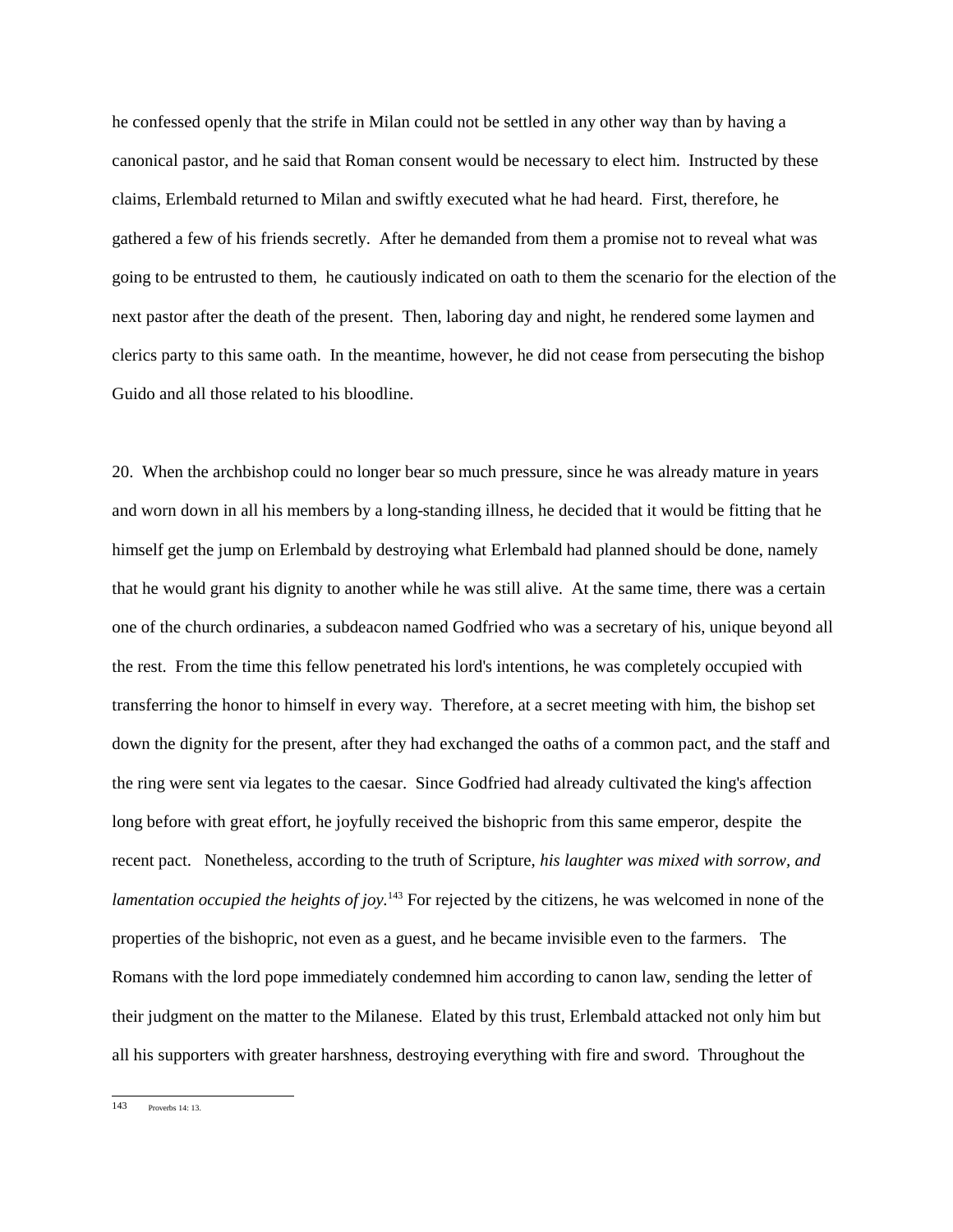districts and the castles he also increased the oaths of many against him. As a consequence it happened that if he ever tried to presume anything from the resources of the church, he was utterly forbidden to do so by all. Then he ascended Santa Maria del Monte Velate,<sup>144</sup> with the army from the city surrounding him and just after night fell, he escaped. Meanwhile Guido confessed that he had been deluded by Godfried's plots, calling him a transgressor of their common agreement. Since he wished to regain the office he had lost, he allied with Erlembald in a peace pact. O blind minds of mortals! Coming to Milan with Erlembald as leader, he was taken not to the city as he wished, but to the monastery of San Celso,<sup>145</sup> and having been deprived, he became still more deprived. There he was commended to guards and for many days he sat, inglorious and having once again been fooled.

21. Meanwhile Godfried, already straightened by obstacles, assembled with a certain part of his men in a fortress which is called Castilio in Italian, a truly unconquerable castle since it was fortified by walls and the nature of the spot. Since they often burst forth from there, yearning for booty and slaughter beyond measure, the Milanese became indignant and proposed to conquer that towered fortress immediately. An army was assembled without delay and they were equipped with what was necessary for military use; then they all set out, encamping at the base of the mountain. For it was twenty miles from the city. Quickly surrounding the mountain with a trench, they attacked it unceasingly. They also forced all the countryfolk of the region to gather for this and they swore to a long siege. They built petraries and war machines of all types, slings and ballistae and prepared a thousand death-traps. Since the besieged fought back as much as they could, there was much bloodshed each day, so much so that even during the observance of venerable Lent there was no abstinence from human slaughter.

22. Amidst this tempest, while the sparse population in the city was enjoying its security, a sudden

145 This house was held by supporters of the Paterines at this time.

<sup>144</sup> Located in the region of Lake Varese.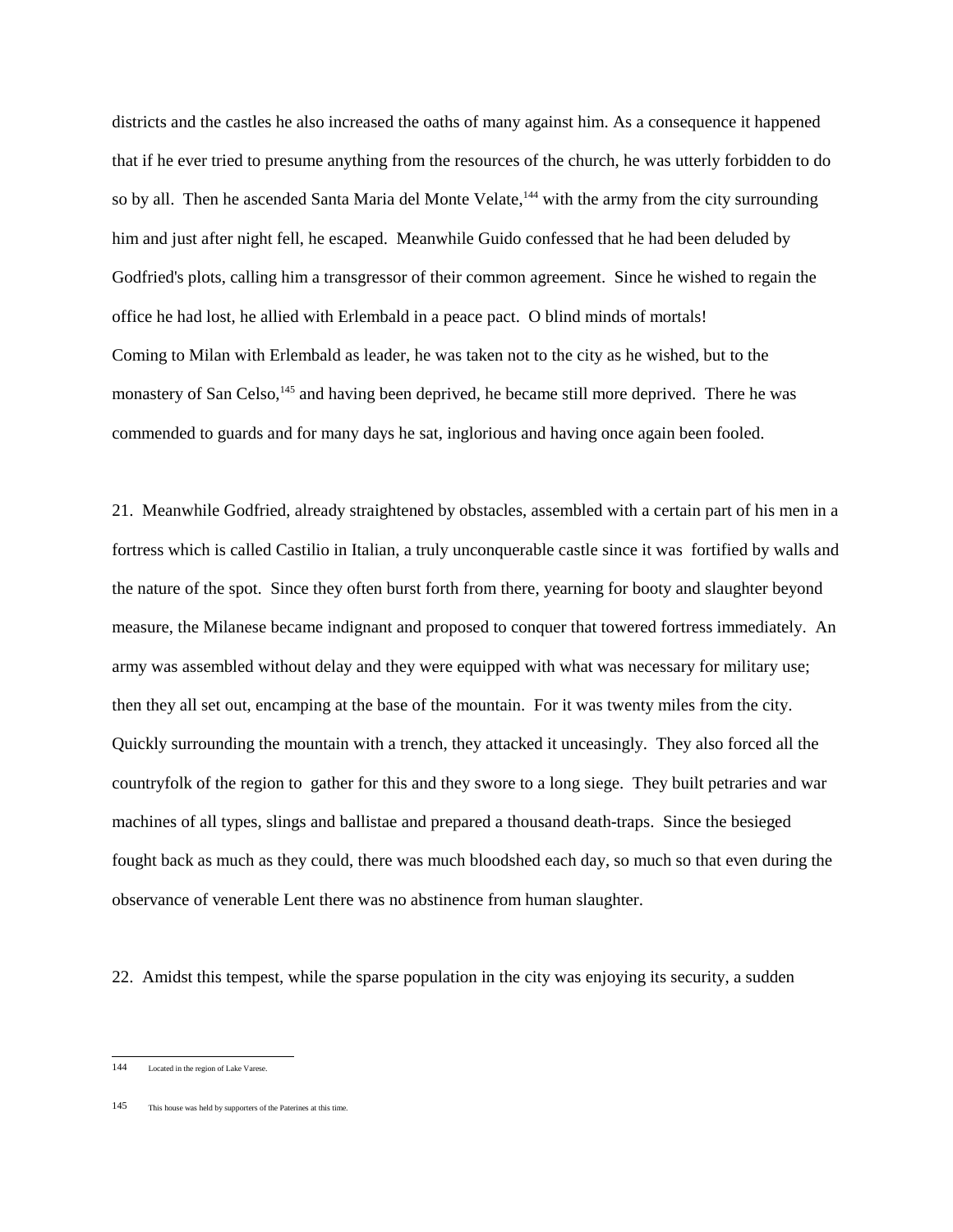calamity fell upon the city. I am horrified as I recount it — on the first Saturday of Lent,<sup>146</sup> the city burned in a great fire. And since at the time a violent windstorm was raging and the wind picked up balls of fire, the fire burned many buildings far and wide to such an extent that the flames consumed wood and stones, and gold, silver, and other metals liquified in the tremendous heat. O what kinds of houses, what beautiful walls were burned! From them all scarcely the smallest piece survived except for the small walls. But what is worse than all this damage is the fact that many basilicas of the saints were burned within and without the city. St. Lawrence himself, after long ago being tortured in his living flesh, again allowed himself to be burned by the flames.<sup>147</sup> His church was the most beautiful of all and was such that it seemed hard to tell which were the sculptures of wood and which of stone, and which of their joints were cemented to one another, which columns to their bases, and it had tribunals on all sides and on top, covering everything, the museum. O temple, the like of which does not exist in the world! O city, in comparison to which the rest were villages! Alas, alas, the prophet's laments seem to have almost been transferred upon you! When so dire a rumor sounded in the camps, how many left the siege and went to visit the meager remains from the fire and their wretched families. Erlembald, however, retained part of the camp with others and persevered the more vigorously, never ceasing to fight everyday. When he had already been besieged for three months, Godfried saw the meagre army in the camps and he secretly and cautiously took care to summon his men and his friends. They came together as the days of Easter were drawing near, and once their forces had been trained, they swarmed against the camps with no small attack and clamor. But when their closes were broken, the besieged rushed together no less from all over the city. Placed amidst such a trial, Erlembald took up arms and, with a few of his men, dared to resist as much as he could, having become his own standard bearer. And if his and their boldness had not fought that day, it would have been their last. But when the many saw the constancy of the few, they departed voluntarily, taking Gotfried with them from the fortress. The Milanese pursued them at length, after those who were in the camps and those who had remained in the city were suddenly reunited; nor did

<sup>146 19</sup> March 1071.

<sup>147</sup> The church of San Lorenzo was located outside the city to the south, near the Porta Ticinese.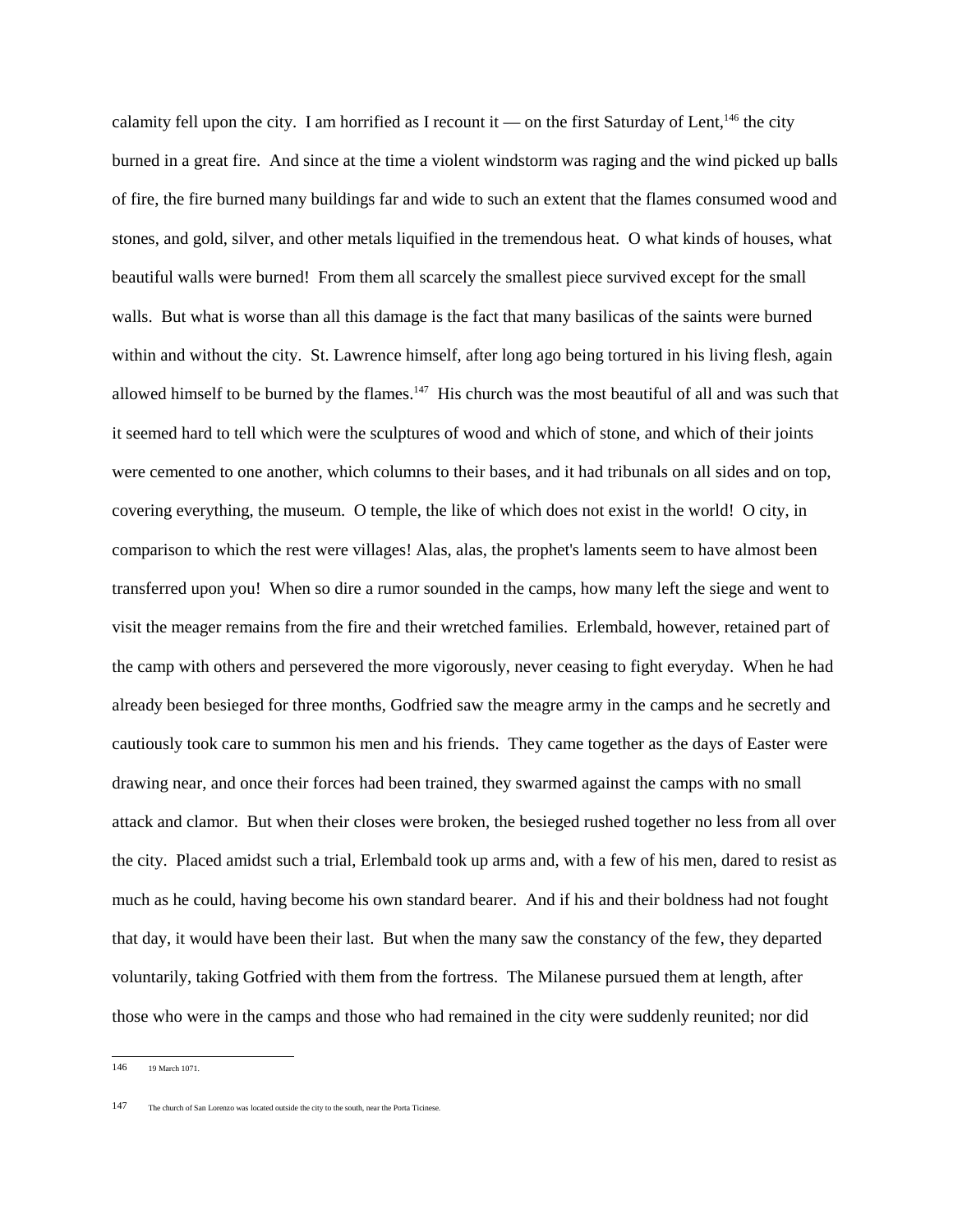they cease from pursuing them for several days and nights, until they forced them, now gripped by the greatest necessity, to enter Castilio again.

23. Returning after this to the city, they decided on oath that Godfried should never be welcomed and indeed, that another should be elected in common from the catalog of the cathedral. For Archbishop Guido had passed on from the world and had been buried in a place which is commonly called Bergoglio where, he ended his last day in bitterness after the city burned.<sup>148</sup> From that day on, Erlembald strived with all his effort in discussing the election of the bishop now with the clergy, now with the people, since had received new permission from the Romans and now despised the old oversight of the kings. Nonetheless, the greater portion of the city, made up of clergy and wise people, inclined towards ancient custom and royal honor. But neglecting all others and the common oath, he listened only to the counsel of that Roman Hildebrand. Now, that day was drawing near on which he had planned to do this, namely the holy solemnity of Theophany.<sup>149</sup> He therefore work to arouse those present and summon the absent, clergy and lay, abbots and monks, and of course his friendly crowd of rustics (agrestes). When the feast day arrived, many people assembled in the winter church,<sup>150</sup> although the men with whom he had sworn that he would conduct this election were absent. And so, after the solemnities of the Mass had been celebrated, the synod discussed freely and recalled many things about the just pastor.151 With the Roman legate, a certain Bernhard, standing by, the assembly elected Atto who was still a cleric and still a youth of tender years. But the clergy and many of the people did not wish this and so left the church, fed up. Oh sorrow! the sacrosanct altar seemed to be struck and shifted from its place when it was pushed from all sides by the tremendous press of people. And when Atto and his followers entered the bishop's hall (aula) to celebrate — for an ample feast had already been prepared upon the tables — enraged citizens

- 150 Santa Maria Maggiore.
- 151 Le. Guido.

<sup>148 26</sup> August 1071. Bergoglio was located on the left bank of the Tanaro near the spot where Alessandria would arise.

<sup>149</sup> Epiphany, 6 January 1072.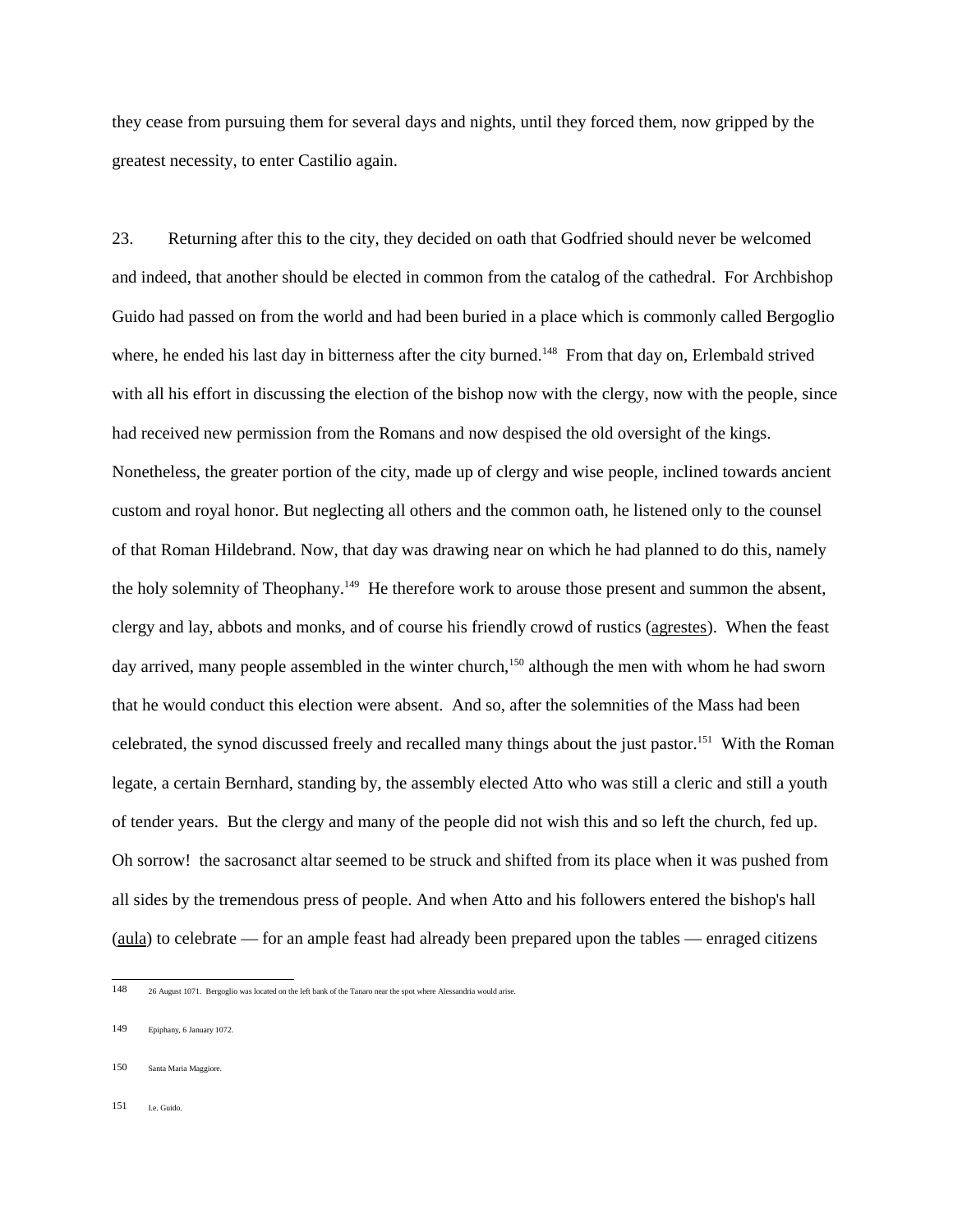suddenly invaded the house (domus) carefully searching inside and outside. The newly elected [bishop] hid in a corner of his bedroom but was found, captured, and wretchedly beaten. Finally he was dragged by the calves and arms from the top [of the house?] to the bottom. While in the church, he lay prostrate before the altar in fear of death; then he ascended the pulpit while the people clamored. And there, after swearing an oath in the ears of all, he renounced the see of Ambrose now and forever. Meanwhile, some of his supporters fled through various hidden passage ways. The Roman legate himself scarcely escaped after his clothes were torn off. Godfried and Atto remained for many days afterward equally deprived, merely content with their own homes and property.

### HERE BEGINS BOOK IV

1. My intention, which was fixed in my heart, was to remain silent from now on about present affairs. For since they were unheard of to anyone in earlier times, they gravely offended the minds of many people and, spread out over so long a time, they seem to excede measure — although according to Scripture the wisdom of God the Father disposes everything in number, weight and measure.<sup>152</sup> But I had a change of heart and decided that it was more fitting to finish writing down what has begun, for clarity's sake, in order that once the quality of the events is known, a judgment [upon them] may thereby be made with greater certainty. For all praise or blame is attributed at the end of an affair, though it is nevertheless uncertain as to whether He who is omnipotent, shall extend our days to that end. But may Your will be done on earth as it is in Heaven, O Father Most High.

2. When what had happened to Atto became known, that aforementioned archdeacon Hildebrand judged by his own authority - since he was a cardinal - that that oath of violence should be considered completely invalid. The bishop of Rome<sup>153</sup> so feared him, that he would in no way presume [to do

153 Pope Alexander II.

<sup>152</sup> Wisdom 11:21.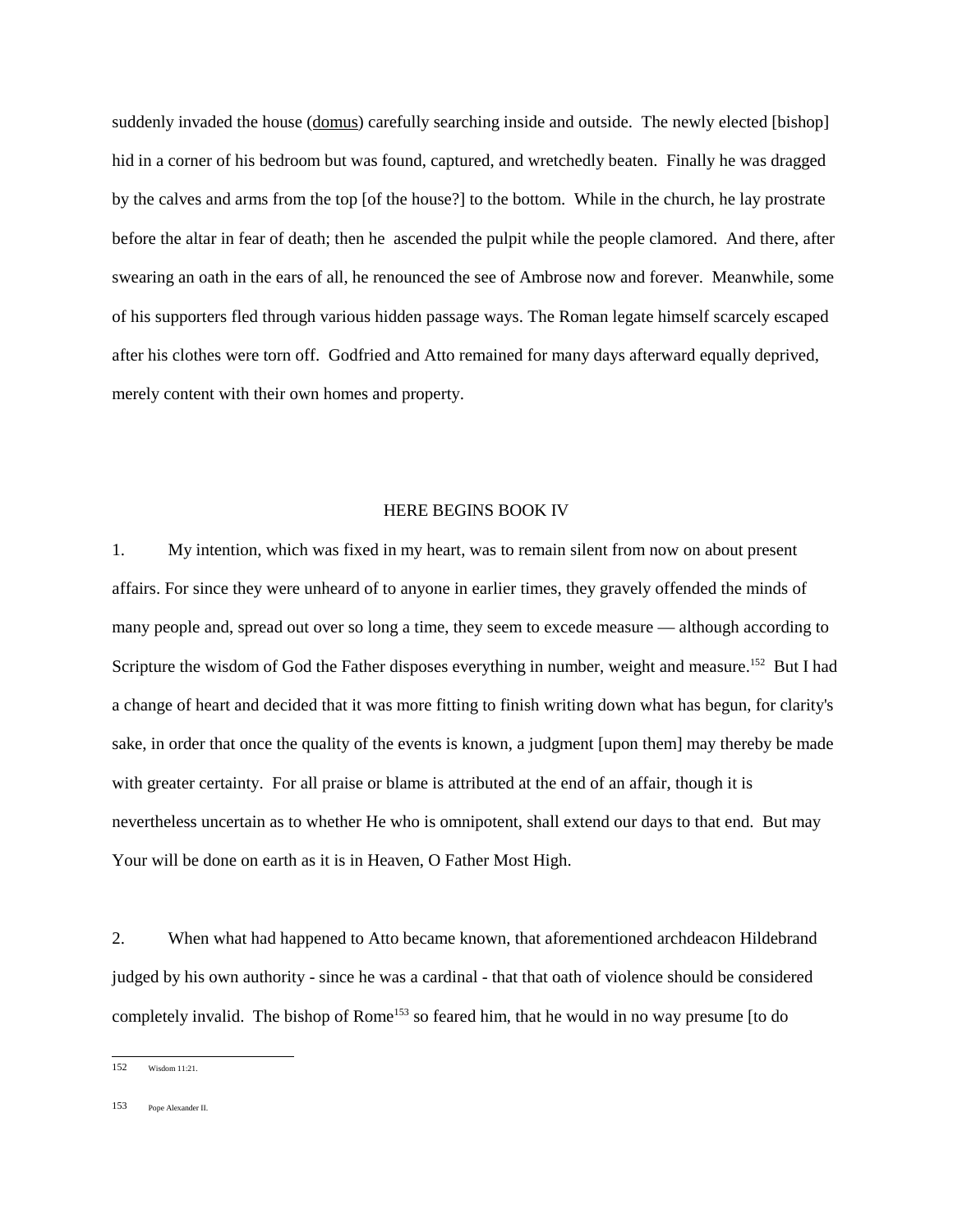anything] without consulting him, even though he publicly preached the holy Gospel that the disciple is not above the master.<sup>154</sup> Whence it happened that when, at his insistence, the body of bishops was gathered in Rome, he anounced that Atto had been justly elected, and Godfried was laid low by anathema. Hildebrand conveyed all of these happenings to the oft-mentioned Erlembald in his letters.155 He is also said to have sent [Erlembald] a huge amount of money in gold and silver from his own treasury,156 which was considered most well endowed, in order that he might gain large numbers of supporters by distributing money to anyone at all. For the proverb: *From the greater to the lesser all* strive in avarice,<sup>157</sup> though spoken prophetically, did not escape his notice.

3. Meanwhile, when the king's mandate was received, the suffragan bishops of the see of Ambrose gathered at the city of Novara and imposed the hand of consecration upon Godfried, strengthing him insofar as they were able, although the royal command is said to have been gained with many gifts. Nonetheless, it is agreed that the king later did penance for this and absolutely hated the legate who had intervened. From then on, Godfried was eager to occupy some of the castles of the church of Milan, ruling over one of them, which is called Brebbia.<sup>158</sup> But when, just a little before he invaded Lecco,<sup>159</sup> he was violently ejected by knights attacking from the city after his marquis, that most energetic of knights, was lost when the local inhabitants cruelly killed him by casting him off a high cliff.<sup>160</sup> While these things were being handled thus, the Pope died.<sup>161</sup>

- 155 These letters do not survive.
- 156 Since 1059, Hildebrand was entrusted with the papal treasury.
- 157 Jer.6:13.
- 158 Located in the province of Varese, south of the lower Lago Maggiore.
- 159 Located in the province of Como.
- 160 1073 April 23.
- 161 21 April 1073.

<sup>154</sup> Matth.10:24; Luke 6:40.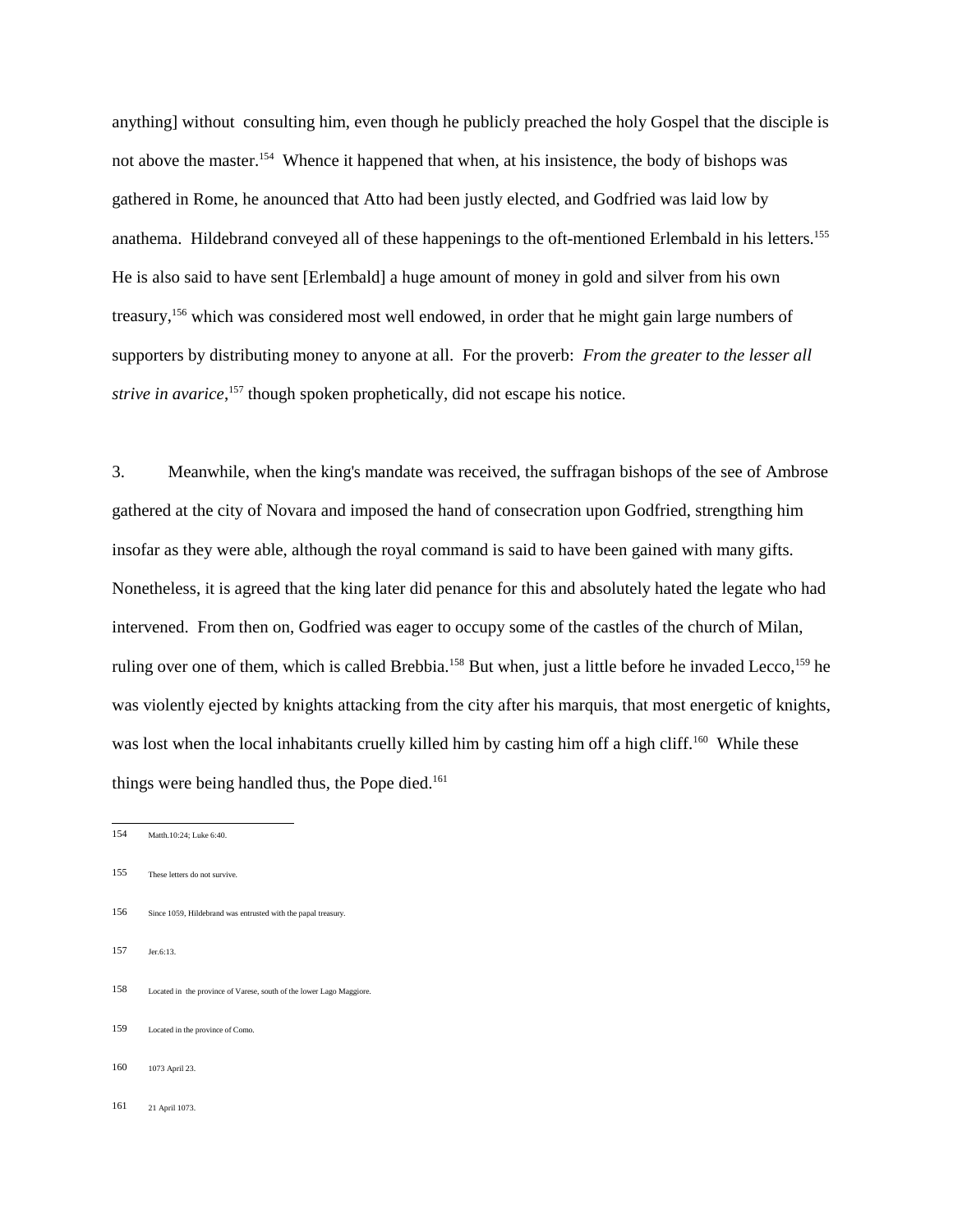4. After just a few days,<sup>162</sup> he was succeeded by Hildebrand, who was called Gregory when his name was changed. In him, Atto's spirit concerning this matter revived, so that, setting off for Rome, he placed himself in Gregory's company. But since he clung to his earlier plan like a root, when a general synod in Rome was announced,<sup>163</sup> he summoned Godfried and those who consecrated him. And because [Gregory] was wont to decide many things at his own pleasure, he openly praised Atto, who was present, to the entire body without the king's approval and without the Ambrosian clergy and people being present. As a result, a disagreement between himself and the Caesar arose in this ongoing struggle — not in fact because of his condemnation of the king, but because of the new election of this man [Atto] which had been undertaken without the king's consent.

5. Now then, while Godfried was staying as usual in the fortress at Brebbia, Atto foresook home and homeland and remained in Rome, giving himself over to the assiduous service of the Pope.<sup>164</sup> In Milan, Erlembald was favoring him with all his might, laboring day and night with gifts given as well as promised. In the meantime, he persecuted every assembly of Godfried with fire and the sword, leaving nothing untried insofar as he was able, especially since he would in no way give way to royal power or to the will of his peers and many others, content and confident in his fidelity to Rome alone. For this reason, he also burst forth in order to blaspheme the bishops of the Ambrosian consecration, asserting that they had been excommunicated by the Pope, and reproved each of their offices. Whence it happened that on the holy Saturday of Pentecost he forbid baptism to occur within the city.165

6. Later, the sacred chrism, which one of these bishops sent to the metropolitan church for the

163 9-15 March 1074.

165 10 May 1073.

<sup>162 22</sup> April 1073.

<sup>164</sup> He later became cardinal priest of San Marco in Rome.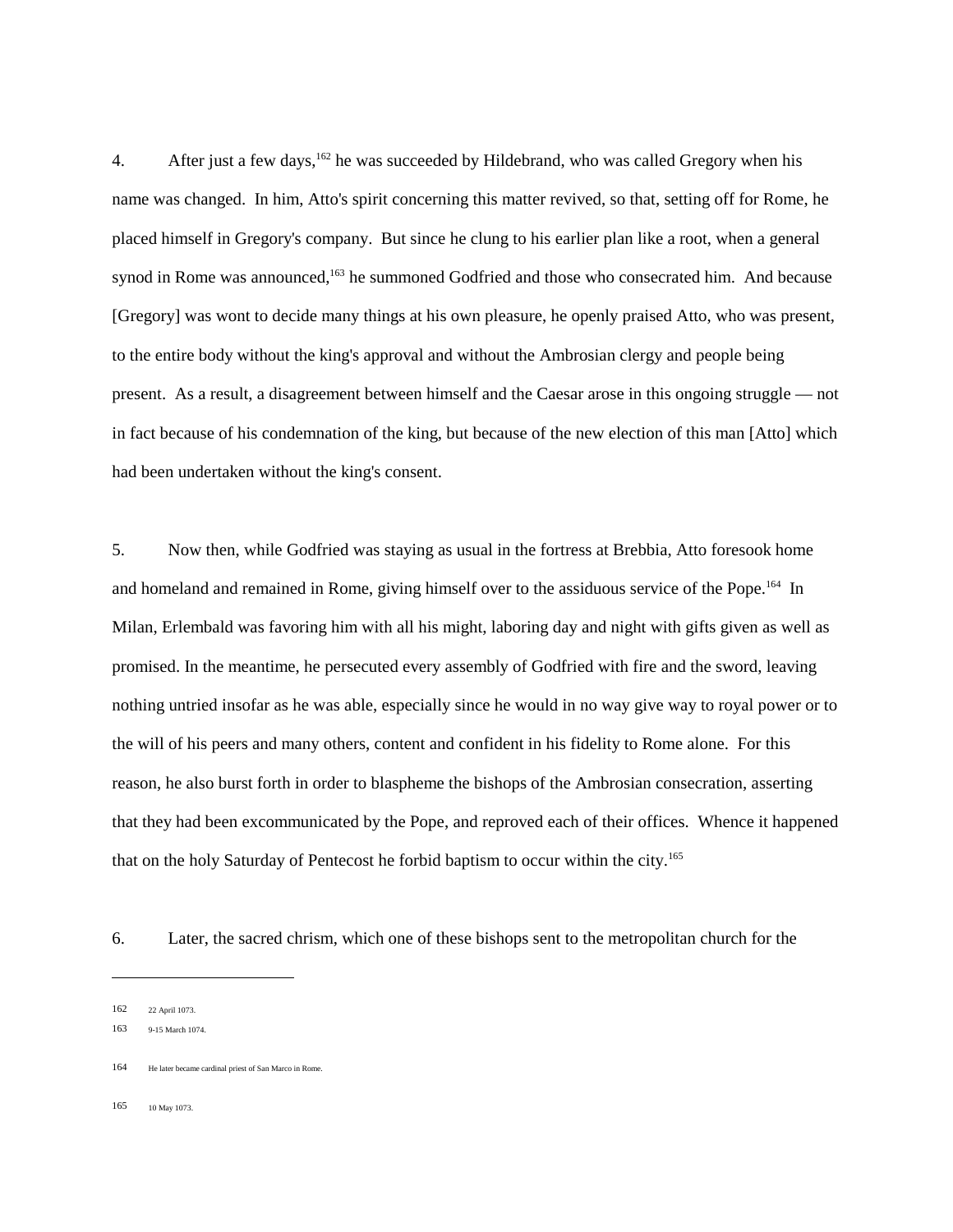mystery of the Lord's supper (as was customary when the bishop was away), was poured out onto the ground and in front of all the people Erlembald trampled it in his shoes, producing his own in the midst of the crowd, though from what his chrism was made or whence it came was not known. And so since the prerogative of that authentic Saturday passed down by the fathers had been postponed, Erlembald had his own baptism celebrated on the sixth day at dawn, although Scripture forbids the boundaries which the Fathers have set to be transgressed.<sup>166</sup> As a result, it happened that the Easter joy did not know its bath and many catechumens lacked the grace of baptism for a long time after. A great number of the people were involved in this error, in part because of their simple eyes, in part because they were seduced by money, and partially because of the impunity with which this wicked deed had been achieved. For from the very beginning whoever was wicked attached himself to Erlembald's company, whoever dear and innocent stayed away from him. Therefore, the number and strength of the *Paterini* in the country districts, towns, and in certain cities of the duke himself increased to such an extent that they seemed to be the lords of all their fellow citizens.

7. When the caesar Henry, now an adolescent, saw that the flower of his power was drying up little by little in this way, he took counsel with his men and strove to resist the efforts of this Erlembald and the bishop of Rome. At that time, the great prince Robert the Norman was lord in Apulia.<sup>167</sup> While messengers hastened between Robert and the king concerning this matter, the aforementioned Pope held a synod held in Rome<sup>168</sup> and publicly forbade the king from that time on to have any part in giving bishoprics, and he removed all lay persons from the investitures of churches. In addition, once an anathema was made, he accused all of the king's counsellors and threatened the king with the same, unless he obeyed him at the next synod that was decreed. How grievous a decline the city of Milan suffered in these days, I relate with sorrow, sorrow when I relate. Indeed, I have become so heavy to

168 14-20 February1075.

<sup>166</sup> Cf. Prov. 22:28.

<sup>167</sup> Robert Guiscard who became Duke of Apulia in 1057/58.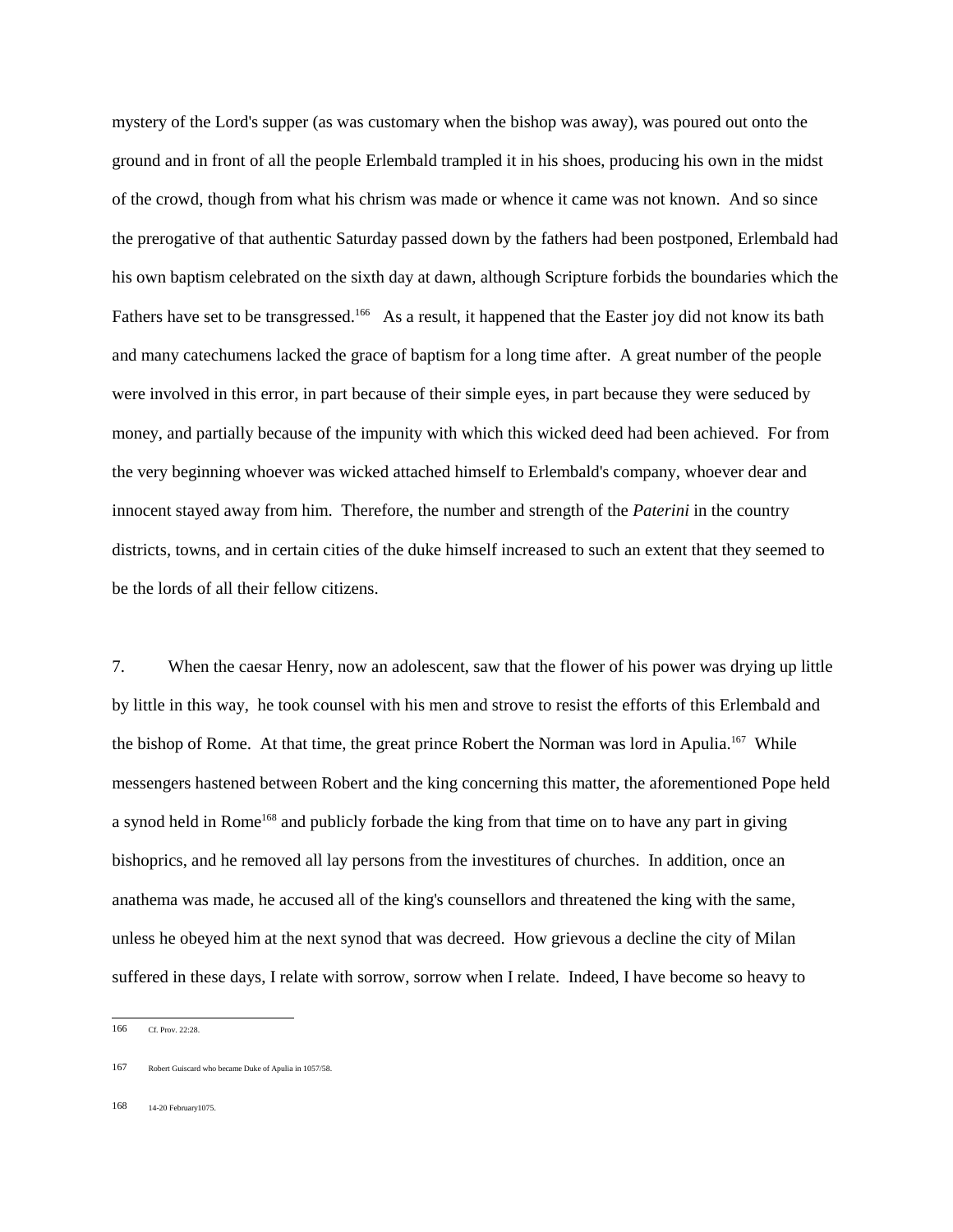myself that all sense leaves my mind.<sup>169</sup>

8. In the year of the Lord's humanity 1075, in the thirteenth indiction, when four years had passed since the abovementioned fire and the the most holy feast of Easter was drawing near, $170$  namely on the second day of the authentic week,<sup>171</sup> the pitiable city again felt divine wrath, learning how horrible it would be to fall into the hands of the living God. While the solemnities of the Mass were being celebrated, the sun appeared and there appeared in the midst of the city a cloud of dense fog flying through the air blown by the tremendous violence of the winds. Following it was a vapor belching forth flames and consuming everything between heaven and earth. Indeed, since many flames were bursting forth from that tremendous and inextinguishable ball of fire as if from a bolt of lightning, they immediately spread throughout the entire city, so that whatever remains of the city had escaped that aforementioned fire, were almost entirely set alight by the present flames and shaken down to the ground. Yet this heat did not entirely spare those buildings which, having earlier been burnt, had already been rebuilt through much sweat. What more can be said than that this fire was the mirror image of the one described above? This one was crueller, however, because it set alight many more of the bigger churches; namely the marvelous summer church of the holy virgin Thecla, that of the blessed Nazarius, as well as that of Stephen the Protomartyr, and many others too, whose ruins shall remain, I would say, for over a thousand years. Among these, the mother of the others, the winter basilica of the Holy Mother of God -- O sorrow and again sorrow! -- was allowed to burn with its walls collapsing down to the ground. Its sacrosanct altar was unrecognizeable as far as how big it was or what it was like, and the gold overlay liquified because of the tremendous heat. Yet a thousand talents of gold do not compare to the damage to the books. Indeed, our sins deserve this hardship, because we offend the dove of the Holy Spirit in our own bile; for in violation of the divine mandate, the Holy has been given to dogs in our time and the spiritual pearl lies trampled beneath the feet of swine, contrary to what is fitting.<sup>172</sup> There is no

<sup>169</sup> Job 7:20.

<sup>170 5</sup> April 1075.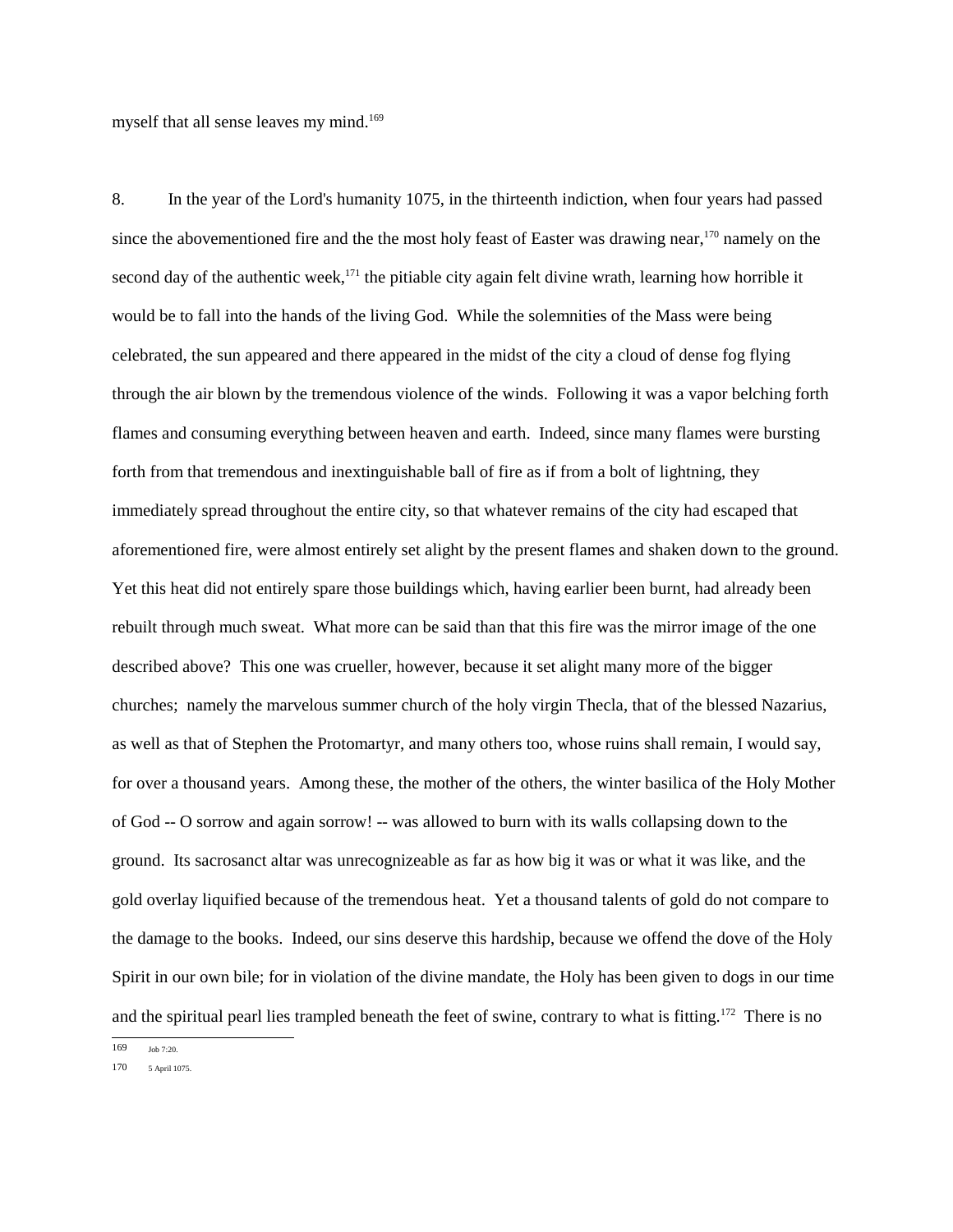limit to the rest of our sins.

9. Amidst such distress and so many sorrows, when the cries of every order, age, and both sexes filled the city, the intrepid and unbending mind of Erlembald alone persevered. Indeed, when the Easter morning came,<sup>173</sup> he tried to begin the mystery of baptism with an unknown chrism as he had done the year before. But when the cardinals of the church whose baptismal fonts he was there to sanctify refused to act contrary to custom, a certain priest named Liprand, a servant of the church from his parents, usurped the office of the ordinaries at Erlembald's command and with his might, baptizing those who came inadvisedly. But this violence, in fact, when joined to the recent memory of the burning city, gravely offended a tremendous number of citizens, especially the knights, who had before their eyes what a certain Roman said to new recruits: *Even slaves who are bought and sold cannot bear the harsh rule of their lords; still less should you, O citizens*. 174

10. Whence it happened that, some days later, they and a large part of the citizenry went outside the city swore their justice and the honor of St. Ambrose to each other and also swore that they would accept a pastor at the gift of the king. And when they all entered the city together, Erlembald, inpatient as always with this alliance, harangued those standing around him as was his custom. But since he was no longer able to contain his anger, as he and his fellows shouted and rushed forward, he swiftly seized his arms, holding the banner, which he said was Saint Peter's, in his right hand. But when the citizens sprang at him from all sides, he broke forth armed into their midst. The great attack of his opponents overcame him in a moment and at the very outset of the battle, and so that he could to do nothing memorable. Surrounded on all sides, he was transfixed by repeated blows and fell in the said place, dying quickly, with his small company scattering in all directions. His body, lying dead in the dirt, was completely stripped of its torn clothing and, naked, was beaten from all sides with clubs and stones, so that he who

<sup>173 4</sup> April 1075.

<sup>174</sup> Sallust, Jugurthine War 31:11.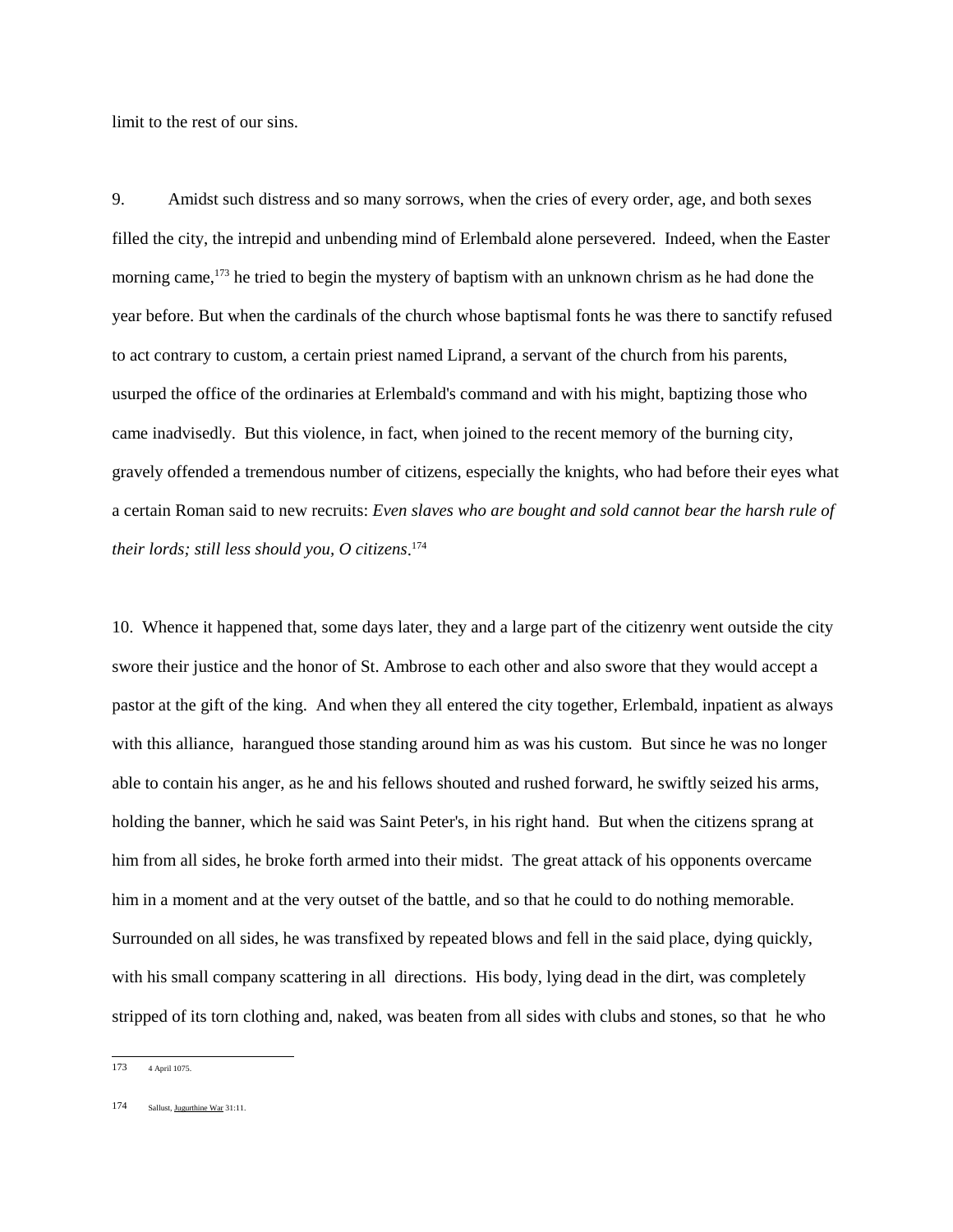had been a terror to many while alive, might be subjected to the mockery of many when dead. When his burial was conducted, the devotion of a funeral procession did not precede him. After these events, Liprand, the aforementioned priest, was discovered while fleeing; he was deprived of his ears and nose, in order that someone who presumed the office of another, might lose the office which he seemed to have. It therefore appears clearly that the assertion of the person who said: "It is hard for things which begin badly to end with a good outcome," is true. In the same hour after this notable triumph (tropheum), the triumphant citizens all sounded forth with hymns to God and their patron Ambrose, going armed into the his church. The next day, after processing again to San Ambrogio in litanies and praises, laymen and clerics confessed their past crimes to each other; and when the absolution had been celebrated by the priests who were present, all the people returned home in peace.

11. This seems to be the end of this schism which has gone on for nine or ten years, always sprouting up from the same root. From it came the name Patarine which was popularized not by industry but by accident. I discovered the idiom of this name when recently I was going through many things in a certain book (tomus) of etymologies, where it was written thus: pathos in Greek is translated perturbatio in Latin. From this I immediately conjectured, using the little cleverness of my smallness, that Patarines can rightly be called "perturbatores"; the outcome of events (rerum effectus) clearly proves this. Nonetheless, if at some point someone should interpret it with a more probable rationale, I shall concede with the total agreement of a tranquil mind, provided that the name fits the deed and the deed fits the name. For from the initial utterance of this name, the error of the peoples and the attacks of wars, the swirl of winds and frequency of fires, have disturbed the world more violently than usual. This is completely proven by the experience of many disasters and by the increase of all evils.

12. Let the etymology of the word be as it may; nevertheless, let no one of sound mind judge that any of things which we have recounted in the above work shall have been proferred to attack the truth or fight against justice, since neither is permitted. Indeed, if the things of others are well said or done, we do not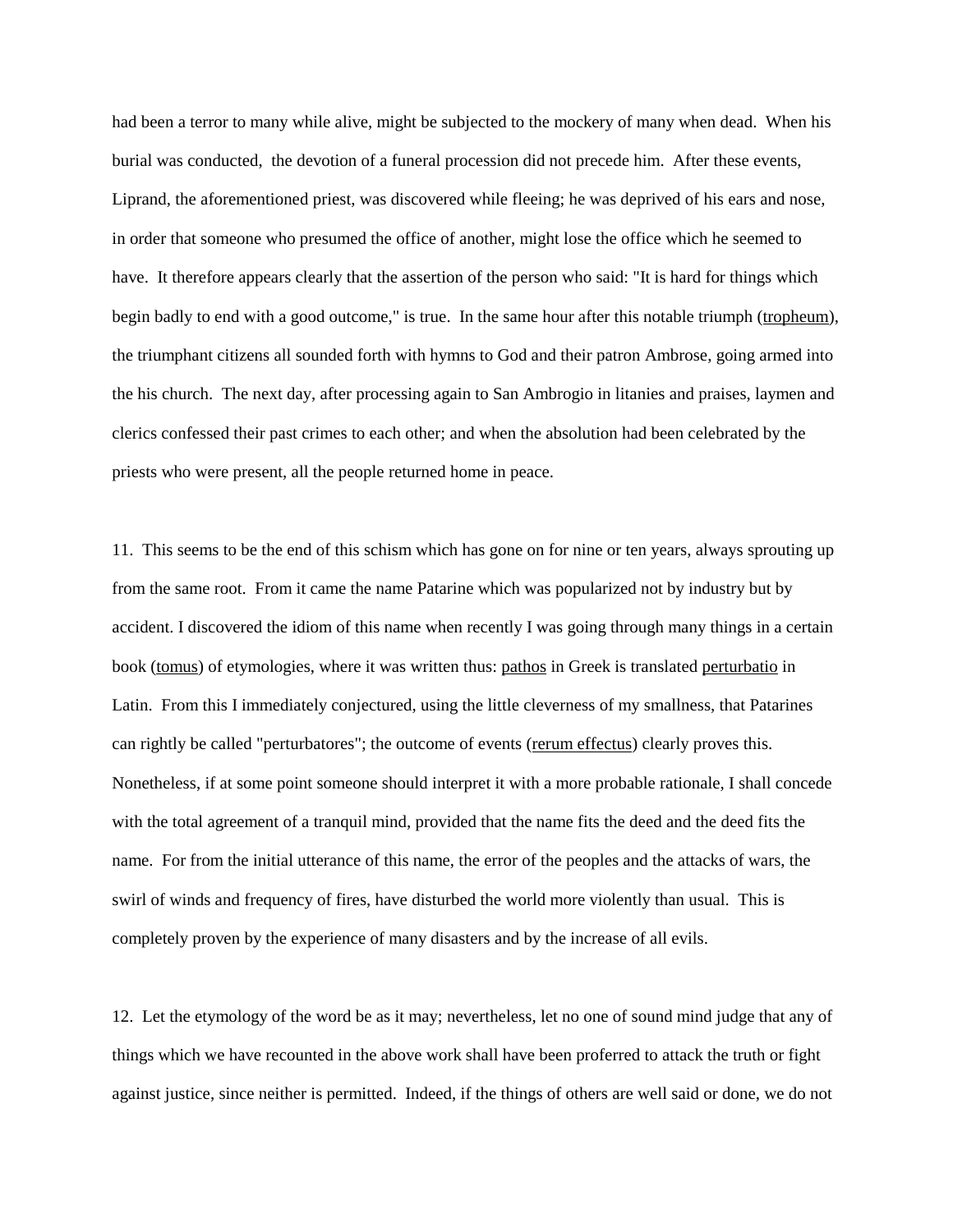disapprove, nor do we in any way disagree with those who criticize venal consecrations and the incontinence of the sacred orders, namely because we do not diverge from the authority of Paul. For he said: *Let all things be done honorably and according to order*. 175 In accordance with this is also that Mosaic law: *Justly pursue what is just*. 176 It is impossible to fulfill this commandment in any other way than if the rights of each individual order and person are preserved. For the offices of clerics and laymen have been distributed, and their offices have also been allotted amongst themselves. For there are many members in one body, and they do not all have the same function; and if these members impede one another, the whole body is corrupted. So, too, in the holy Church, that is in the body of Christ, it is necessary that all things be considered with just moderation. Clergy and people each exercise their own office, content with the limit which has been set for them, since the Lord says: *I have surrounded the sea with boundaries, and I have said: You shall come up to here, and further you shall not go*. 177 The human heart is a sea. Also, the bishops themselves should clearly devote their time to their business, lest it be said about them: *Wicked priests are the ruin of a people*. 178 If they should neglect this, the people will be scandalized. Woe unto to the man through whom scandal comes.<sup>179</sup> Most certainly, then, shall woe come upon them, and even crueller woe upon them, if, by their own fault, the zealous people (plebs) rise again against the clergy.

13. In pursuing such things as these, I see from afar, as if through the cracks, something different than I saw until now; and when I compare present things to past, the things to be written with what has been written, I am suffused with embarassment and, in faith, I am ashamed and troubled, not because I have committed barbarisms in my words, but rather because I have boldly judged the words and actions of

- 176 Deut.16:20.
- $177$  Iob 38:10
- 178 Rom. 12:17.
- 179 Mt. 18:7.

<sup>175 1</sup> Cor.14:40.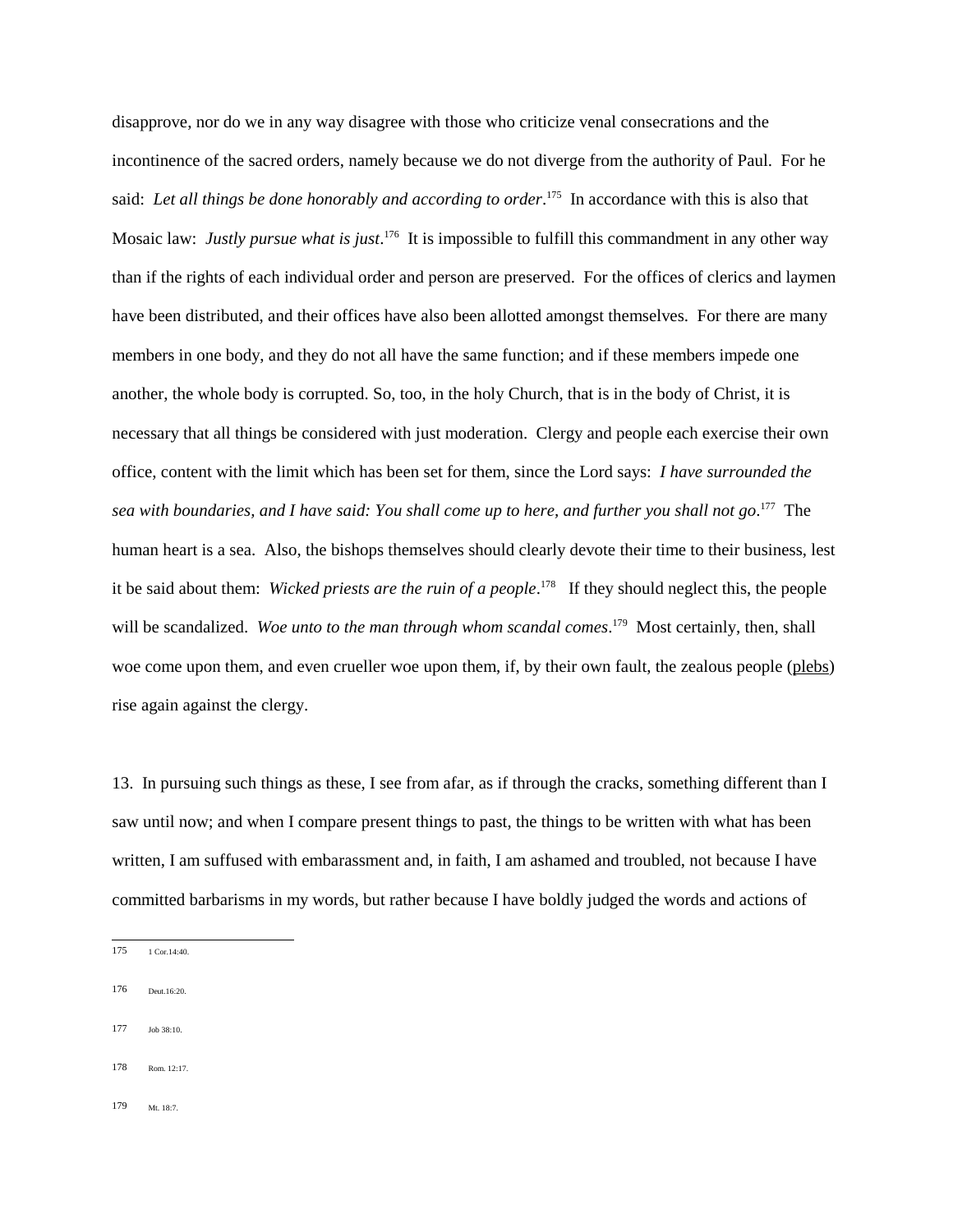others, although the secrets of the heart are revealed to God alone. But the blessed Paul comes to me as I tremble, Paul who, although initially a blasphemer and a persecutor of the faithful, later on labored more than the rest of the apostles, and was blinded in order that he might see. Peter, on the other hand, denied in order that he might believe; Thomas doubted in order that he might become more certain; and Victorinus, a Roman rhetor and of advanced age, was converted with the support of Simplicianus.180 The philosopher Augustine is also saved by the doctor Ambrose;181 and we know that many othere have changed, some from bad to good, others from good to better, sometimes quickly, sometimes slowly. Truly this change belongs to the right hand of the Most High. The Spirit of the Lord breathes where it will, and the Most High pities whom He will and hardens whom He will. For neither flying nor running are of God, but having mercy is. Therefore, I have made my crime known to you, O Christ, and I have not hidden my injustices. I have said: *I proclaim my injustices against myself to the Lord*,<sup>182</sup> and you have forgiven the impiety of my heart. From now on, Lord, we shall strives so that our thoughts, conversations, and actions, shall be anticipated by your inspiration and carried out through with your assistance, in order that all our work may always begin from You and that what has been started may be concluded through You. Glory and honor to You now and forever.

## HERE BEGINS BOOK V

1. Since I promised at the very beginning of the present work to narrate the deeds of our time, I cannot be silent without a note of deceit, especially since I know that the law of Moses cautions: *If you refuse to promise, you will be without sin*. 183 But in order to start out upon the straight path of narration, it is necessary to describe the exploits in order to the extent they are.

<sup>180</sup> Cf. Augustine, Confessions 8:2.

<sup>181</sup> Cf. Augustine, Confessions 5.13f.

<sup>182</sup> Ps.31:5.

 $183$  Deut. 23:22.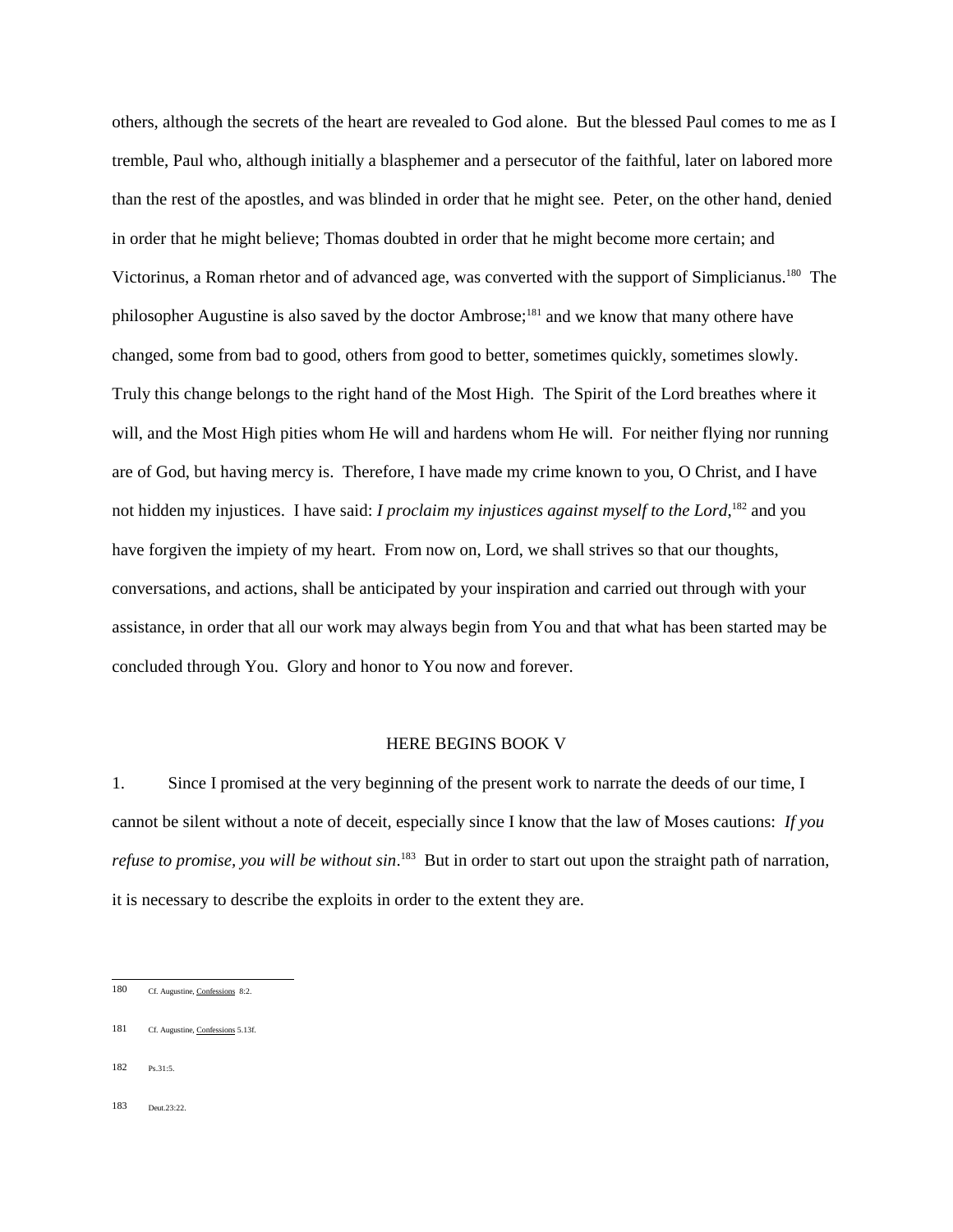2. Now then, since the aforementioned affairs were clearly not put in order but were tangled every which way, the oft-mentioned Milanese sent a legation over the mountains to King Henry to ask for a bishop, while they were arranging the triumph for the killing of Erlembald. When this was learned, the king was pleased beyond measure and promised that he would give them whomever they wished as bishop.

3. At that time there was a truly bitter conflict between the king and the Saxons,184 the motive of which should not, in our opinion, be discussed. In any case, that race, which is extremely savage, broke out into open rebellion under Duke Otto,<sup>185</sup> so that when the two forces clashed, more than twenty thousand men are said to have been killed.<sup>186</sup> Nevertheless, victory smiled upon Henry.

4. After these days, Duke Godfried,<sup>187</sup> son of Godfried,<sup>188</sup> who was living in retirement, died having been transfixed by a sword.<sup>189</sup> His wife Matilda, the very famous daughter of Boniface and Beatrice,<sup>190</sup> survived him.

5. Meanwhile, when legates from the clergy and people of Milan went to the king, a certain Tedaldus, subdeacon of the Church of Milan, was serving at the royal court. After considering and reconsidering various proposals, the king in the end indulged his own judgment and conferred the bishopric of Ambrose upon this Tedaldus; the investiture and unction of that Godfried who was still

<sup>184</sup> Summer of 1075.

<sup>185</sup> Otto of Northeim (\_1083).

<sup>186</sup> The battle of Unstrut, 9 June 1075.

<sup>187</sup> Duke Godfried the Hunchback (1069-76) participated in the Battle of Unstrut

<sup>188</sup> Godfried the Bearded (\_1069). Becoming Duke of Upper Lotharingia in 1044, he then assumed the dukedom of Lower Lotharingia in 1065. He married Beatrice of Tuscany in 1054.

<sup>189 26</sup> February 1076 in Vlaardingen, probably in the service of Count Dietrich of Holland.

<sup>190</sup> Mathilda of Canossa and Tuscany who, in 1070, was married to Godfried. Her parents, Beatrice and Boniface, were married 1036/38-52.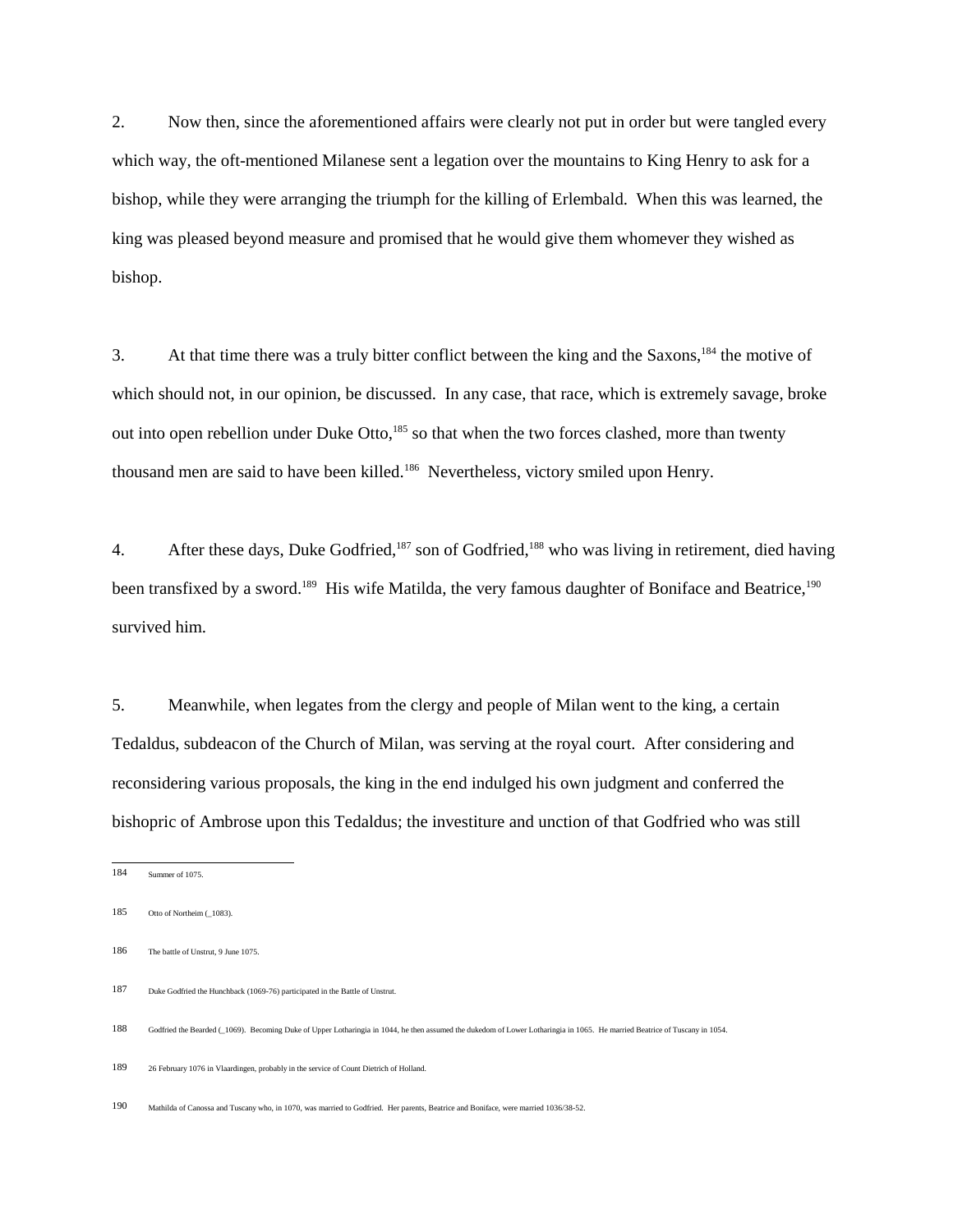alive, as well as the election of Atto who was then living in Rome, were considered to be of no importance. What more? That bishop was accepted by the clergy and people, seeing that they were, as usual, eager for novelties. Likewise, the suffragan bishops — the very ones who had consecrated Godfried — also imposed the hand of blessing upon Tedaldus. This business was truly amazing and unheard of in all of past times: that in one city, after one bishop had been elected, another consecrated, yet a third burst forth suddenly at the same time.

6. There was at that time a certain man in Rome by the name of Cencius, who had always been plagued by Pope Gregory because of Church wealth which he unjustly possessed. This man, on the very night of the Lord's nativity<sup>191</sup> when, according to custom, that holy father [Gregory] was in the basilica of St. Theotokos and was celebrating the office of the evening mass after matins had been sung according to custom — this man, acting on wicked advice, broke into the church violently with swords, cudgels, and a great mass of conspirators, with his own sword bare, in order to capture the Pope, thereby following the model of Judas who betrayed the Lord at night.<sup>192</sup> And after he had searched for him in various places, he found the priest next to the altar of the Lord intent upon the saving mysteries. Violently attacking him, [Cencius] pulled him away, abused him as much as possible, and placing him upon a horse, led [Gregory] to his tower, where he kept him locked up. At dawn, however, since so detestable an act of wickedness displeased everyone, all of the Romans rose up in arms, surrounded the tower, and did not desist from the fight until they seized the lamb from the jaws of the wolf and the tower had been destroyed and all its resources pillaged. Furthermore, divine punishment followed human. For in that year Cencius died, suffocated by an ulceration in the jaws, in the same way that Judas the betrayer was strangled by the tightening of the noose.

7. During the same period of time, the king raised himself up against Pope Gregory with the

192 Cf. Mt.26-47-49; Mk.14:43-44.

<sup>191</sup> December 24, 1075.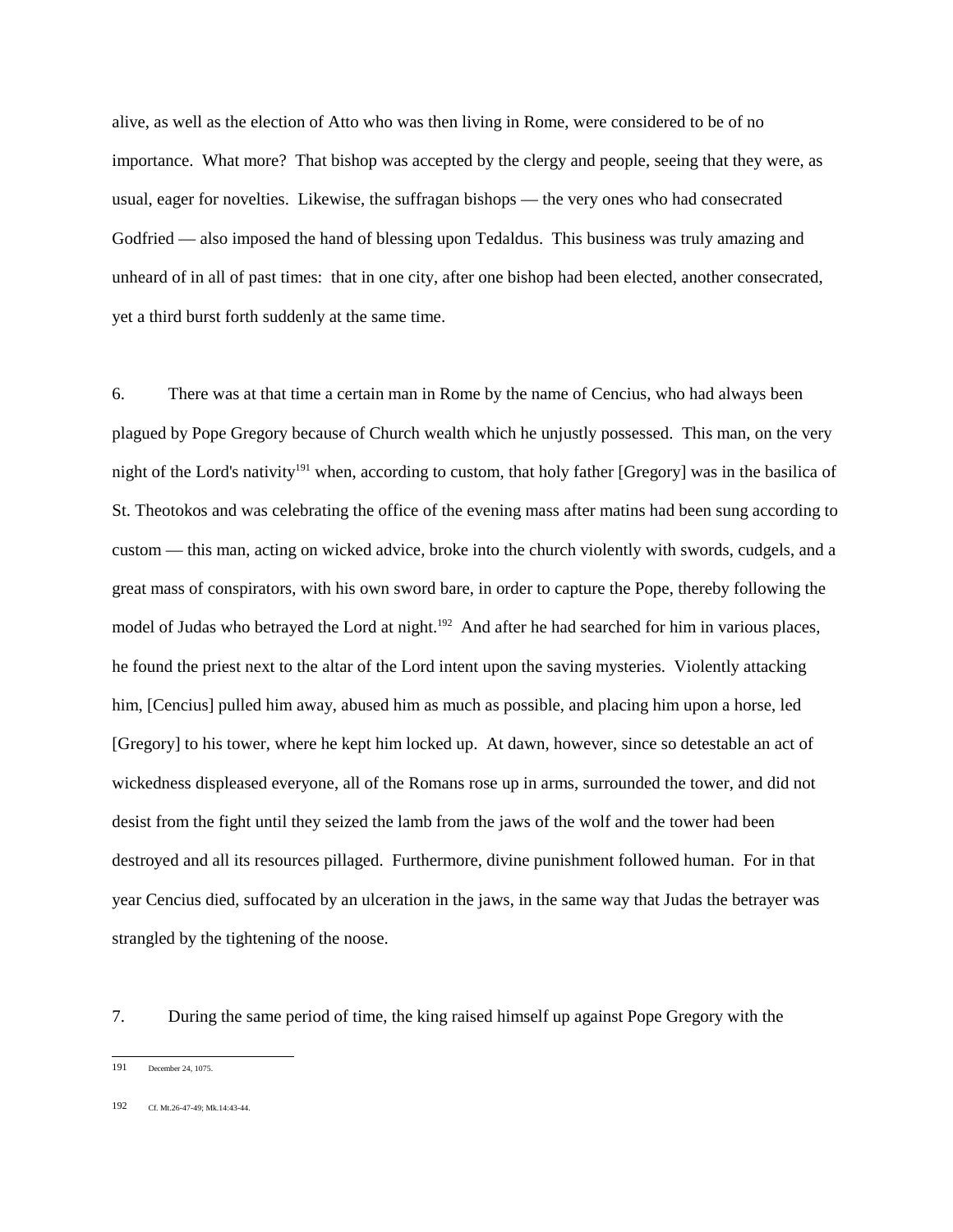encouragement of certain of his men, so that he rendered him no obedience. But the Roman bishop, repeatedly prepared to forgive, handled everything with clemency, long awaiting and inviting the conversion of the king with many admonitions. And although it did no good at all, he separated him along with his supporters from communicating with the lights of the holy mother Church,<sup>193</sup> but only after the tenor of the fitting conversion to come had been proposed. O unhappy times in which — because our sins require it — the holy Church seems to fight against itself, the Church which Truth itself commended by praising it thus: *one is my dove, one my friend*. 194 If she is one and a friend, I do not know how she should be divided and be an enemy unto herself. Jesus Christ are the two names of a single person, whence it is clearly shown that kings and priests, namely the anointed of Christ, should be united in one consensus. Why then? Why do both go astray? God forbid! Certainly the Roman Church is said never to have erred, from the time it was said to Peter by the divine voice: *Simon, behold, Satan has asked for* you, that he may sift you like wheat. But I have prayed for you, that your faith may not fail.<sup>195</sup> Therefore, whoever dissents from the Roman Church is not truly a catholic, just as the blessed Ambrose says. Do these bishops not read these things? And if they did read them, why, having assembled at Piacenza, did they plot against the bishop of Rome with their own mouths?<sup>196</sup> Why, when they later assembled at Pavia, did they demand an unjust, indeed invalid, anathema against him, thereby doing, as the prophet rightly says, not justice, but rather making a clamor? Whence they have been most justly transfixed by the apostolic sword. Let them respond, as is their wont, that they obeyed the king's command. But what does Scripture say? *It is more fitting to obey God than men*. 197 Again: *Render unto Caesar the things*

- 195 Luke 22:31.
- 196 4 or 5 February 1076.
- 197 Acts 5:29.

<sup>193 14-20</sup> February 1076.

<sup>194</sup> Song of Songs 6:8.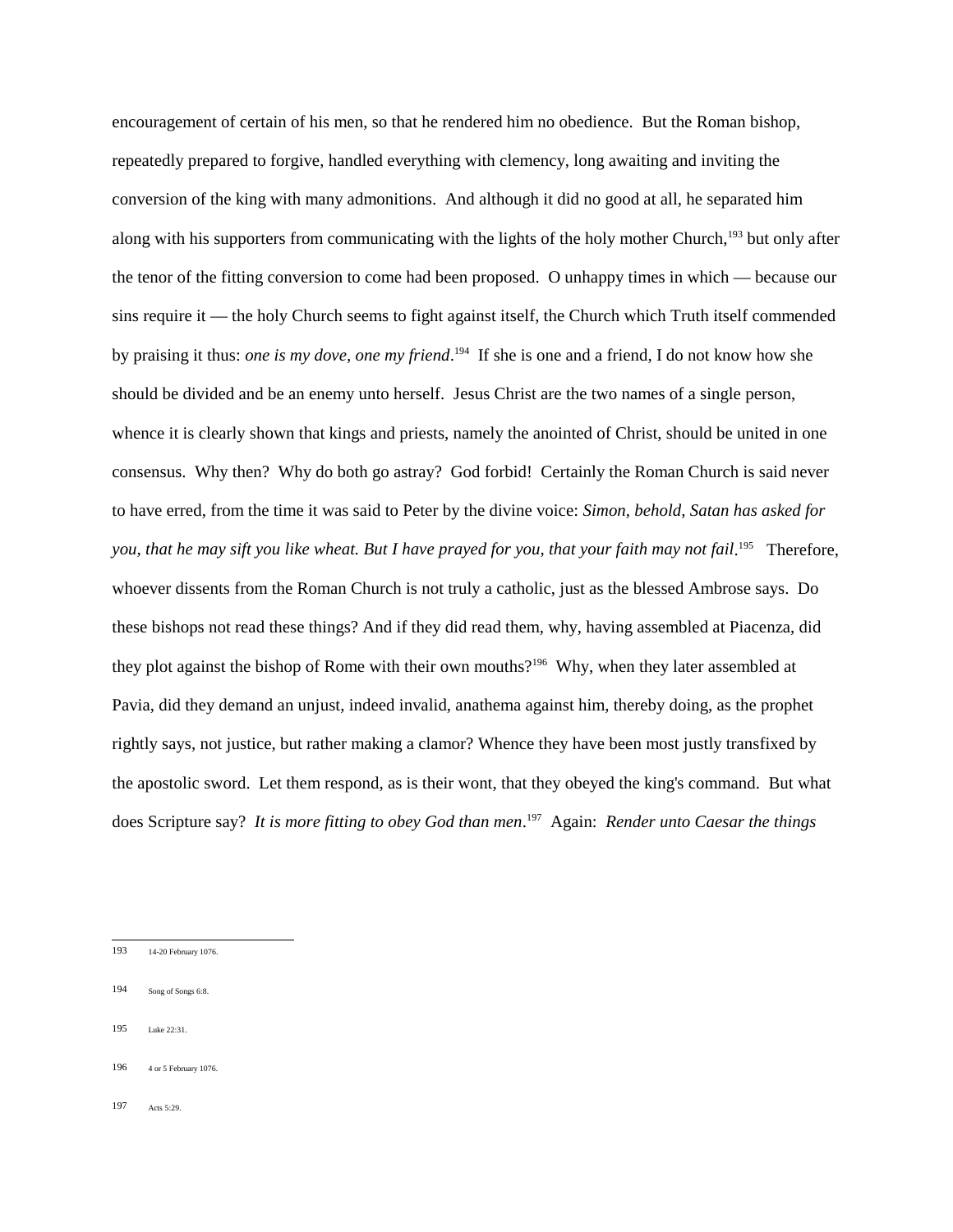*that are Caesar's, and unto God the things that are God's*. 198 And elsewhere: *Fear God, honor the king*. 199 Honor, therefore, is not owed to the king unless a just fear of God precedes it.

8. At this same time, when the excommunication by the Roman Church became known, that barbaric race of Germans, in particular Dukes Berthold,<sup>200</sup> Rudolf,<sup>201</sup> and Welf<sup>202</sup> along with counts and bishops, $^{203}$  withdrew completely from the company of the king, communicating with him in nothing. Furthermore, since they were accusing him of many crimes, [the king] was marked out by dishonor. Meanwhile, upon the counsel of the most holy abbot of Cluny,<sup>204</sup> the king's mother Agnes, and the aforementioned most wise Matilda, a general conference between the king and the Pope themselves was set for the sake of peace and justice. When the Pope left the City heading for Alemannia, he came into Italy, relying on the help of Mathilda. While he was staying there, Mathilda loaded him with many honors and men. Henry came hastily to Pope Gregory, refusing the conference which had been planned in his own homeland. The countess owned a castle named Canossa, fortified all round with many walls and by the nature of the place — truly an impregnable fortress. There, while the Pope looked on, the king came forth in bare feet and fell prostrate on the earth, and after many tears the Pope promised Henry his forgiveness and confirmed the oaths sworn by Henry's faithful on the condition that justice should be done. Thus, through Mathilda's great prudence, their agreements of peace were confirmed, although the bishops were unwilling and remained in conflict [with the king].

<sup>198</sup> Matth. 22:21.

<sup>199</sup> I Peter 2:17.

<sup>200</sup> Duke Berthold of Zähringen, Duke of Carinthia (1061-1078).

<sup>201</sup> Rudolf of Rheinfelden, Duke of Swabia (1057-80) and later elected king (1077-1080) by those opposed to Henry IV.

<sup>202</sup> Welf IV, Duke of Bavaria (1071-1101).

<sup>203</sup> Patriarch Sigehard of Aquileia, Archbishop Gebhard of Salzburg, Adalbero of Würzburg, Hermann of Metz, and Altmann of Passau.

<sup>204</sup> Abbot Hugh of Cluny (1049-1109).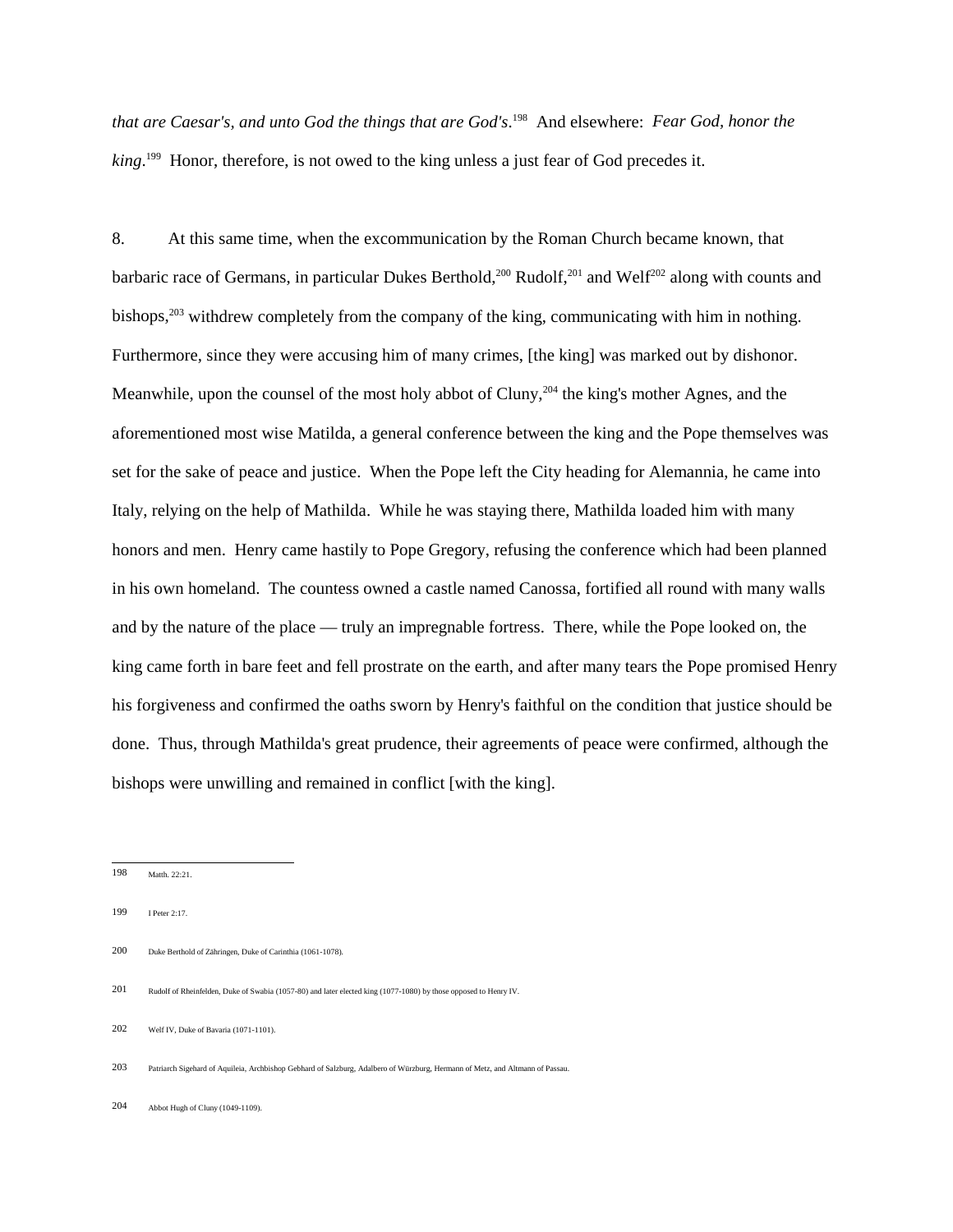9. When the people of Milan heard that they were guilty of associating with Bishop Tedaldus, since divine law forbids one to have contact with an excommunicated person, they departed from what had been agreed. Through legates sent to the Lord Pope, they begged for absolution. I myself was part of the legation that rendered satisfaction concerning past offenses and promised to be restrained in future. The Pope, making use of wise counsel, sent venerable men, the bishops of Lucca<sup>205</sup> and Ostia,<sup>206</sup> to Milan to offer forgiveness to any who were seeking it. And when they entered the city, the entire city rejoiced. With the citizens flowing to them, these men preached divine eloquence for the entire Triduum and absolved everyone, blessing the whole [of the citizenry]. Tedald bore this in a very unworthy and aggravated manner, so that he tried to incite war and sedition amongst the people; but he was unable to do so. Meanwhile the aforementioned German dukes, counts, and bishops in those parts beyond the mountains did not cease from daily discussing amongst themselves the concord and state of the kingdom, as well as the election of a new king, asserting that Henry was unworthy of the diadem for many reasons.

10. In the end they assembled at Mainz and committed the rights of the kingdom to Duke Rudolf with the consent of all, strengthening everything with the swearing of oaths.<sup>207</sup> When this was learned, the king was violently stirred within himself; he was staying in Pavia and, after gathering all of the Lombards whom he had been able to retain, he set out for Verona and there, saying goodbye to all, he returned to his fatherland to fight to the death to protect the kingdom. And the Pope, after spending several days in Italy, returned to Rome and was greeted by the Romans with great joy.

<sup>205</sup> Anselm II of Lucca (1073-1086).

<sup>207</sup> The assembly at Forchheim, 15 March 1077. Rudolf was crowned king in Mainz on 26 March 1077.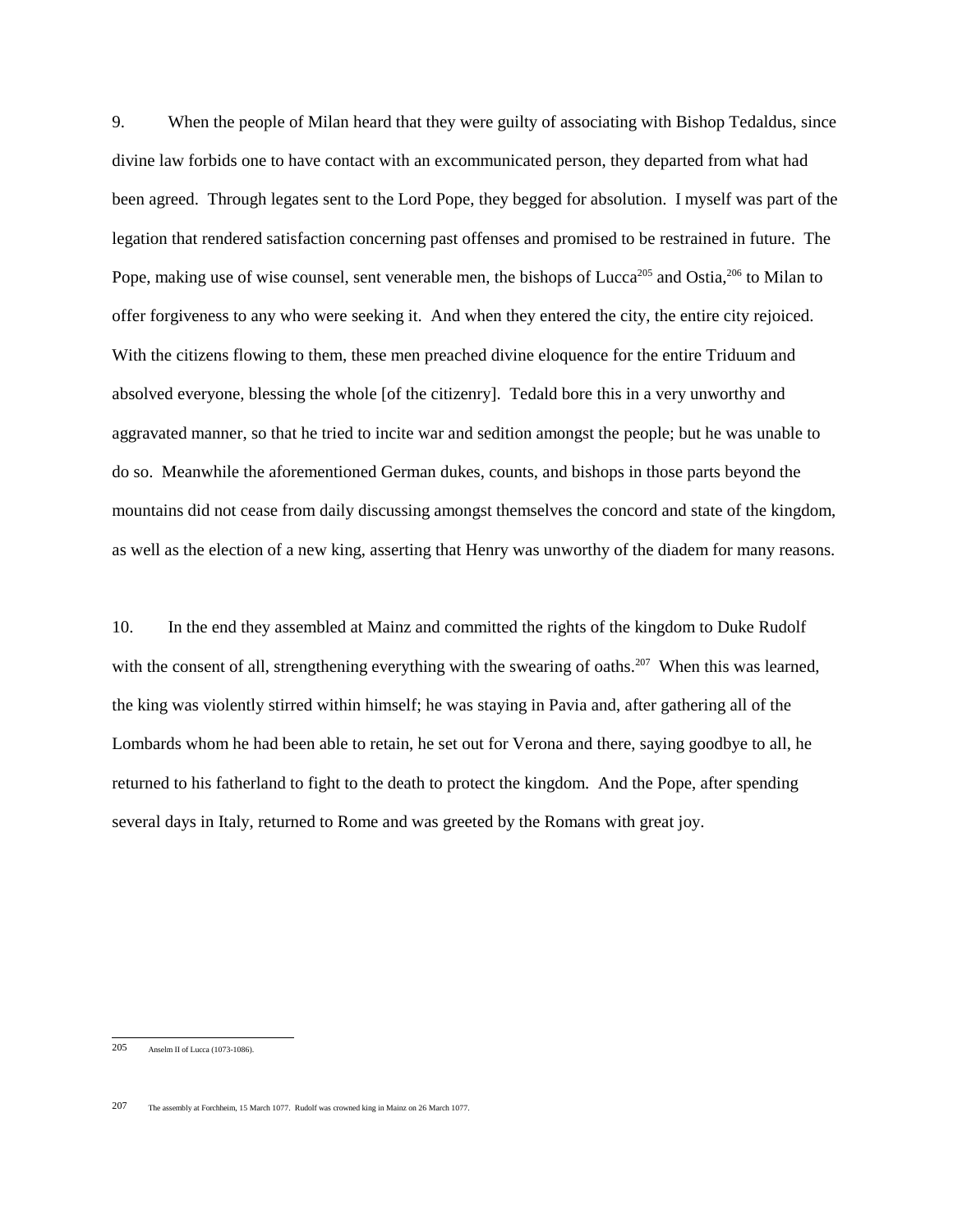## APPENDIX

A MEMORIAL OF THE ARCHBISHOP OF RAVENNA'S PRIDE,

HOW HE ARROGANTLY PRESUMED TO PLACE HIMSELF BEFORE THE ARCHBISHOP OF MILAN IN ROME,  $\&$ HOW HE SUCCUMBED, VANQUISHED, AND DEPARTED, CONFOUNDED, TO THE PRAISE AND GLORY OF GOD WHO HUMBLES THE PROUD AND EXALTS THE HUMBLE

In the year 1027 after divinity took on mortality, in the third year of the lord John, universal pope, in the tenth indiction, on March 26, on the holy day of Easter, there occurred in Rome a great assembly of diverse nations, many bishops and secular princes as well as clerics and laymen of Italy, Gaul, and Germany. When King Conrad in the third year of his reign was to be raised to the height of imperial rule by apostolic consecration, the enemy of the human race and the sower of tares became envious of the joys and jollity of the great assembly. And so he forced himself through fraud and at great risk (as is his wont) upon the mind of Archbishop Aribert of Ravenna. He sprinkled the poison of his own jealousy upon him, so that the swelling of his pride would force him to presume to place himself before the archbishop of Milan, treating a zeal for humility and justice with contempt. Yet because he wanted to seem superior, he disgracefully appeared inferior. It is very well known that the see of Ambrose has held, holds, and shall hold primacy after the apostolic see, and that the vicar of Ambrose is second to the pope in all affairs. [And rightly so, because just as Peter first taught Rome, so Barnabas, his fellow apostle, first established the catholic faith in Milan and ruled there for a long time before he ordained Anatelos, one of the earlier apostles of the Lord, as his successor. By this apostolic right, just as the see of Rome is first, so the see of Milan should be considered second. But let us return to the sowing of the ancient enemy.] When King Conrad was about to be brought forth for the imperial consecration as the lord pope and people waited in the middle of the church as was customary, the abovementioned archbishop of Ravenna, compelled by this same enemy, usurped the king's right hand in a nefarious and daring undertaking and held it unadvisedly, and indeed through violence. The right to do this in the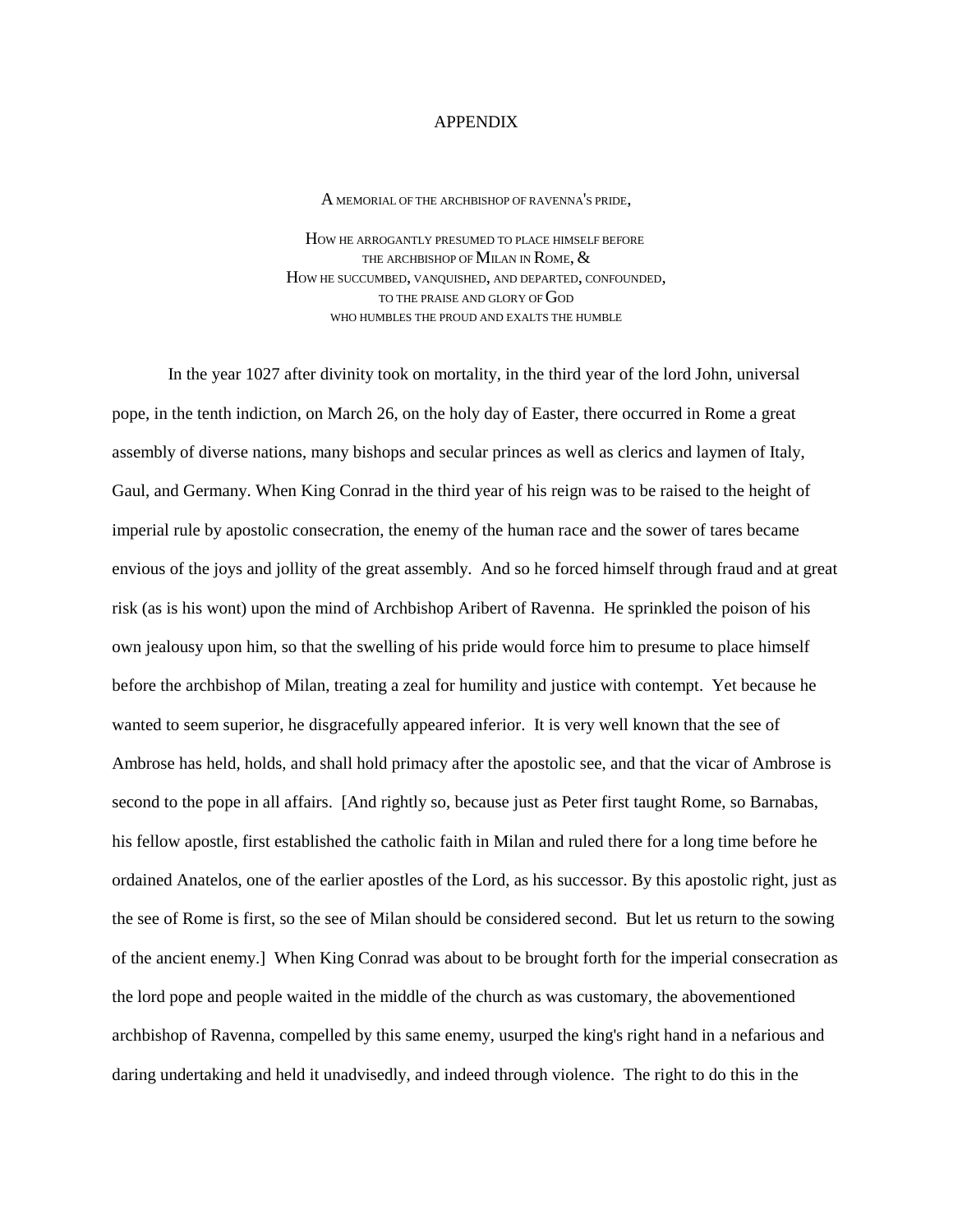promotion of kings has always belonged to the archbishop of Milan. His temerity displeased all his fellow bishops beyond measure and they rebuked and admonished him to desist from this. But he despised everyone's opinion, and his insanity grew stronger with a sudden release of the reins of reason. Lord Aribert, the venerable archbishop of the church of Milan and an energetic and modest man, indeed a man of the utmost patience, opposed his holy temperance against the other's dire insanity, lest perchance there be a riot among the people. He humbly retreated from the whirlwind of such great sedition and admonished with mild persuasion all of his fellow bishops, who were condemning this act of temerity and wanted to resist that arrogant fellow to his face, that they avoid the scandal of this man by acting humbly so that the impetuous sedition would not grow among so large a crowd and the devil, the author of the entire error, would not snatch the good of peace from the bishops' purpose, which should be present in the behavior of laymen. Meanwhile the king, surrounded by a great press of people and not entirely himself amidst the people agitating and shouting with different reasons, was being led by the pope unwillingly and almost unknowingly until he planted his foot and, regaining the powers of his mind and body, spoke thus before all: *Reverend fathers, it is certain, indeed manifest, that just as the imperial consecration is a privilege of the apostolic see, so, too, the royal election and consecration is the privilege of the see of Ambrose. Hence it seems right that if the hand which first blessed and imposed the crown of the kingdom should be present, it re-present the king who is to be promoted to imperial rule to St. Peter and his vicar. For thus he may rightly be able to rule imperially with Ambrose as his witness, who learned and began to reign royally with Ambrose's consecration.* Since this opinion of the king pleased everyone, he took his right hand from the archbishop of Ravenna and he summoned lord Aribert, archbishop of Milan, through his venerable messengers, namely the archbishops and bishops. Returning to the outside of the church, he prepared to meet him so that what ought to be done might be fully done there and St. Ambrose might have the primacy of his honor through his vicar. But because an innumerable press of people stood in the way, the lord archbishop of Milan refused to go and wisely, indeed patiently, bore what had happened. All unanimously praised his admirable patience and holy tolerance and, after taking counsel with like will and common consent, they persuaded the king that for